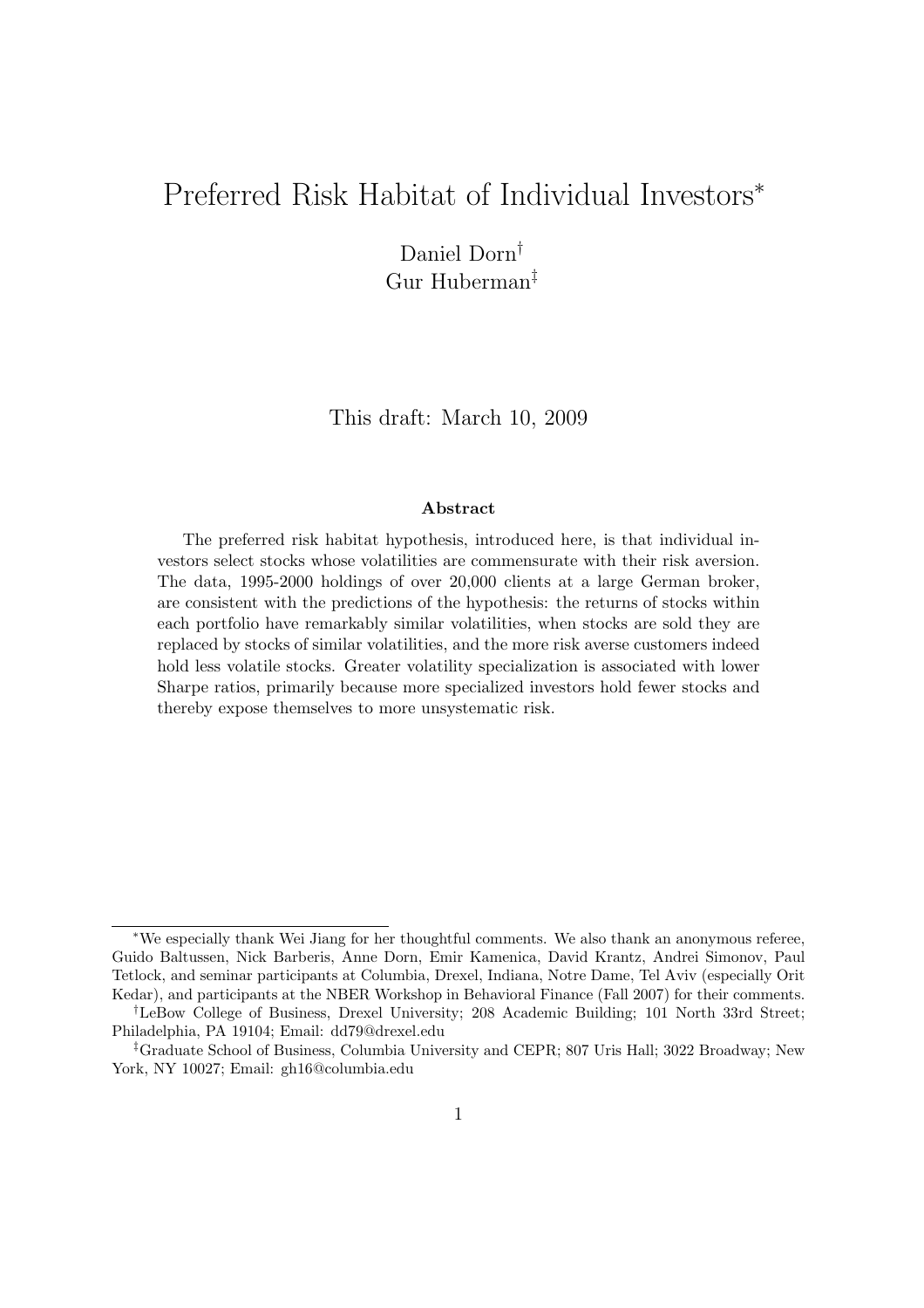## Contents

|                  | I Introduction                                                               | 3  |
|------------------|------------------------------------------------------------------------------|----|
|                  | <b>II</b> Hypothesis Development                                             | 8  |
|                  | <b>III The Data</b>                                                          | 14 |
|                  | IV Investors Specialize in Individual Stock Volatility                       | 21 |
| $\boldsymbol{A}$ | Individual Stock Volatilities Cluster Around Average Component Volatility 21 |    |
| B                | Average Component Volatility Is Stable over Time                             | 25 |
|                  | V Stock Volatility Choices Correspond to Risk Aversion                       | 27 |
| A                | Average Component Volatility Decreases with Risk Aversion                    | 27 |
| B                | Portfolio Diversification Is Unrelated to Risk Aversion                      | 31 |
|                  | VI Alternative explanations                                                  | 34 |
| $\boldsymbol{A}$ | Specialization in Other Stock Characteristics Fails to Explain Volatility    |    |
|                  |                                                                              | 34 |
| B                | Portfolio Constraints Fail to Explain Volatility Specialization              | 37 |
| $\mathcal{C}$    | Performance Fails to Justify Volatility Specialization                       | 38 |
| D                | Less Sophisticated Investors Hold More Specialized Portfolios                | 43 |
|                  | <b>VIConclusion</b>                                                          | 44 |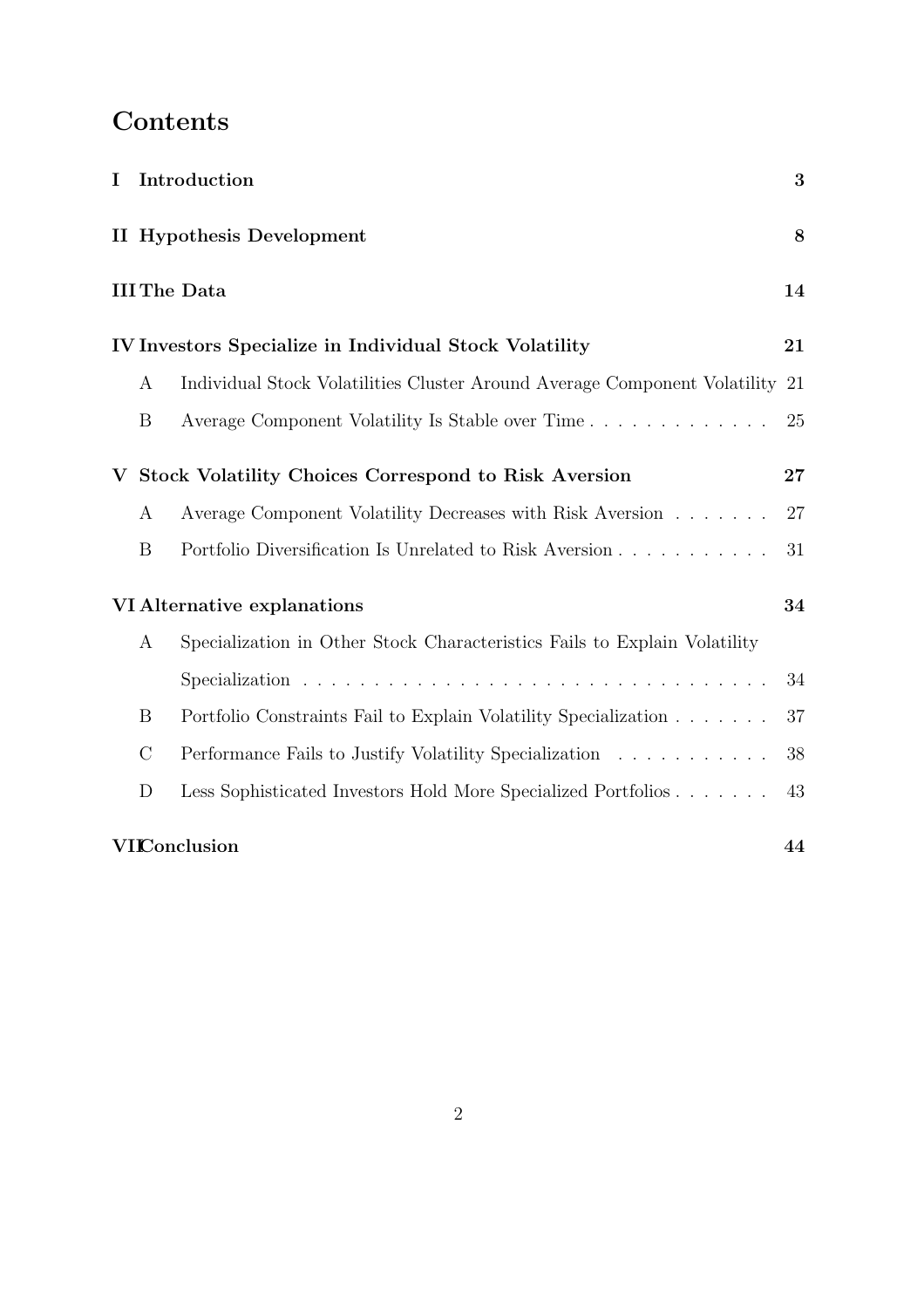### I Introduction

Portfolio theory suggests that individual investors should buy and hold diversified portfolios. Polkovnichenko (2005), however, using recent waves of the US Survey of Consumer Finances, reports that many US households who participate in the stock market hold only a handful of names even though mutual funds offer cheap diversification and are widely available.

The basic premise of this paper is that a substantial number of investors forego a holistic portfolio optimization approach along the lines advocated by Markowitz (1952) and Markowitz (1959), and rather, select stocks sequentially. These are people who, exhibiting narrow framing, evaluate one stock at a time, or perhaps compare the relative merits of one stock versus another.

Assessing each stock's own merits, an individual tends to follow, evaluate, and select stocks with the risk characteristics that suit his attitude towards risk. This is the hypothesis of stock selection guided by a preferred risk-habitat – in short, the preferred risk habitat hypothesis.

This paper examines the preferred risk habitat hypothesis using trading records between 1995 and 2000 of over twenty thousand customers of a German discount brokerage. Studying the same trading records, Dorn and Huberman (2005) document that these customers' behavior indeed deviates considerably from the standard theory's recommendation to buy and hold a diversified portfolio: even when accounting for the investors' mutual fund holdings, the typical portfolio consists of little more than three stocks.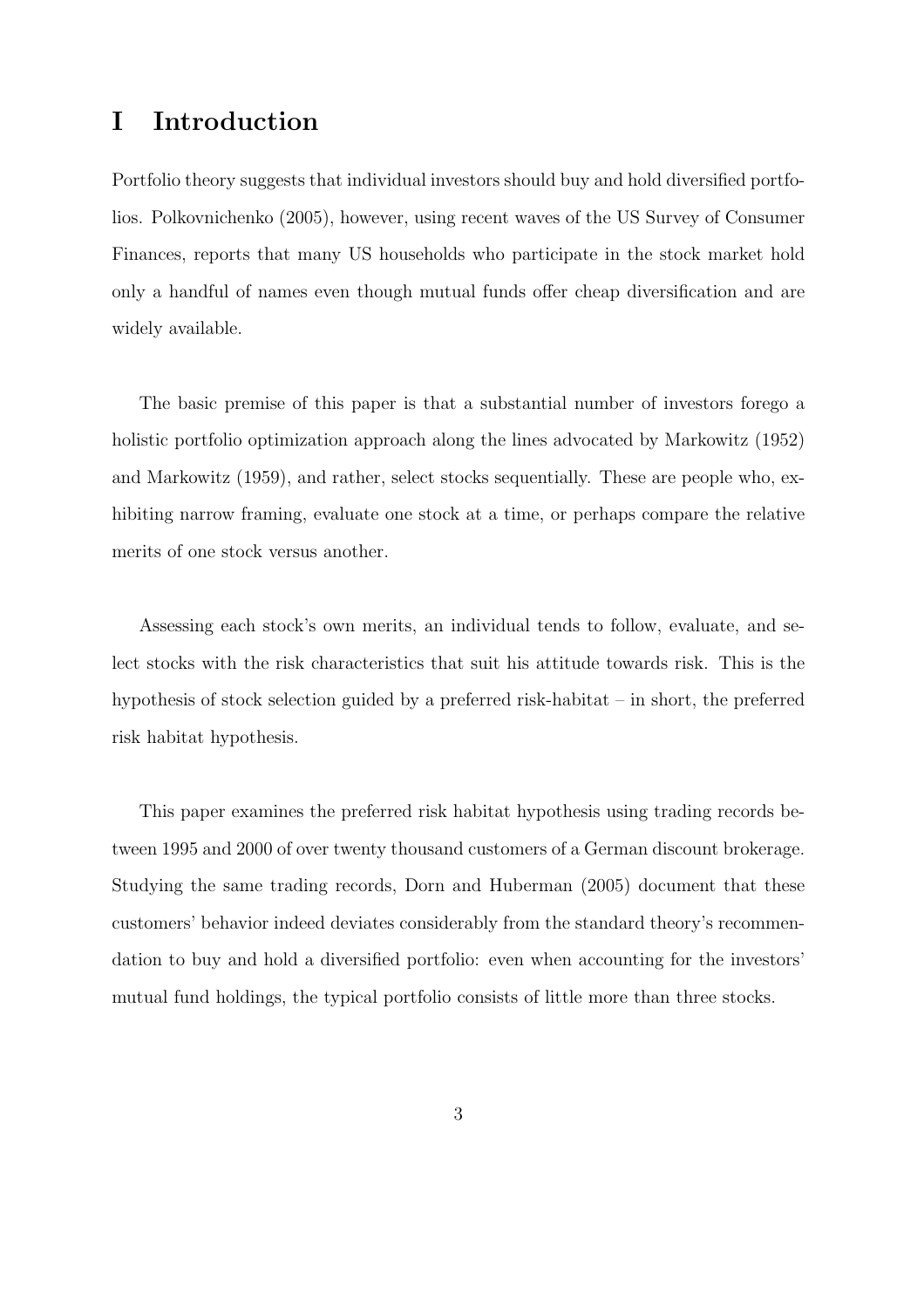In the mean-variance framework of portfolio theory, the portfolio's aggregate volatility is the only measure of risk an investor should be concerned with. The preferred risk habitat hypothesis leads to a focus on a different measure: the portfolio's average component volatility, or ACV, which is the value-weighted average of the return volatilities of the portfolio components. For investors who essentially disregard the risk-reducing effects of holding more positions and positions with lower return correlations, ACV is more appropriate than overall portfolio volatility. Kroll et al. (1988), Lipe (1998), and Siebenmorgen and Weber (2003), among others, report that people fail to properly account for return correlations when making investment decisions in experimental and survey settings. (In an asset allocation experiment similar to that in Kroll et al. (1988), Kroll and Levy (1992) report that finance MBA students make investment choices that are more in line with portfolio theory.)

As in much of portfolio theory, the empirical implications of the preferred risk habitat hypothesis rely on variation in investors' attitudes toward risk. Classical portfolio theory predicts that variation in attitude towards risk will affect variation in the relative weights of the safe and risky portions of investors' portfolios. If investors followed the prescriptions of classical portfolio theory, the risky portion of their portfolios should be the same; moreover, there should be no systematic relation between the volatilities of the components of these portfolios and their holders' attitudes to risk. In contrast, the preferred risk habitat hypothesis predicts that the more risk averse investors will have portfolios with lower ACV.

Usually variation in attitude towards risk is not directly observable, and a frequent handicap of studies of portfolio theory is the absence of even a proxy for risk attitude. One advantage of the sample studied here is that it does offer a survey-based proxy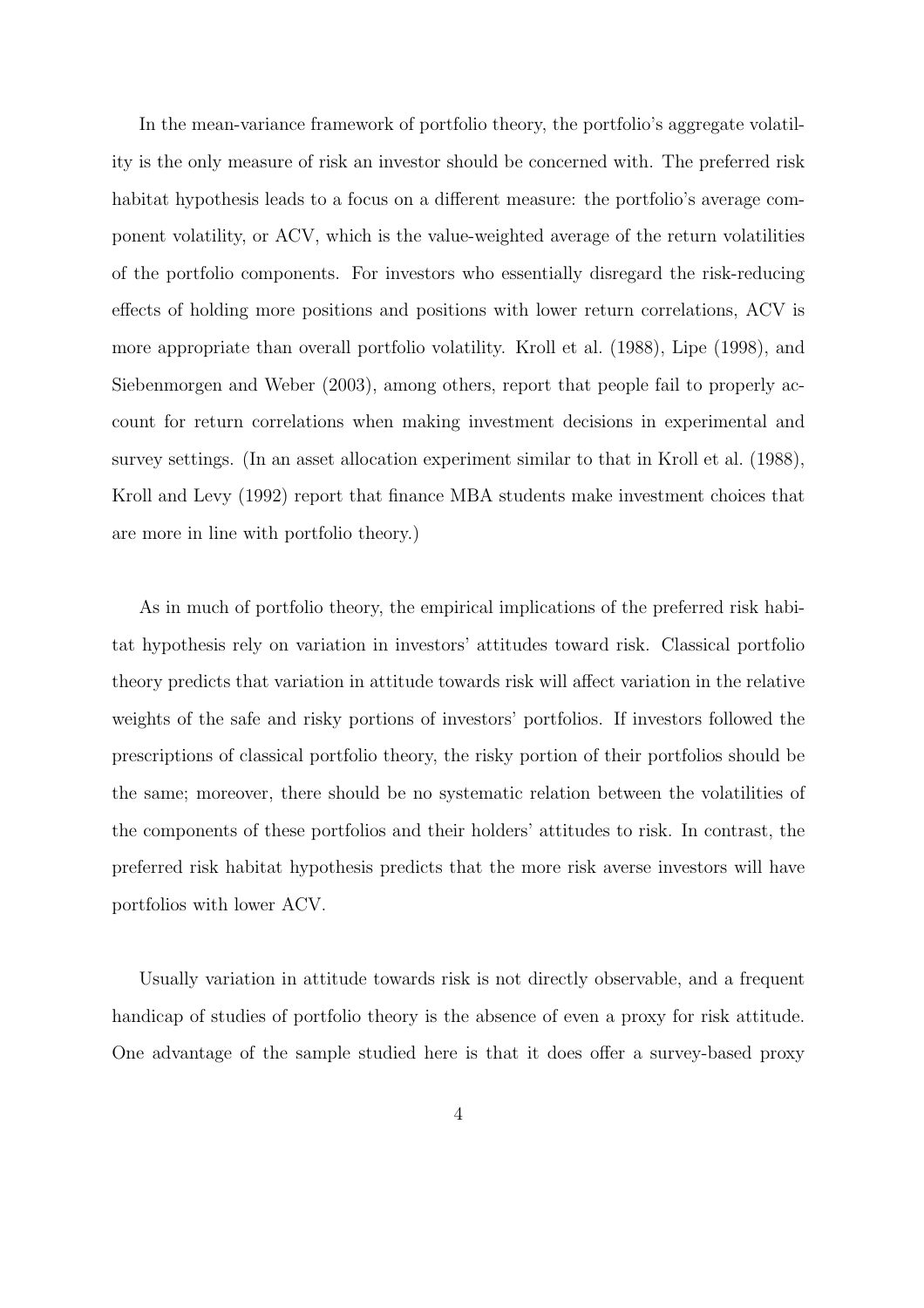for risk attitude for a sub-sample of clients who participate in a survey administered after the end of the sample period. Survey respondents indicate their risk aversion on a four-point scale from "not at all willing to bear high risk in exchange for high expected returns" to "very willing to bear high risk in exchange for high expected returns." (Participants in the U.S. Survey of Consumer Finances answer a similar question.) The portfolio fractions invested in equity mutual funds offer evidence supporting the validity of the questionnaire-based measure of risk aversion: those who say they are more risk averse tend to allocate a larger fraction of their holdings to mutual funds.

The preferred risk habitat hypothesis generates two additional, novel predictions about portfolio choices that are testable without information on risk attitudes. First, if each investor focuses on stocks with similar volatilities, the volatilities of the stocks in his portfolio should be more concentrated than the volatilities of a similarly-weighted portfolio consisting of random stocks – even if these random stocks deliver the same portfolio volatility or ACV as the stocks actually held. Second, when a stock in a portfolio is replaced by other stocks, the purchased stocks should have similar volatilities to the sold stock. The data are consistent with these predictions. In particular, the observed volatility specialization does not appear to be merely a by-product of investors specializing in other stock characteristics that may be related to volatility such as country of issue, industry, size, dividend yield, nominal share price, or realized returns.

The main finding of this paper is not that individual investors tend to hold poorly diversified portfolios (as, for example, reported in Goetzmann and Kumar (2008)) or that they, in aggregate, display a preference for certain stocks (such as high-dividend stocks as reported in Graham and Kumar (2006)), or that an investor's risk posture varies with certain demographic or socio-economic characteristics (for example, male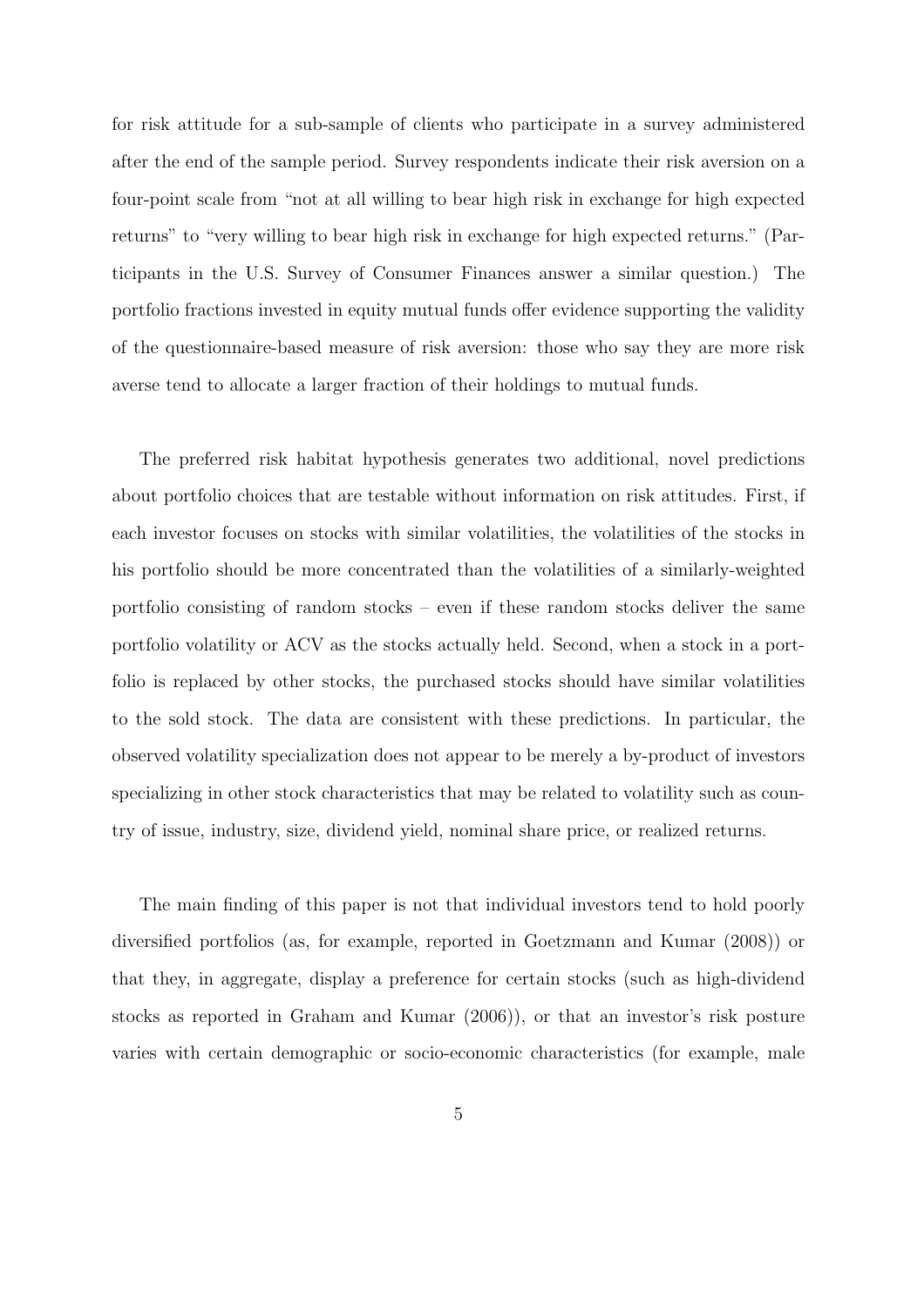investors holding more volatile stocks than female investors as reported in Barber and Odean (2001)). Moreover, the paper's findings are not implied by studies such as Barber and Odean (2001) and Dorn and Huberman (2005) that cross-sectionally relate the volatility of stocks held to investor characteristics. Rather, the paper documents that individual investors specialize in the volatility of the stocks they hold.

A stylized example helps to illustrate this. Suppose the universe of stocks consists of eight stocks with return volatilities of 20%, 30%, ..., 90%. Further suppose that a male investor wants to split his money equally between two stocks so as to hold a portfolio with an average component volatility (ACV) of 60%. Similarly, a female investor wants to split her money equally between two stocks so as to hold a portfolio with an ACV of 50%. Thus, the male investor can have one of three equally weighted portfolios (of two stocks each) which deliver an ACV of 60%: A portfolio of the stocks with volatilities 50%, 70%, another of the stocks with volatilities 40%, 80% and another of the stocks with the volatilities 30%, 90%. Similarly, the female investor can choose between a portfolio of the stocks with volatilities 40%, 60%, another of the stocks with volatilities 30%, 70%, and another of the stocks with volatilities 20%, 80%. Any of these portfolio choices would be consistent with the previously reported relation between gender and volatility of stocks held (or portfolio volatility).

The preferred risk habitat hypothesis predicts that the male investor is more likely to have the portfolio with the stocks with volatilities 50%, 70% ; thus, he will be specializing in the volatility of the stocks in the portfolio. (Similarly, the female investor will likely have stocks with volatilities  $40\%$  and  $60\%$  rather than the two other possibilities.)

Moreover, according to the preferred risk habitat hypothesis, risk aversion drives the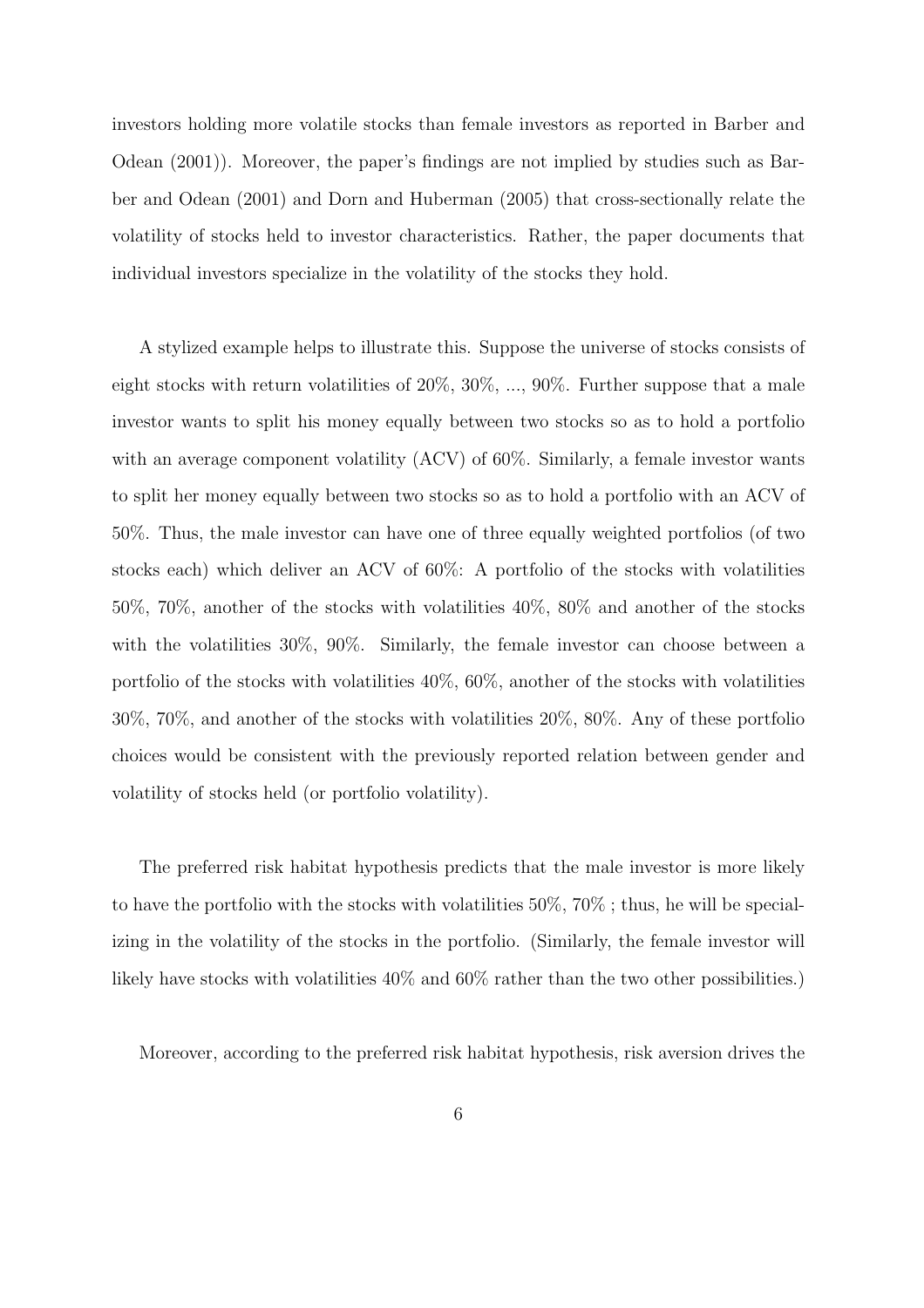observed volatility specialization. This interpretation is possible because subjective risk attitudes, available for a sub-sample of investors in the study, can be contrasted with the investors' actual portfolio choices. The questionnaire-based measure of risk aversion explains a far bigger portion of the variation in ACV than the demographic and socioeconomic attributes used in previous studies.

Portfolio theory is unlikely to explain the paper's findings. Most investors in the sample appear to only hold a handful of stocks even considering indirect equity holdings via mutual funds. Survey responses identify investors for whom the account is likely important either because it is their only brokerage account or because the account represents a large fraction of their wealth. Even these investors are poorly diversified, thereby violating the basic tenet of portfolio theory.

Greater volatility specialization is not associated with better portfolio performance. In fact, more specialized investors hold portfolios whose Sharpe ratios are systematically lower than those of their peers. This underperformance is mostly due to more specialized investors taking on more unsystematic risk by holding fewer stocks.

Although volatility specialization is widespread, it is especially pronounced among investors with less experience and more concentrated portfolios which points to a behavioral explanation for such specialization.

The preferred risk habitat hypothesis is reminiscent of Shefrin and Statman (2000) and Canner et al. (1997). Shefrin and Statman (2000) contemplate portfolio choices of people who overlook return correlations between entire asset classes. Canner et al. (1997) report that the asset allocation advice of popular financial advisors violates the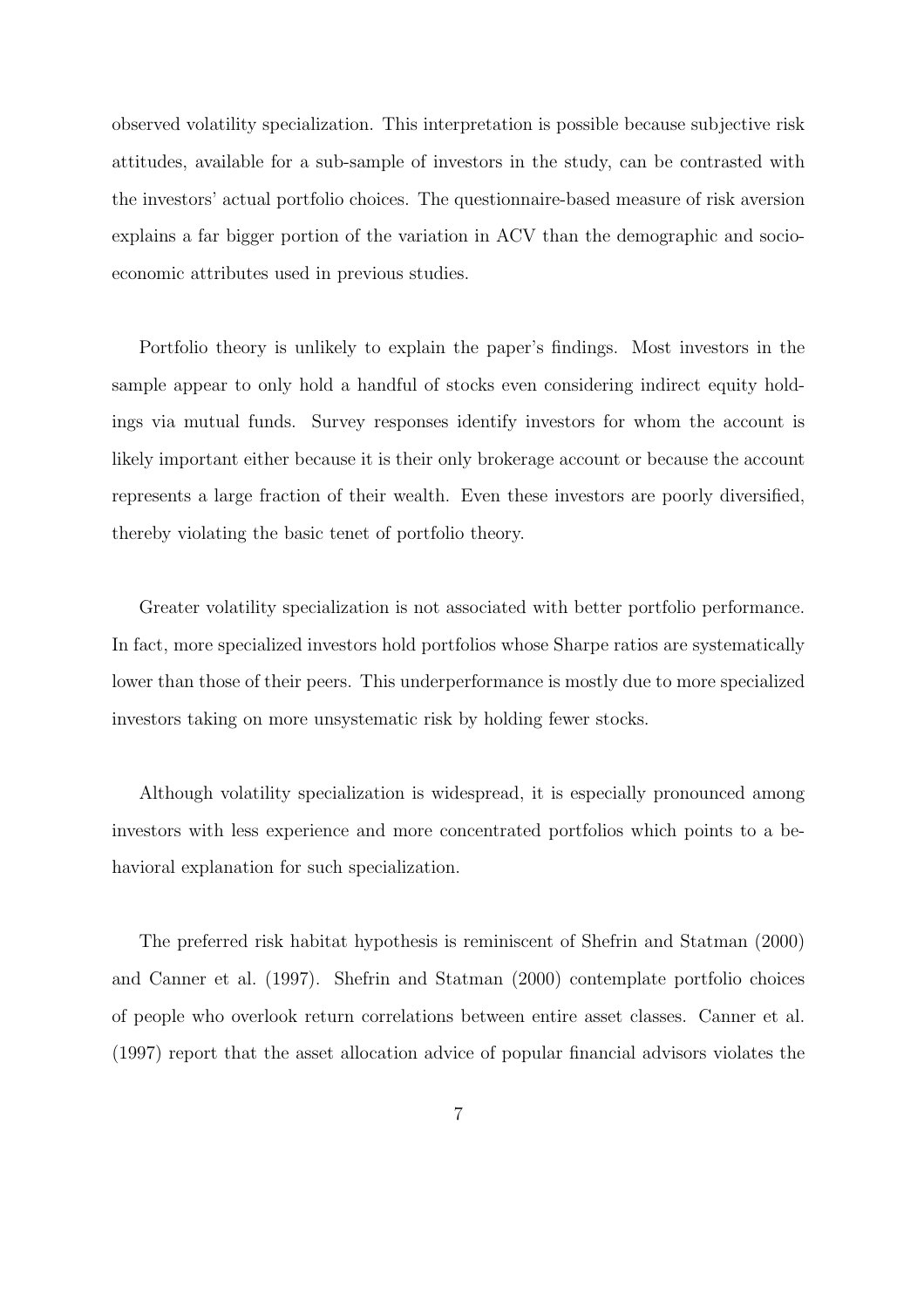CAPM's two fund separation theorem. In contrast to these papers, whose focus is on portfolio allocation across broad asset classes, the present paper is about the individual stocks that investors choose to hold and trade.

The next section motivates the preferred risk habitat hypothesis and lays out its predictions. Section III introduces the data and some of the statistics used in this study. Section IV documents volatility specialization, Section V documents the relation between risk postures and risk aversion, and Section VI evaluates alternative explanations for the observed volatility specialization. Section VII concludes the paper.

### II Hypothesis Development

An important ingredient of financial economics' normative approach to portfolio construction, pioneered by Markowitz (1952), is that attributes of individual stocks are relevant only to the extent that they affect attributes of the portfolios. Underlying this approach is the assumption that savings and investment are intended to support future consumption and therefore total portfolio wealth is the relevant object to consider, not the return on one or another component of the portfolio.

This normative approach – sometimes referred to as the rational benchmark – suggests that individuals buy and hold well diversified portfolios; under fairly general conditions these portfolios boil down to the market portfolio. The investors studied here trade rather than buy and hold. Moreover, they typically own a handful of stocks. In this respect the rational benchmark is rejected effortlessly.

One can, however, contemplate extensions of the rational benchmark that allow for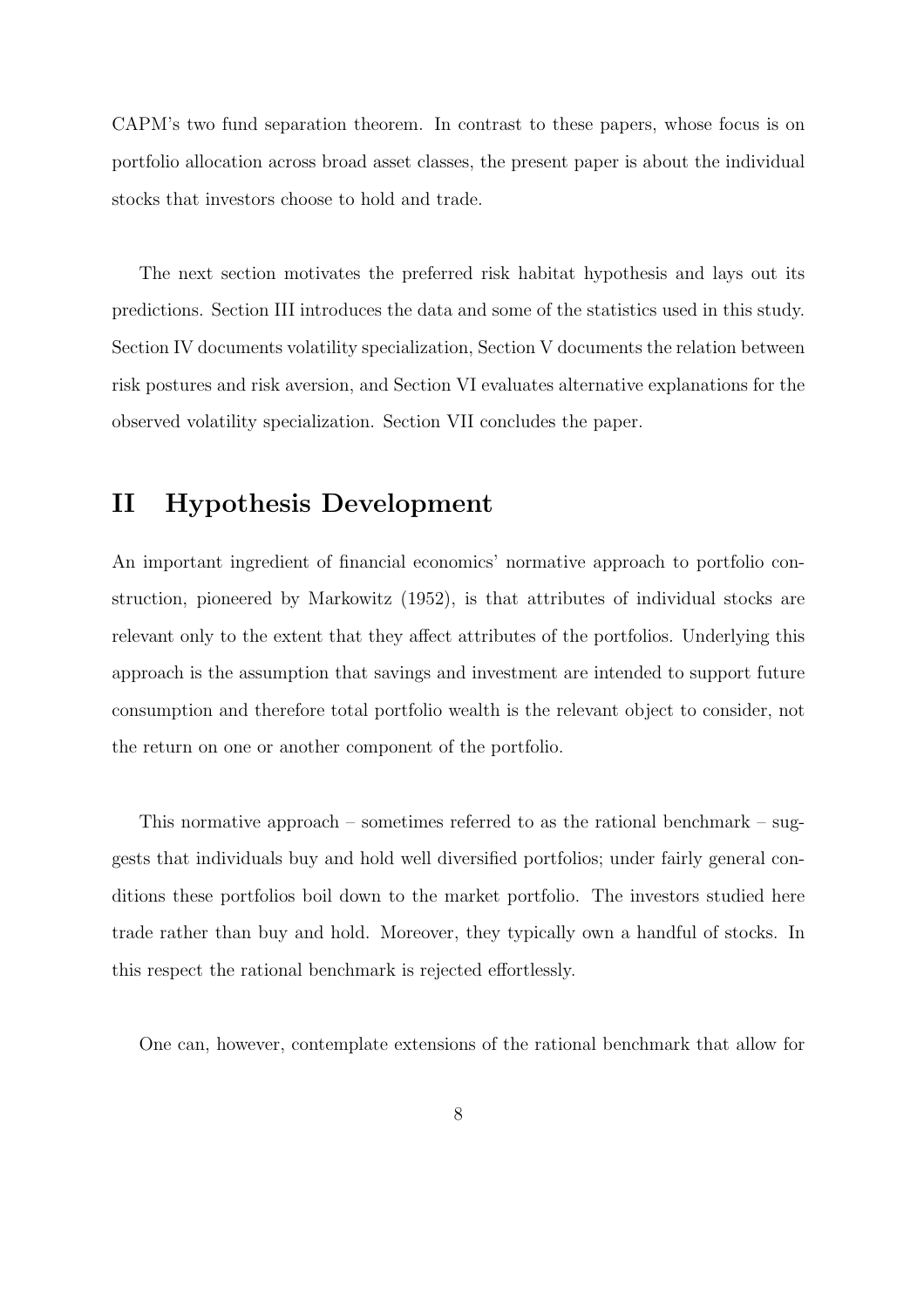investors to have merely a handful of stocks and perhaps even trade them. One possibility is that investors have the ability to predict future returns of a small subset of stocks and guided by these predictions they trade these very few stocks.

The basic premise of this paper is that a substantial number of investors engage in narrow framing, that is, they forego a holistic portfolio optimization approach and rather, select stocks sequentially. The prototypical investors hypothesized here do not view portfolio risk as the relevant unit to be evaluated, nor do they seriously consider all the stocks in the market for their portfolios. They evaluate one stock at a time, or perhaps compare the relative merits of one stock versus another. Both when selecting the stocks under consideration and when selecting among them into their portfolios, these investors focus on attributes of the stocks in which they choose to specialize. Their total portfolio considerations are limited to awareness of the number of stocks they hold and their weights.

Such behavior is likely driven by what Read et al. (1999) call cognitive limitations and cognitive inertia. Cognitive limitations matter simply because portfolio optimization is a computationally difficult task. Cognitive inertia refers to the context in which the decisions are taken. Investment opportunities present themselves to investors one at a time and, hence, investors are predisposed to evaluate them one at a time. In addition, news about a stock that serve as trading signals (for example, earnings announcements or stock recommendations) highlight the stock's individual merits as an investment by itself, perhaps even relative to other stocks in the same industry, but not relative to the portfolio held by the investor.

In the context of the preferred risk habitat hypothesis, narrow framing leads investors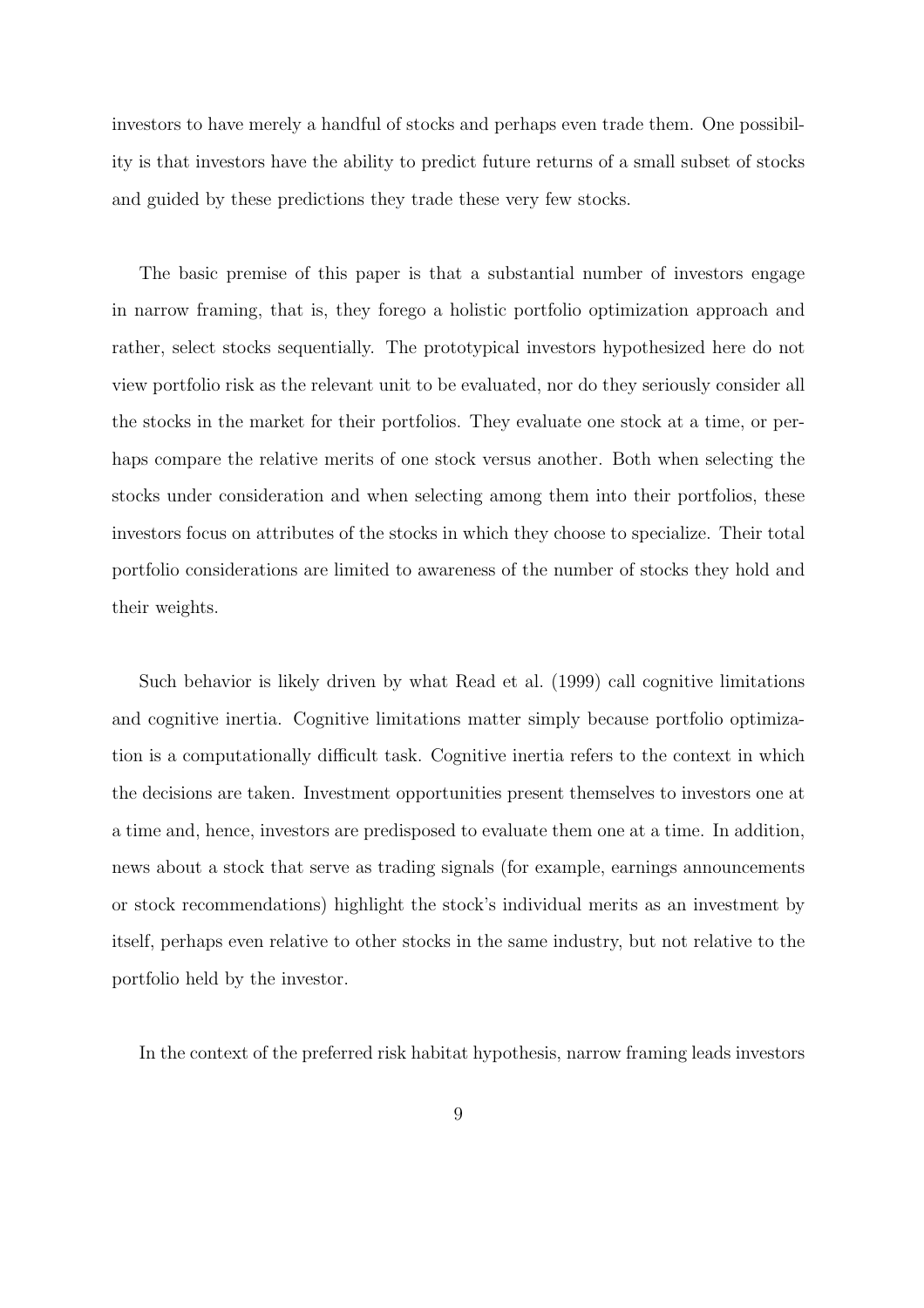to break up the complex decision problem of constructing a portfolio commensurate with their risk attitude into simpler subproblems of finding portfolio components that individually correspond to their risk attitude. Investors solve these subproblems without taking into account the implications of their piecemeal solution for overall portfolio risk. Read et al. (1999) review experiments demonstrating the propensity for narrow framing; Barberis et al. (2001) and Barberis and Huang (2001) explore theoretical asset pricing models based on narrow framing.

This paper argues that investors tend to select stocks with volatilities that match their attitudes to risk, that is, stocks that belong to the investors' preferred risk habitats. Otherwise, attitude to risk plays no role in portfolio construction.

A narrow interpretation of the preferred risk habitat hypothesis predicts that investors specialize in the volatilities of the stocks they hold. These volatilities can be summarized by the portfolio's average component volatility, or ACV, which is the valueweighted average of the return volatilities of the portfolio components. Moreover, ACV should be negatively related to the investors' risk aversion.

A broader interpretation suggests that dimensions of portfolio risk other than ACV are unrelated to the holders' risk aversion. Two such dimensions are considered: portfolio concentration, measured by the portfolio's Herfindahl-Hirschmann Index (HHI), and the average return correlation between the portfolio's components (RHO). Both HHI and RHO are measures of diversification.

The main implications of the preferred risk habitat hypothesis are described below. The first two hypotheses can be explored with data that offers no proxy for risk attitudes.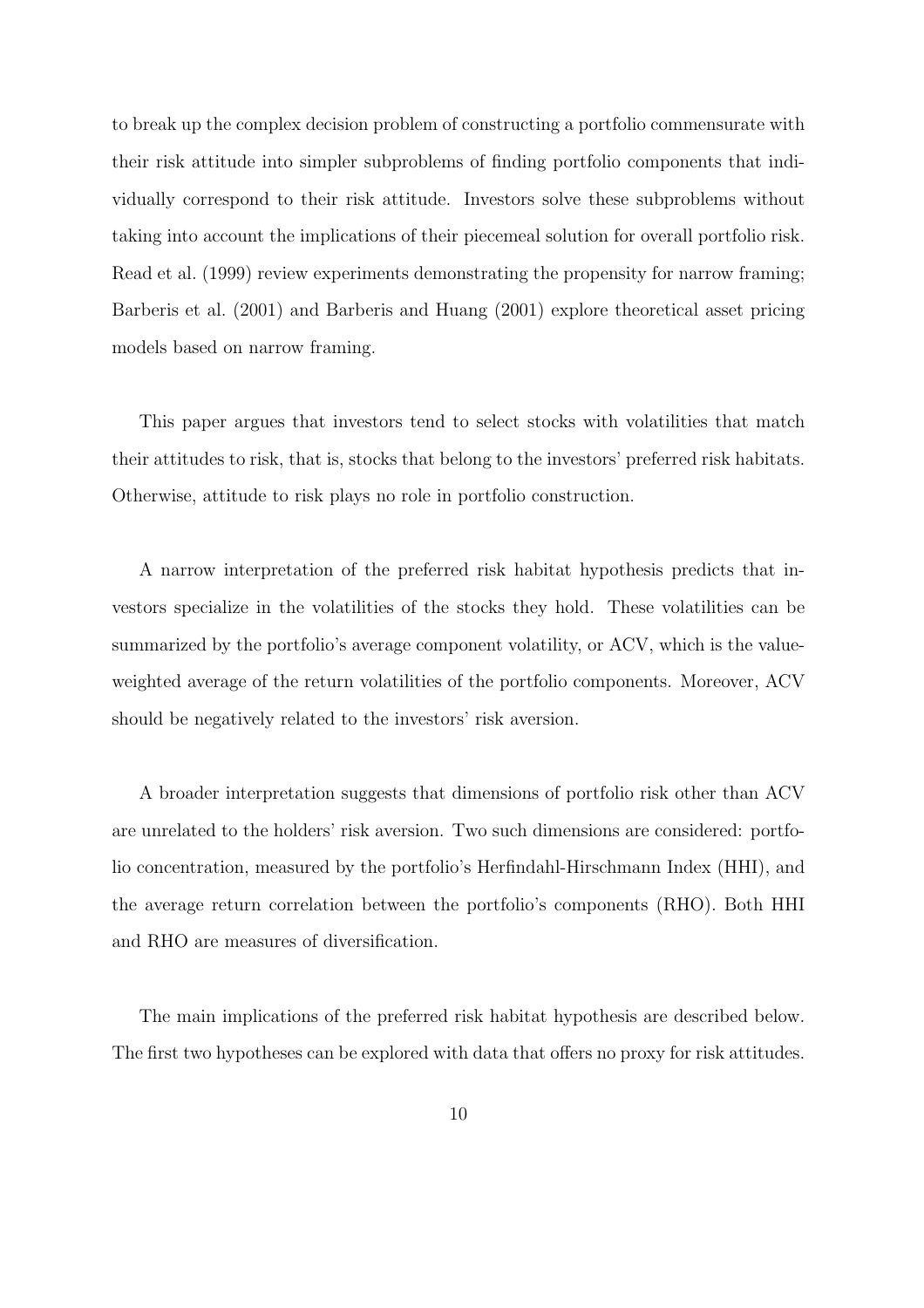Since each investor focuses on stocks with similar volatilities,

H1. The volatilities of the stocks in the investor's portfolio are more concentrated than the volatilities of random stocks in a similarly weighted portfolio. (See Section IV, especially the discussion around Table II.)

H2. When an investor replaces stocks in his portfolio by other stocks, the purchased stocks have similar volatilities to the sold stocks. (See Section IV, especially the discussion around Table III.)

The next hypotheses, studied in Section V, require a measure of risk aversion. The data used in this study have such a measure.

H3. The stock portfolios of more risk averse investors will have a lower ACV. (See Section V, especially the discussion around Table IV.)

Total portfolio volatility depends on the portfolio's ACV and on the extent of the portfolio's diversification. The association between attitude to risk and the tendency to diversify has received little attention.

The human propensity to diversify is well known. (For instance, Read and Loewenstein (1995) report on an experiment in which children preferred a diversified bundle of Halloween candy bars although when offered them sequentially, they consistently chose the same bar.) In fact, Rubinstein (2001) offers experimental examples in which subjects diversify although it is best not to do so.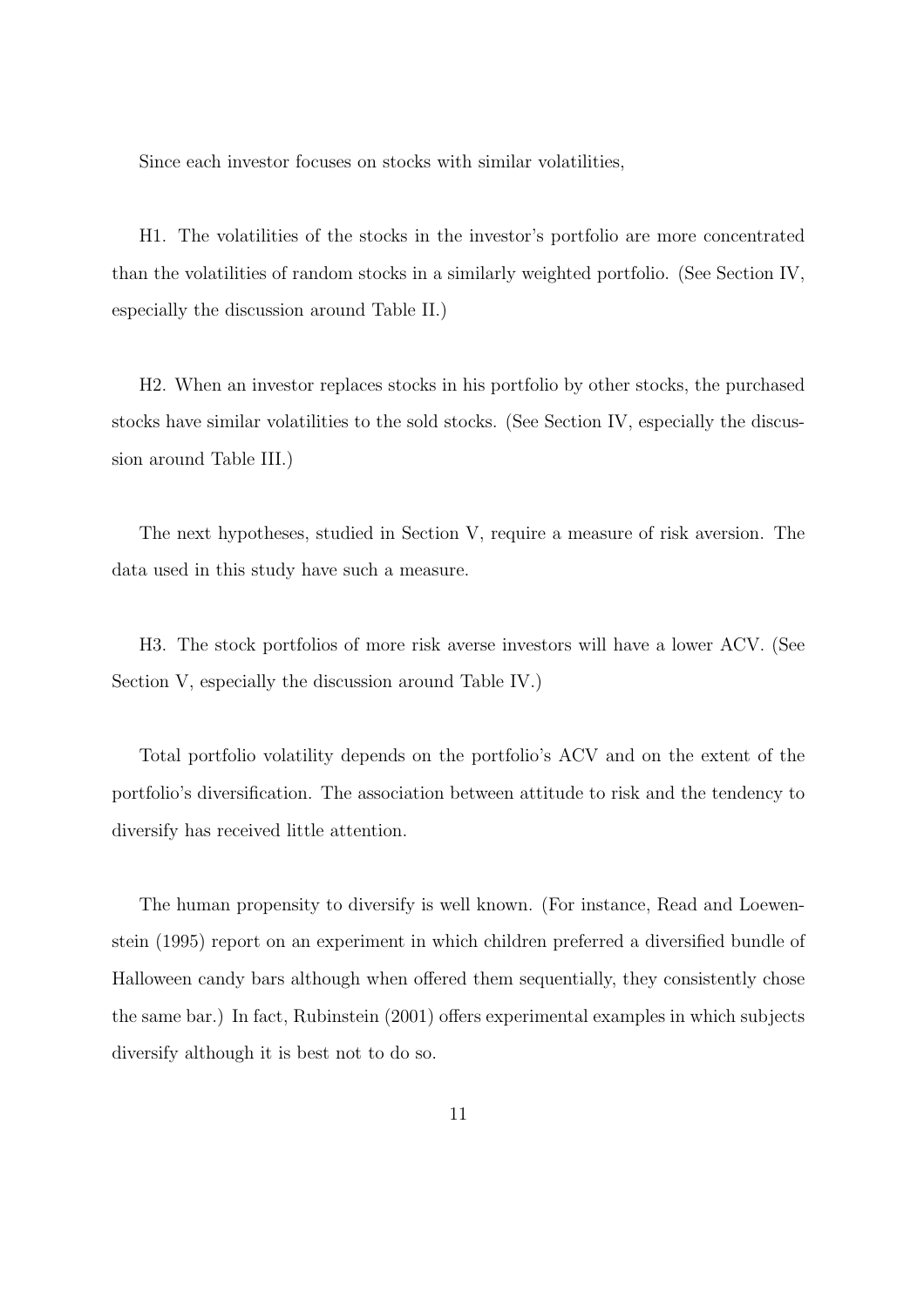In the context of security selection, diversification is a well known, valid, beneficial risk-reducing measure. The pure form of the rational benchmark asserts that variation in risk aversion should lead to variation in exposure to risk through variation in the relative weight of the safe and risky assets in the investors' portfolios. A broader interpretation of the rational benchmark would predict that variation in risk aversion should lead to variation in the level of diversification of the stocks held by the investors such as HHI and RHO. In contrast, the preferred risk habitat hypothesis predicts that

H4. There is no relation between investors' risk aversion and the HHIs of their stock portfolios. (See Section V, especially the discussion around Table IV and Columns (3) and (4) of Table V.)

H5. There is no relation between investors' risk aversion and the correlations of the returns of the stocks they hold. (See Section V, especially the discussion around Table IV and Columns (5) and (6) of Table V.)

The hypotheses outlined so far have a general, rather than a specific alternative. Even as such, they are testable and suggest patterns in the data that so far have not been known.

A sharper test of the preferred risk habitat hypothesis uses both portfolio volatility and ACV to explain variation in risk aversion. It is natural to expect portfolio volatility and risk aversion to be negatively correlated. In fact, a liberal interpretation of the rational benchmark asserts that among variations in portfolio attributes, only variation in portfolio volatility should explain variation in risk aversion.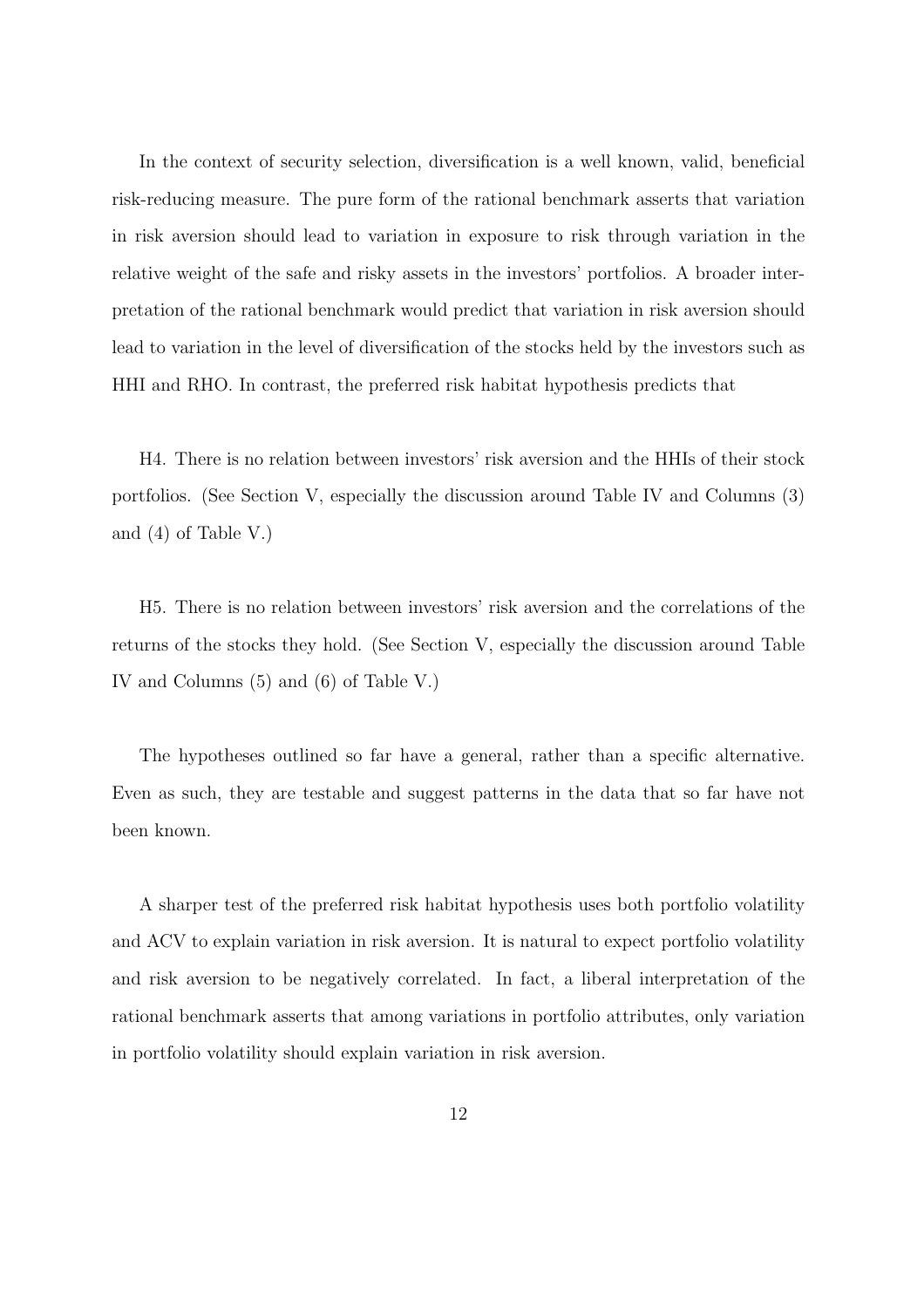According to the preferred risk habitat hypothesis, risk aversion affects ACV and through ACV it affects total portfolio volatility; on the other hand, risk aversion does not affect the other two portfolio risk attributes which affect its volatility. Hence,

H6. Controlling for ACV, total portfolio volatility does not decrease with risk aversion. (See Section V, especially the discussion around Column (9) of Table V as well as Columns (1) and (2) of Table VII.)

H7. Controlling for portfolio volatility, risk aversion declines with ACV. (See Section V, especially the discussion of Columns (1) and (2) of Table VII.)

H8. Controlling for ACV, risk aversion does not decline with RHO or HHI. (See Section V, especially the discussion of Columns (3) and (4) of Table VII.)

Having sketched the implications of the preferred risk habitat hypothesis, it is worthwhile to contrast it further with the rational benchmark. A reconciliation of the data with a straightforward buy-and-hold mean-variance optimization seems impossible, given the high turnover rate and the small number of stocks held in the portfolios. One should then consider broader implications of the rational benchmark.

A liberal interpretation of the rational benchmark suggests that investors could concentrate their stock trading in stocks about which they can relatively easily gather information. Thus, investors will specialize in stocks with particular, investor-dependent attributes such as firm location or industry. Rational investors who specialize give up benefits of diversification. Hence, one should expect their stock picks to outperform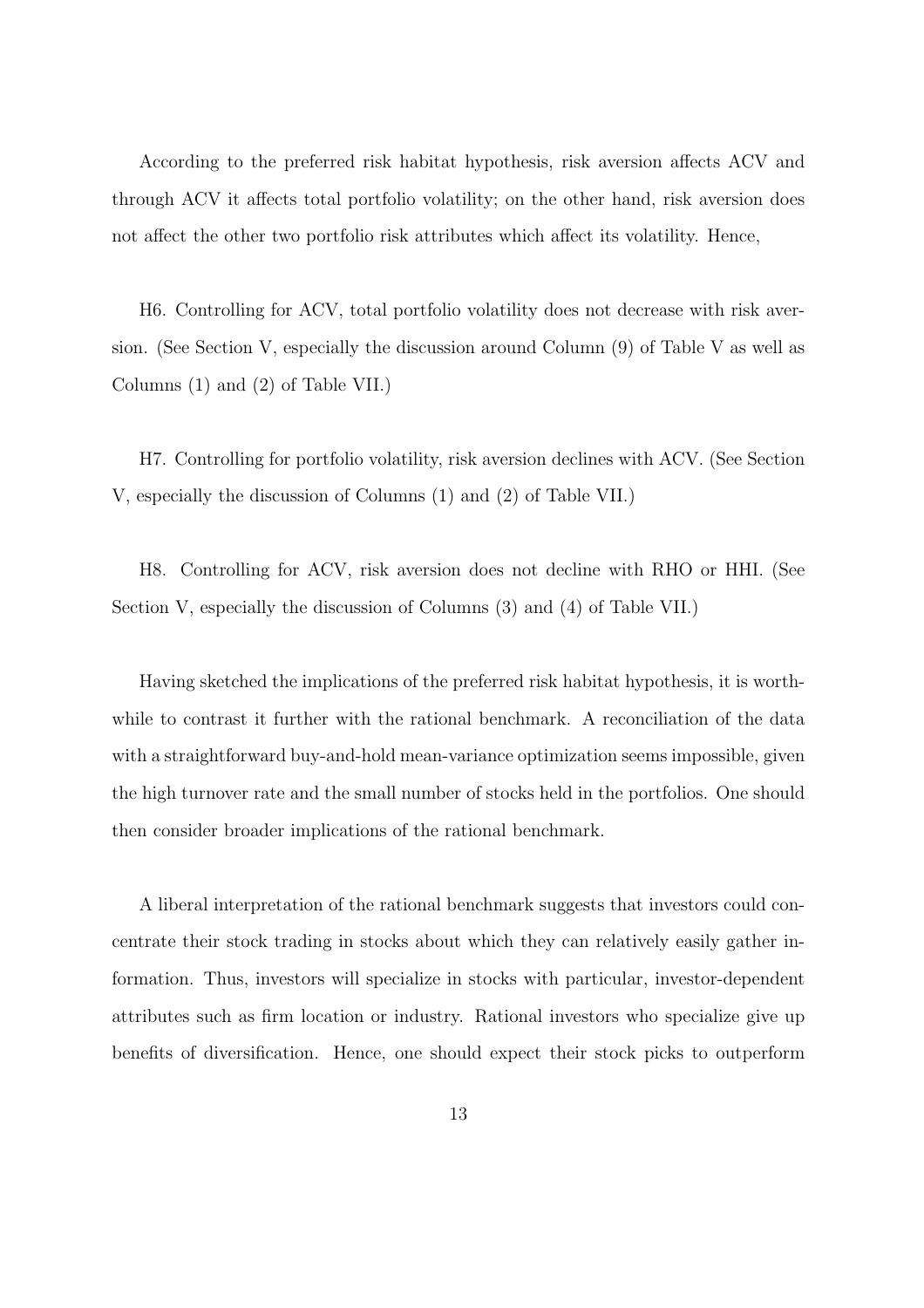other stocks with similar characteristics.

Another suggestion inspired by the rational benchmark is that investors do select mean-variance optimal portfolios, subject to constraints (for example, due to transactions costs). This translates to the question, Could the observed volatility specialization be a by-product of investors trying to construct a portfolio with a particular return volatility?

Section VI considers the data in light of these alternative explanations.

### III The Data

The analysis in this paper draws on a complete history of transaction records for a random sample of 21,500 clients at one of Germany's three largest discount brokers during the period January 1995 to May 2000. All sample investors were invited to participate in a survey administered at the end of the sample period. Survey responses are available for a subset of 1,300 respondents.

The opening position as well as complete transaction records from the account opening date until May 31, 2000 or the account closing date – whichever comes first – allows the unambiguous reconstruction of client portfolios at a daily frequency. The typical record consists of an identification number, account number, transaction date, buy/sell indicator, type of asset traded, security identification code, number of shares traded, gross transaction value, and transaction fees.

In principle, brokerage clients can trade all the bonds, stocks, and options listed on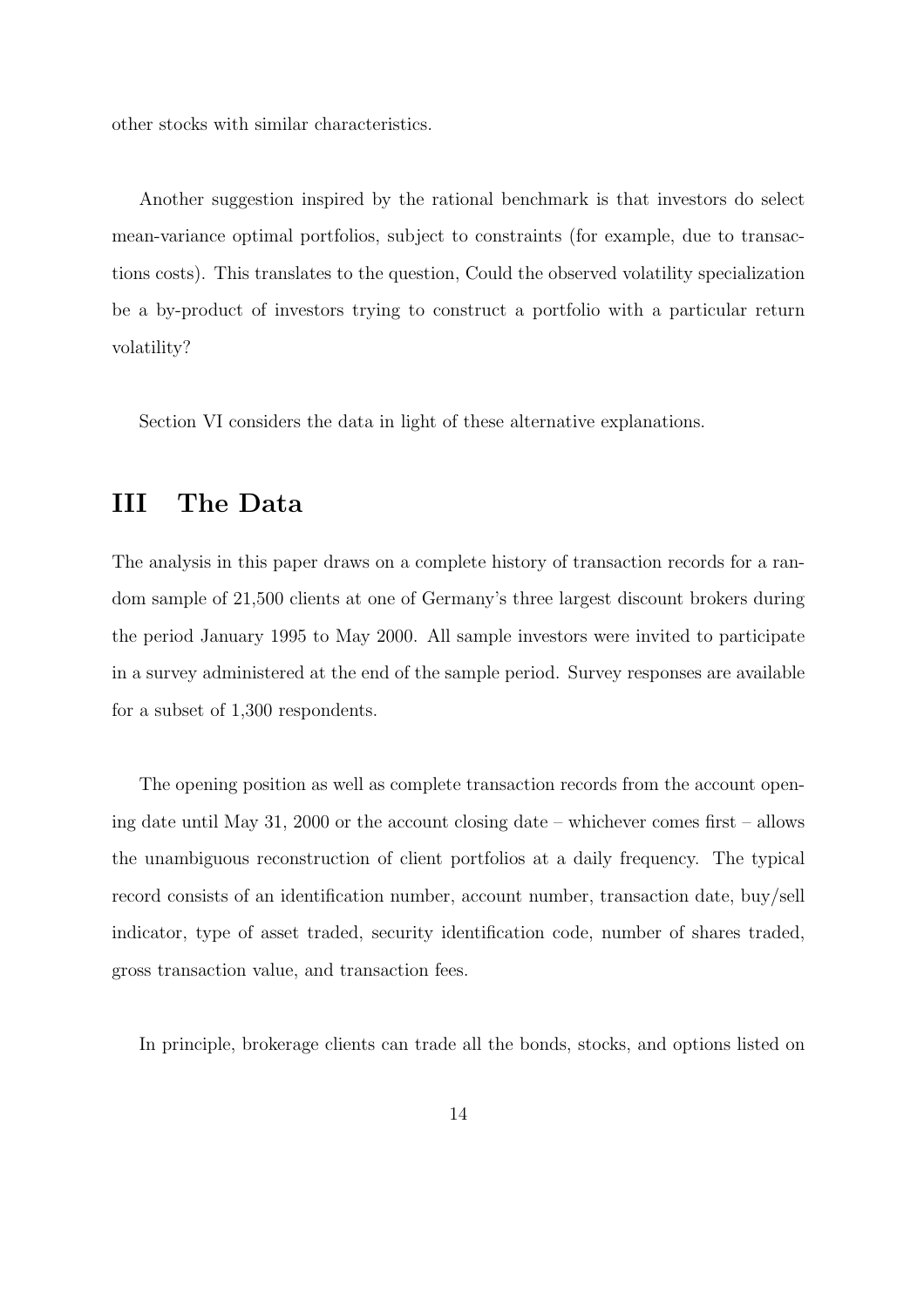German exchanges, as well as all the mutual funds registered in Germany. Here, the focus is on the investors' individual stock and stock fund holdings and trades for which Datastream provides comprehensive daily asset price coverage: stocks on Datastream's German research stocks list (this includes foreign stocks listed on German exchanges), dead or delisted stocks on Datastream's dead stocks list for Germany (this also includes foreign stocks), and mutual funds registered either in Germany or in Luxembourg. As of May 2000, the lists contain daily prices for 8,213 domestic and foreign stocks and 4,845 mutual funds. These stocks and stock funds represent roughly 90% of the clients' holdings and 80% of the trading volume, with the remainder split between term deposits, bonds, bond and money-market funds, options, as well as stocks and mutual funds for which Datastream does not provide prices or returns. The broker provides a classification of mutual funds that distinguishes between stock funds and other funds such as bond or balanced funds. As of January 1, 2000, the average value of a portfolio considering only holdings of individual stocks is 100,000 Deutsche Mark [DEM] or 50,000 US Dollars [USD] (see Panel A of Table I). The average value of a portfolio considering holdings of both stocks and stock funds is DEM 120,000 (see Panel B of Table I).

The questionnaire elicited information on the investors' investment objectives, risk attitudes and perceptions, investment experience and knowledge, portfolio structure, and demographic and socio-economic status. The time to fill out the questionnaire was estimated to be 20-25 minutes; respondents could elect to be entered into a raffle for a cash prize of roughly USD 3,500 or a trip to New York valued at the cash prize. Dorn and Huberman (2005) describe the survey in detail.

The broker is labeled as a "discount" broker because no investment advice is given. Because of their low fees and breadth of their product offering, German discount brokers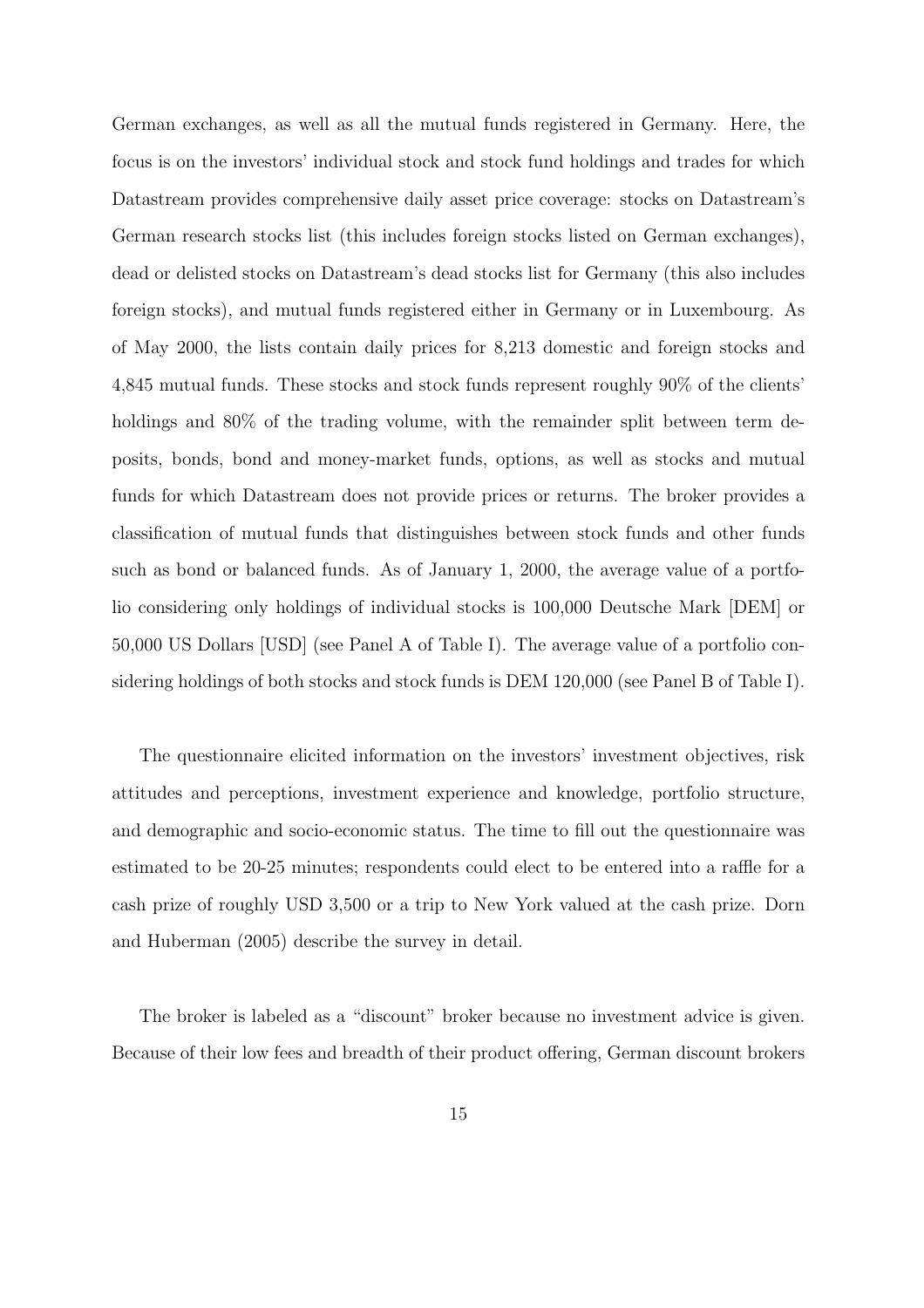attract a large cross-section of clients ranging from day-traders to retirement savers. For example, the selection of mutual funds offered by discount brokers during the sample period was much greater than that offered by full-service brokers (typically divisions of the large German universal banks that were constrained to sell the products of the banks' asset management divisions).

It is likely that the sample is representative of the broader population of discount brokerage clients; at the end of the sample period, the top three German discount brokers commanded more than 80% of the German discount market in terms of accounts and had homogeneous product offerings. Moreover, discount brokerage accounts are an important subset of retail accounts. In June 2000, at the end of the sample period, there were 1.2 million retail accounts at the top three discount brokers (see Van Steenis and Ossig  $(2000)$  – a sizable number, given that the total number of German investors with exposure to individual stocks at the end of 2000 was estimated to be 6.2 million (see Deutsches Aktieninstitut (2003)). Note that all German retail and discount brokerage accounts are taxable accounts as opposed to the US, where tax-deferred accounts, often with a restricted investment menu such as  $401(k)$  accounts, play an important role.

### Portfolio Risk

Portfolio risk is quite an elusive term from the perspective of the individual investor who may lack the statistical and computational tools to estimate a variance-covariance matrix of returns or the historical variance of returns of his portfolio.

In the mean-variance framework of portfolio theory, the portfolio's aggregate volatility is the only measure of risk an investor should be concerned with. The annualized volatility of a given portfolio during a given time period consisting of T trading days is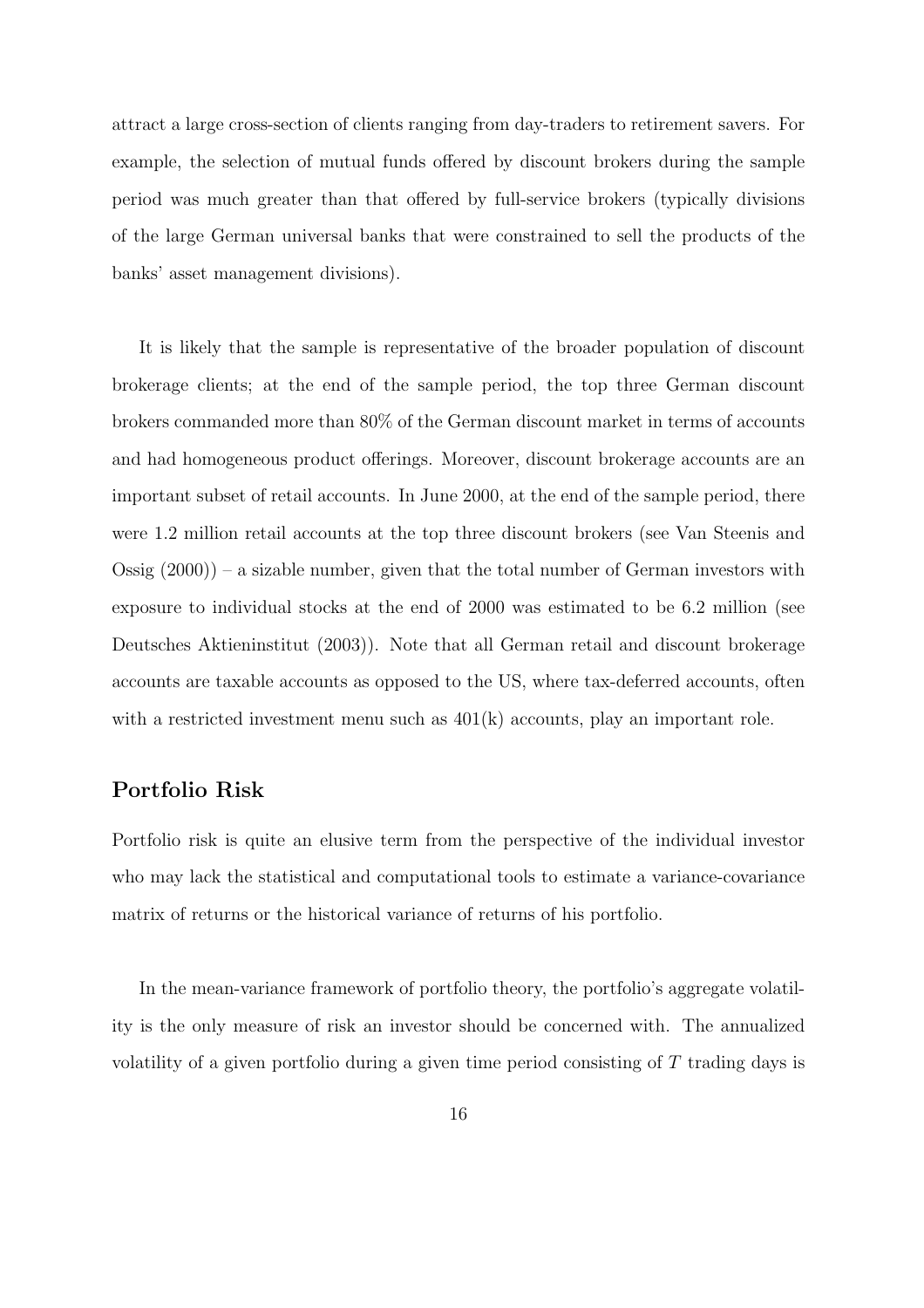calculated as

$$
VOL \equiv \sqrt{\frac{252}{T - 1} \sum_{t=1}^{T} (r_t - \bar{r})^2}
$$
 (1)

where  $r_t$  is the portfolio's value-weighted return measured from the close of trading day  $t-1$  to the close of trading day t, adjusted for stock splits and dividends, and  $\bar{r}$  is the simple average across the portfolio returns during the time period. Table I reports summary statistics of portfolio volatility and the additional portfolio risk attributes described below for the period January 1, 2000 to May 31, 2000, assuming that portfolio weights remain constant at their levels of January 1, 2000 throughout the sample period. Panel A of the Table reports the statistics based on holdings of individual stocks only and Panel B reports them based on holdings of individual stocks and stock funds. The assumption of constant portfolio weights is made to make the different portfolio risk measures comparable. The focus on the end of the sample period is due to the number of sample investors increasing over time and to the survey responses being elicited after the end of the sample period. The average volatility of a portfolio considering only individual stocks is 52% (see Panel A of Table I). The average volatility of a portfolio considering both stocks and stock funds is 43% (see Panel B of Table I). By comparison, the Dax 100, a German stock market index consisting of the one hundred largest and most liquid stocks, had an annualized volatility of 28% during the first five months of 2000; the Nemax 50 Index, consisting of the fifty largest and most liquid stocks listed on the Neuer Markt (the Frankfurt Stock Exchange's market segment for growth and technology stocks), had an annualized volatility of 56%.

Three summary statistics are central to the determination of portfolio volatility; the number and weights of the components, value-weighted average component volatility,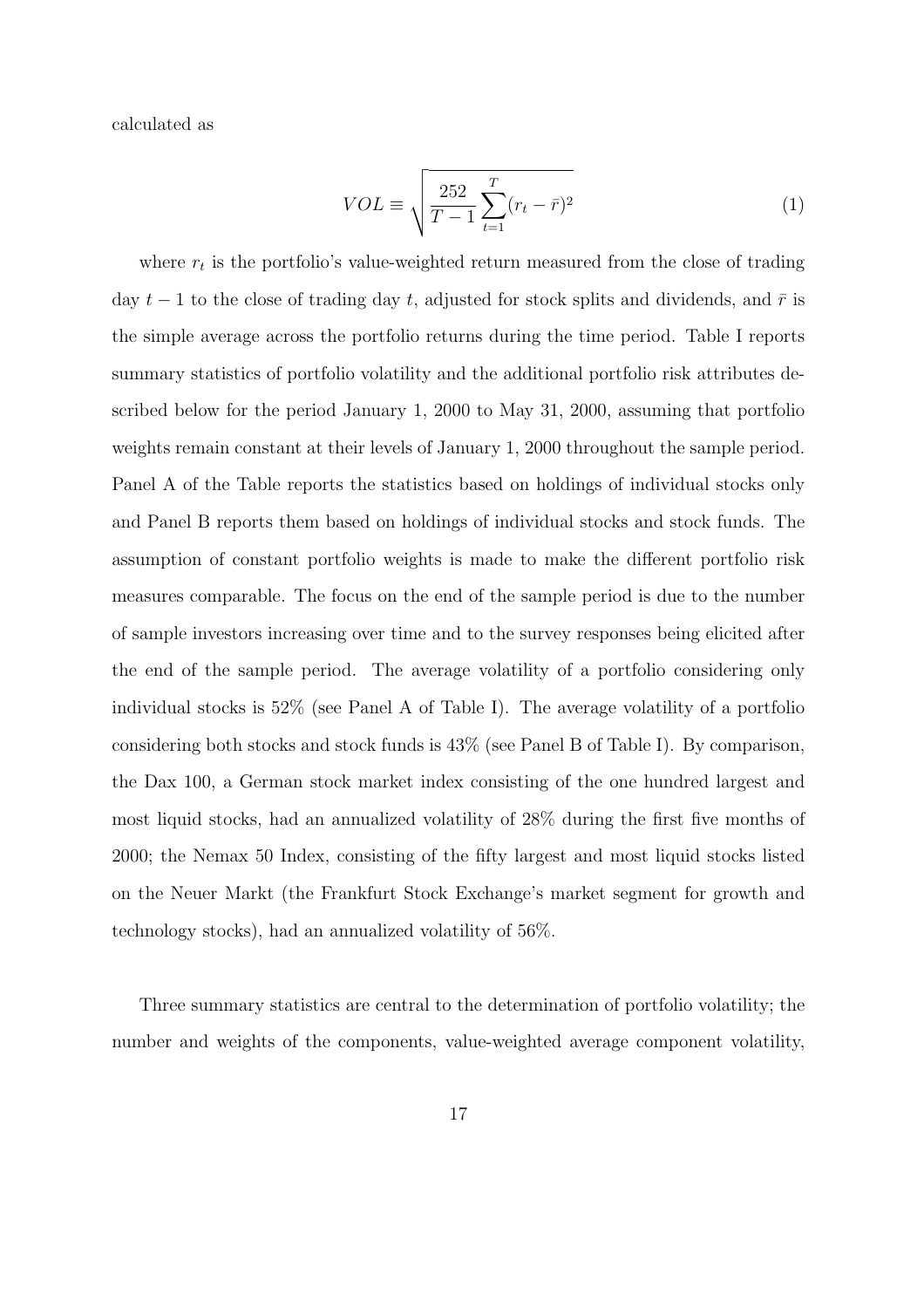and a weighted average of the pairwise return correlations.

The Herfindahl-Hirschmann Index (HHI) is another proxy for portfolio risk and a natural measure of portfolio diversification. The HHI captures the number and weights of the portfolio components:

$$
HHI \equiv \sum_{i=1}^{N} w_i^2 \tag{2}
$$

where  $N$  is the number of portfolio positions and  $w_i$  is the portfolio weight of position i. The index lies between zero and one; higher values indicate less diversified portfolios. The index value for a portfolio of n equally-weighted stocks is  $\frac{1}{n}$ . The benefits of diversification provided by a mutual fund are recognized by assuming that each fund holds 100 equally-weighted positions that do not appear in another holding of the investor. For example, an investor whose entire portfolio consists of one mutual fund has an HHI of 0.01; an investor holding two mutual funds has an HHI of 0.005. The calculation of the HHI requires no knowledge of the volatility of the portfolio's return or the return of the components of the portfolio.

The simplicity and accessibility of the HHI are at once its strength and weakness. Strength, because it is salient to the investor. Weakness, because HHI is invariant to the properties of the returns of the stocks to which the weights are assigned. The average HHI of a portfolio considering only individual stocks as of January 1, 2000 is 0.47 – the equivalent of investing equal amounts in two stocks (see Panel A of Table I). The average HHI considering both stocks and stock funds is 0.28 (see Panel B of Table I).

The portfolio-weighted average volatility of the portfolio's components (ACV) is a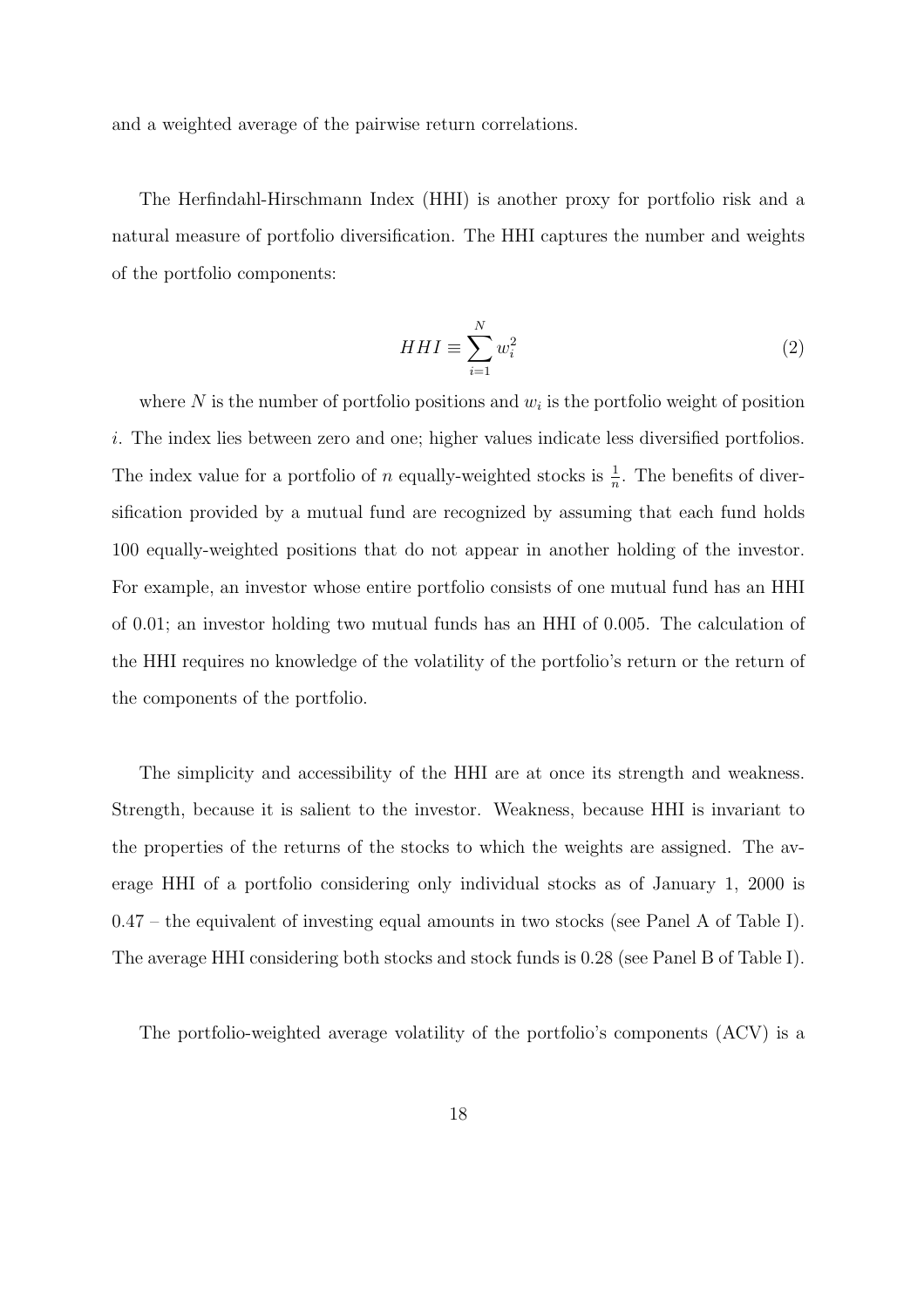third, fairly accessible, measure of risk. The ACV for a given time period is calculated as

$$
ACV \equiv \sum_{i=1}^{N} w_i \sigma_i \tag{3}
$$

where N is the number of portfolio positions and  $\sigma_i$  is the annualized standard deviation of daily returns of security i during the time period. Average component volatility is particularly appealing when investors pick the stocks in their portfolio one at a time, and consider the volatility of each stock separately, regardless of overall portfolio considerations. The average ACV across investors of a portfolio considering only individual stocks for the period January 1, 2000 to May 31, 2000 is 69% (see Panel A of Table I); the average ACV considering both stocks and stock funds is 59% (see Panel B of Table I).

Finally, the volatility of portfolio returns depends on the pairwise correlations of the components' returns. For a portfolio of N stocks with  $w_i$  as the weight of stock i,  $\sigma_i$  as the standard deviation of returns of stock i, and  $\rho_{i,j}$  the pairwise correlation of i's and j's returns, the variance of portfolio returns is

$$
\sigma_p^2 \equiv \sum_{i=1}^N w_i^2 \sigma_i^2 + \sum_i \sum_{j \neq i} w_i w_j \sigma_i \sigma_j \rho_{i,j} \tag{4}
$$

The weighted average of the pairwise return correlations is then calculated by constraining the correlation coefficients to be equal to a single parameter RHO in Equation 4:

$$
RHO \equiv \frac{\sigma_p^2 - \sum_{i=1}^N w_i^2 \sigma_i^2}{\sum_i \sum_{j \neq i} w_i w_j \sigma_i \sigma_j}
$$
(5)

The calculation of RHO requires that the investors hold at least two positions, hence the smaller number of observations relative to the VOL, ACV, and HHI calculations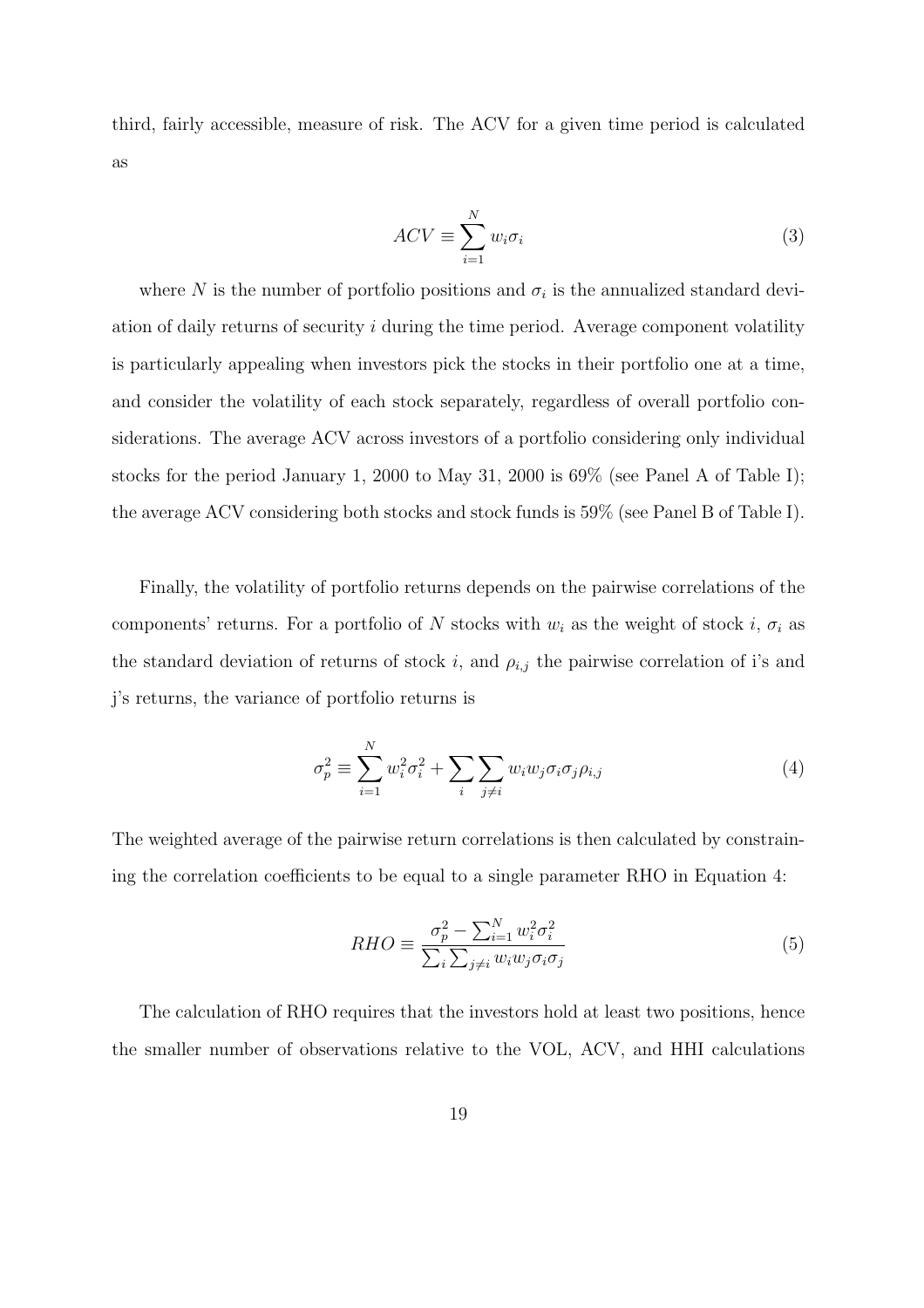reported in Table I. The average RHO of holdings of individual stocks between January 1, 2000 and May 31, 2000 is 18%; the corresponding statistic for holdings of individual stocks and stock funds is 25%. The higher average RHO for holdings of stocks and funds is due to portfolios containing multiple stock funds (almost three out of four investors who have at least two positions, one of which in a stock fund, hold more than one stock fund). Returns of any two funds tend to be more highly correlated than returns of any two individual stocks, partly because the holdings of the funds may overlap, and partly because the funds' returns are more driven by common exposure to systematic risk than by exposure to idiosyncratic risk (which usually dominates at the individual stock level). Portfolios containing multiple stock funds are also responsible for the lower correlations between RHO and the other portfolio risk measures VOL, ACV, and HHI (comparing Panels A and B of Table I). These portfolios tend to have higher RHOs as argued above, but also lower VOL, ACV, and HHI.

Not surprisingly, all three risk component measures are positively correlated with portfolio volatility. However, not all portfolio risk attributes are positively correlated with each other. For example, less concentrated portfolios consist of positions whose returns tend to be more highly correlated with each other. The logarithm of portfolio value as of January 1, 2000, is negatively correlated with all the risk measures except RHO.

The use of Datastream for stock returns raises a number of methodological concerns (Ince and Porter (2005) elaborate on this point). For example, Datastream sometimes replaces missing values or pads values with the last available value indicating stale price problems or outright data errors. Manually inspecting stock-months with extremely high return volatilities uncovers several data errors – for instance, a 100:1 stock split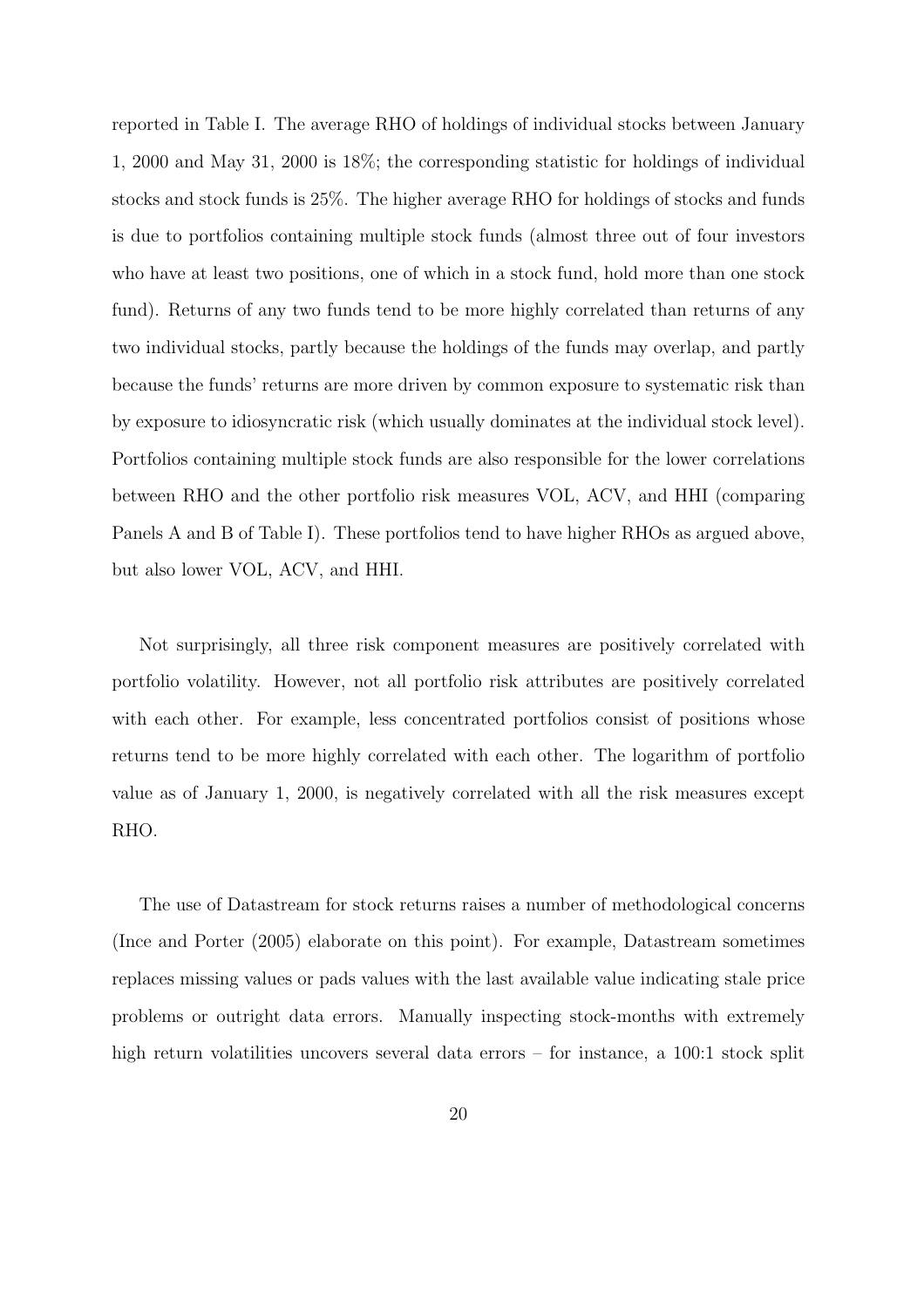that wrongly reduces the stock's return index level (Datastream datatype RI) leading to a daily return of -99%. The paper thus excludes the top and bottom 1% of stock-months in terms of volatility – this eliminates all stock-months for which annualized volatility is less than 5% or more than 200%. An additional filter, which addresses the staleness of prices, eliminates observations if Datastream recorded the same price or return index value for an entire month or longer during the sample period. Results based on unfiltered data are qualitatively similar and thus not reported.

# IV Investors Specialize in Individual Stock Volatility

This section examines the two hypotheses that can be tested without information about risk aversion. The first subsection explores whether the volatilities of stocks in an investor's portfolio are more concentrated than the volatilities of random stocks in a similarly weighted portfolio. The second subsection explores whether investors replace stocks that they sell with stocks that have similar volatilities to those of the stocks sold.

## A Individual Stock Volatilities Cluster Around Average Component Volatility

For the individual investor it is fairly straightforward to assess the volatility of individual stocks. It is perhaps even easier to assess diversification as captured by the portfolio's HHI. In contrast, the assessment of a portfolio's overall volatility is more challenging, especially when the investor is in the process of forming the portfolio rather than during a prolonged period of portfolio ownership. Moreover, narrow framing will lead investors to focus on attributes of individual stocks rather than reflect on the way they aggregate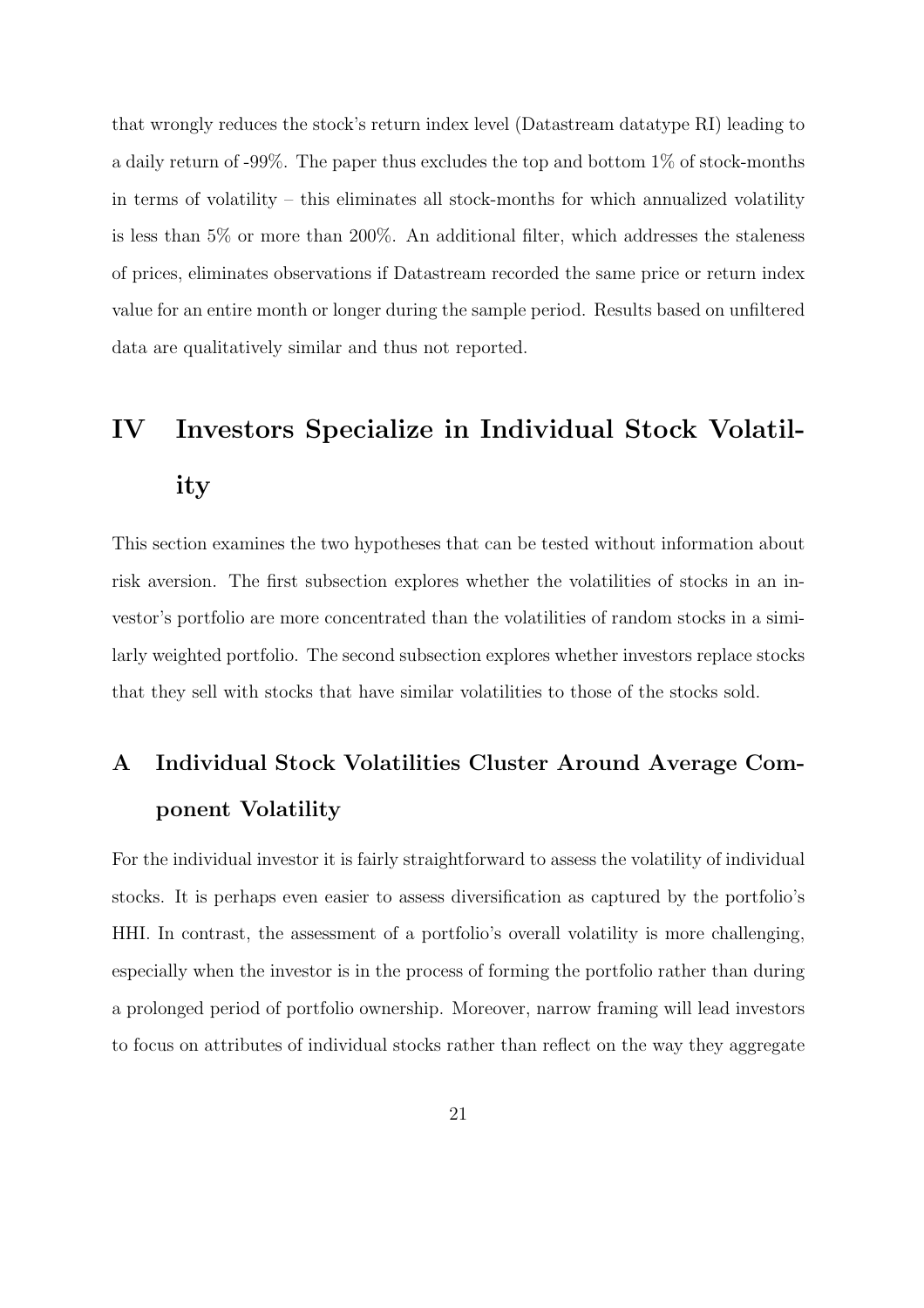in a portfolio context. In particular, it is possible that an investor's attitude to risk translates into focusing on stocks within a narrow volatility range.

To examine the hypothesis that investors focus on stocks within a narrow volatility range (Hypothesis H1), the dispersion of the volatilities of the stocks in each investor's portfolio is compared with the typical dispersion of the volatilities of similarly-weighted portfolios whose stocks are selected at random.

Given a portfolio consisting of  $N$  stocks where  $w_i$  is the fraction of the portfolio invested in stock *i* at the end of a given period,  $\sigma_i$  is the standard deviation of returns of stock  $i$  during that period, and  $ACV$  is the value weighted average component volatility of the portfolio during that period, volatility dispersion during that period is defined as

$$
D = \sum_{i=1}^{N} w_i (\sigma_i - ACV)^2
$$
\n(6)

If investors held homogenous portfolios in terms of stock volatilities, then the observed volatility dispersions should be less than the volatility dispersions of simulated portfolios.

The next step is the random assignment of a matching stock to each stock position established by the investor. At the end of a given month, each stock held at the brokerage is randomly replaced by another stock from the universe of stocks held at the brokerage at the end of that month. The random assignment is such that each stock in the universe serves as a replacement stock exactly once, possibly replacing itself. This assignment avoids cases in which a simulated portfolio consists of multiple positions in the same stock.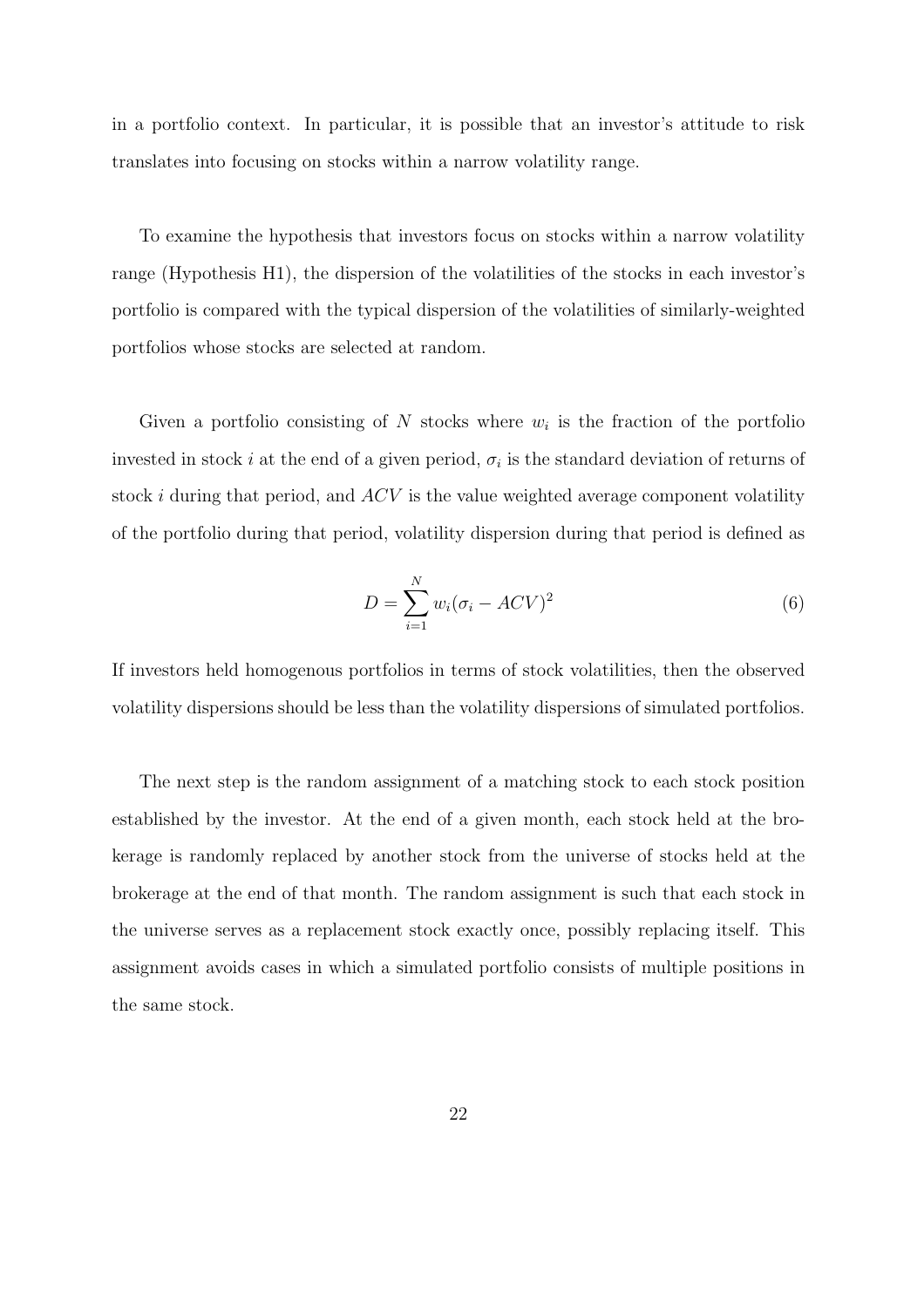Volatility dispersion is bounded below by zero and thus positively correlated with ACV. Investors with a target ACV may reinforce this correlation. Take an investor who holds equal amounts of two stocks with volatilities of 9% and 11% and another investor who holds equal amounts of two stocks with volatilities of 90% and 110%. Both investors hold stocks with the same percentage distance from their ACV, but the dispersion of the higher-ACV investor is greater.

To control for differences in ACV across investors and to assess the statistical significance of the results, each of the roughly 450,000 investor-month combinations with two or more portfolio positions is simulated at least 25 times such that the simulated ACVs are within 10% of the actual ACV (for example, given an actual ACV of 40%, the simulated ACVs are in a range of 36%-44%). This also ensures that the average ACV of the simulated portfolios is virtually identical to the ACV of the actual portfolio.

Moreover, conditioning the simulation on actual ACV addresses the issue that variance in ACV across portfolios mechanically induces some volatility specialization – especially in the highest ACV portfolios which will tend to consist of volatile stocks and the lowest ACV portfolios which will tend to consist of docile stocks.

The standardized dispersion for each investor-month is the difference between the actual dispersion and the average of the simulated dispersions divided by the standard deviation of the simulated dispersions for that investor-month. The resulting variable is comparable across investor-months and has a mean of zero under the null hypothesis; under the alternative hypothesis of preferred risk habitat standardized dispersion is predicted to be negative. To account for the correlation of volatility dispersions over time – a portfolio with a low dispersion in month t is likely to have a low dispersion in month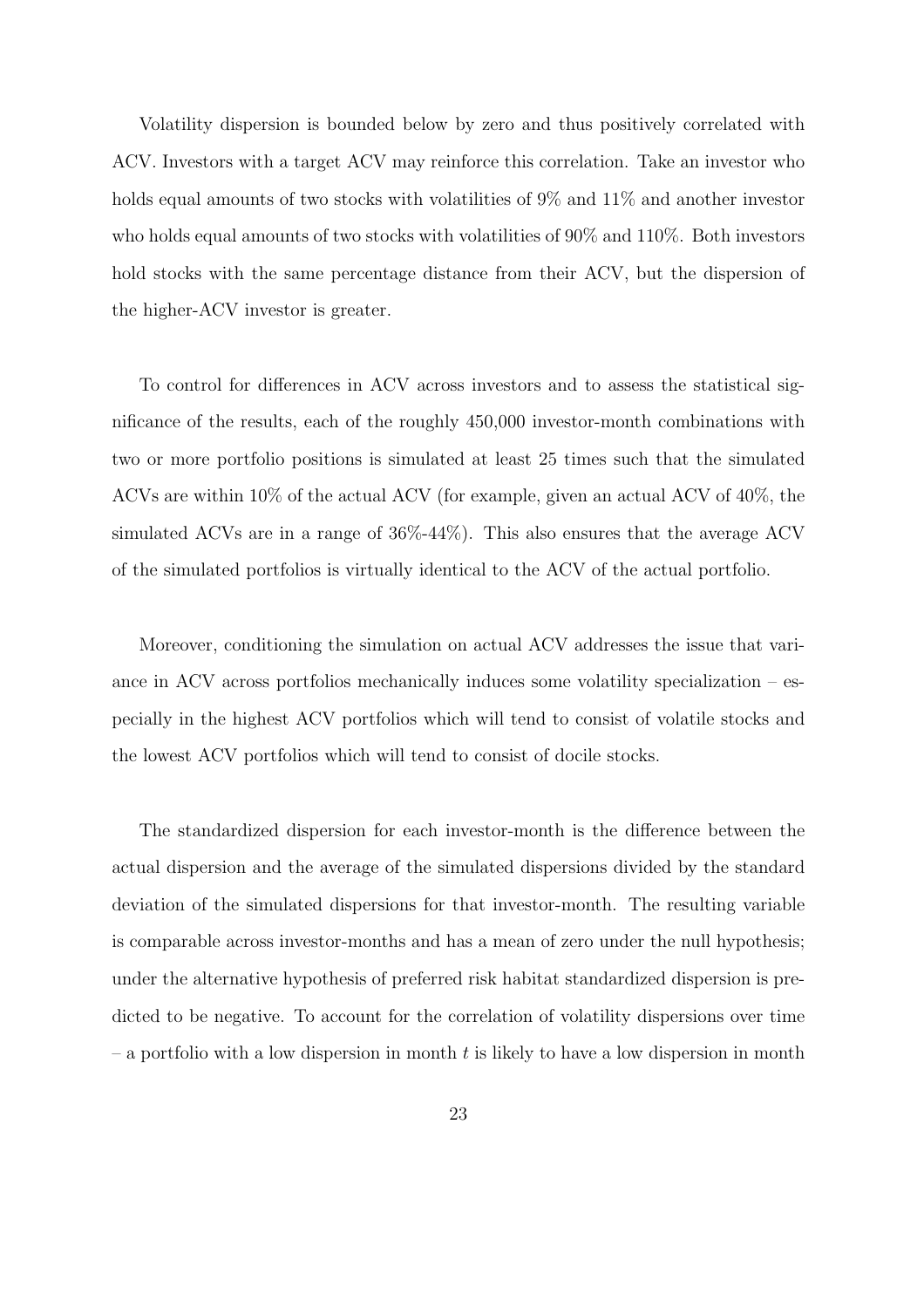$t + 1$ , especially if the underlying positions are the same – standardized dispersion is averaged for each investor.

Across the roughly 450,000 investor-months in the sample, the median dispersion is 0.014. Loosely speaking, the square root of dispersion can be interpreted as a band in which the volatilities of the portfolio components are likely to lie. In a portfolio with a dispersion of 0.014 and an ACV of 50%, for example, the component volatilities are likely to lie in a band of 24% (2 ∗ √ 0.014), that is, between  $38\%$  and  $62\%$ . (This interpretation is complicated by variance and standard deviation being non-negative and by portfolio weights not being equal.)

By comparison, a strategy of randomly picking stocks (while matching the HHI and ACV of the actual portfolios) generates dispersions that are almost three times the actual dispersion in the typical investor-month, consistent with Hypothesis H1 (see Column (1) of Table II). In other words, the simulation generates volatility bands that are 70% wider than those actually observed. Assuming that standardized dispersions are independent across investors but not across time yields a t-statistics of -100 – one would not expect the observed homogeneity of portfolio positions in terms of component volatilities if investors picked stocks at random.

The results are weaker, but still highly significant, when attention is only paid to the quartile of investor-months with the largest portfolios (Column (2) of Table II) or with the least concentrated portfolios (Column (3) of Table II). In these cases, simulated dispersions are typically 50% higher than actual dispersions.

A possible dismissal of the documented concentration of component volatility is the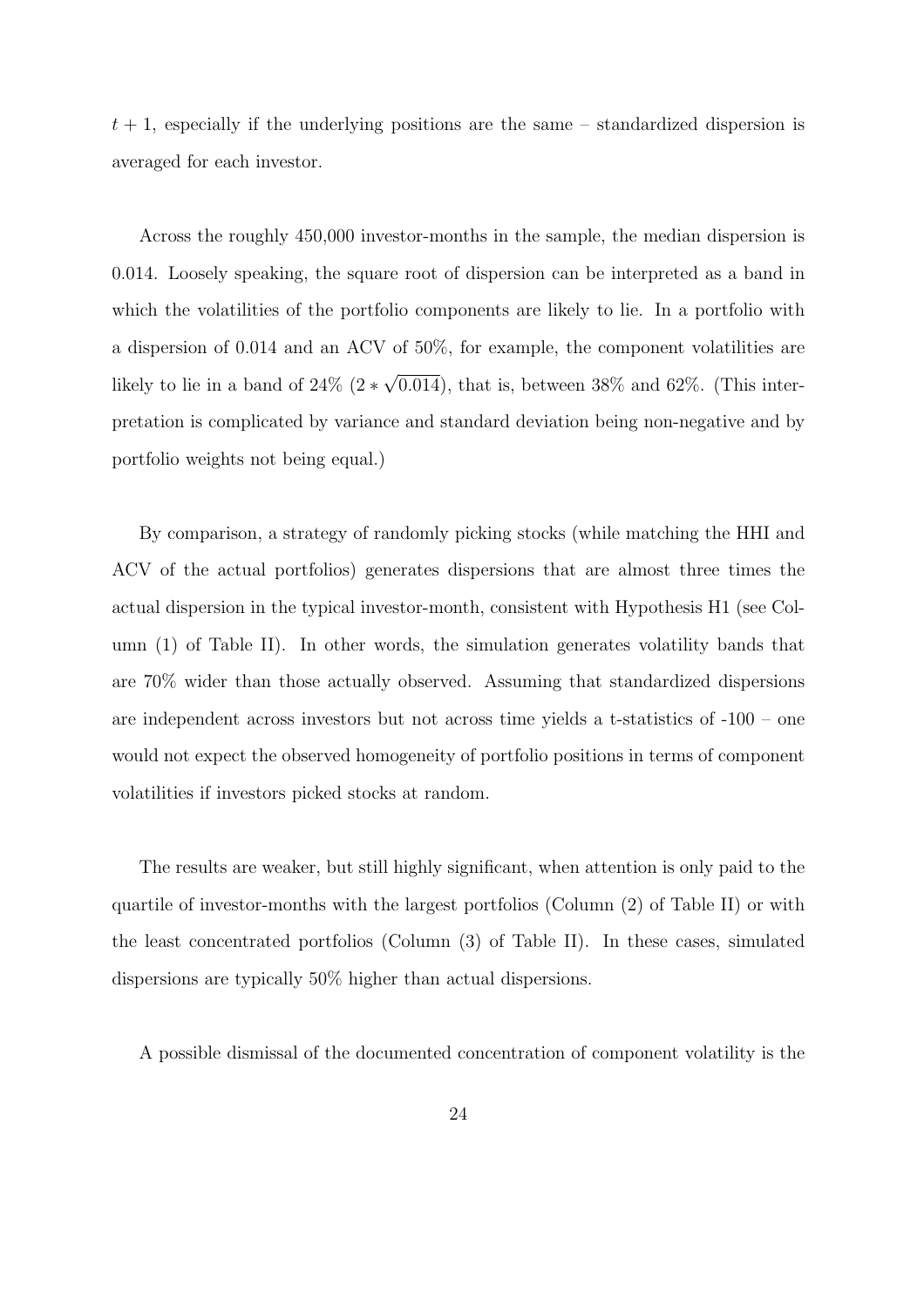argument that investors hold stocks outside their account with the broker studied here. A subset of 450 questionnaire respondents state that they have no other brokerage account. Column (4) of Table II reports the results for them. The numbers and their statistical significance are similar to those in Columns (2) and (3).

The results in Columns (1)-(4) of Table II reflect only stock holdings. Similar results to those reported in Column (1) obtain when the simulations are extended to include stock funds (see Column (5) of Table II). In this extension a matching stock fund is assigned to each stock fund position established by the investor, in addition to matching individual stocks as described above.<sup>1</sup>

### B Average Component Volatility Is Stable over Time

The previous subsection provides evidence consistent with the prediction that investors will hold portfolios of homogenous stocks with respect to volatility. A related implication of preferred risk habitats, Hypothesis H2, concerns trading: when investors sell securities in their portfolios, they will replace them with securities of volatilities similar to those of the securities they sell.

To examine this prediction, consider the sub-sample of investor-quarters in which an investor both sells and buys stocks. Round-trip transactions – an investor selling and buying the same stock in a given quarter – are excluded. For a given quarter, compute the ACV of stocks sold and the ACV of stocks bought by the same investor. For each quarter, assign investors to a sell ACV tercile and to a buy ACV tercile according to the rank of the ACV of the stocks they sell and those they buy among all stocks sold and

<sup>&</sup>lt;sup>1</sup>The broker assigns each fund to one of more than fifty categories. In the simulation, actual funds held are replaced by randomly drawing a fund from the same category, for example, large-cap German stocks.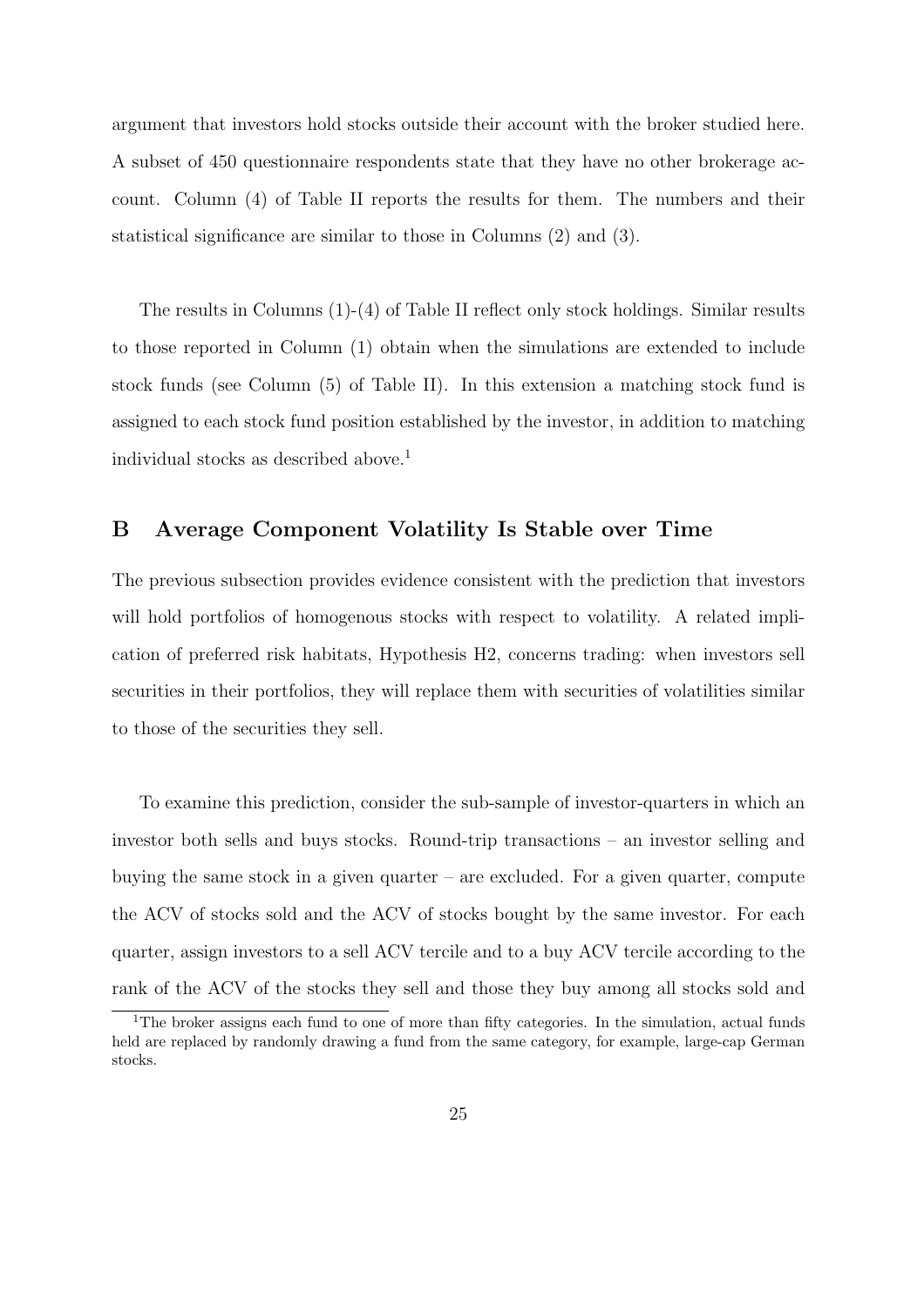all stocks bought (respectively) in that quarter. In the absence of a tendency to replace stocks of a certain volatility with stocks of a similar volatility, the two assignments to terciles would be independent.

Panel A of Table III shows that investors who sell low-volatility stocks are more than twice as likely to buy low-volatility stocks than to buy high-volatility stocks, consistent with Hypothesis H2. Similarly, investors who sell high-volatility stocks are much more likely to buy high-volatility stocks than lower-volatility stocks.

Next, consider the stability of the tendency to focus on stocks of particular volatilities by comparing portfolio choices over longer periods of time. Specifically, restrict attention to the 4,000 investors who opened accounts on or before December 31, 1995, kept their accounts open until March 31, 2000, and held stocks both in the first quarter of 1996 and the first quarter of 2000. Investors' portfolios are classified into terciles according to their ACV during both periods. Panel B of Table III shows that investors with low-ACV portfolios during the first period also tend to hold low-ACV portfolios during the second period and investors who hold volatile assets during the first period also do so during the second period. To address the concern that these results may be driven by buyand-hold types – investors who buy stocks before 1996 and hold them until 2000 – focus on the 1,800 investors who satisfy the above criteria and, in addition, hold completely different portfolios in 1996 and 2000 – that is, none of the stocks held in 1996 appears in the portfolio in 2000. The results, reported in Panel C of Table III, are virtually identical. The transition matrices are similar when both individual stocks and stock funds are considered. The transition matrices are also similar when ACV is calculated using one-quarter-lagged returns instead of contemporaneous returns. These results are therefore not reported.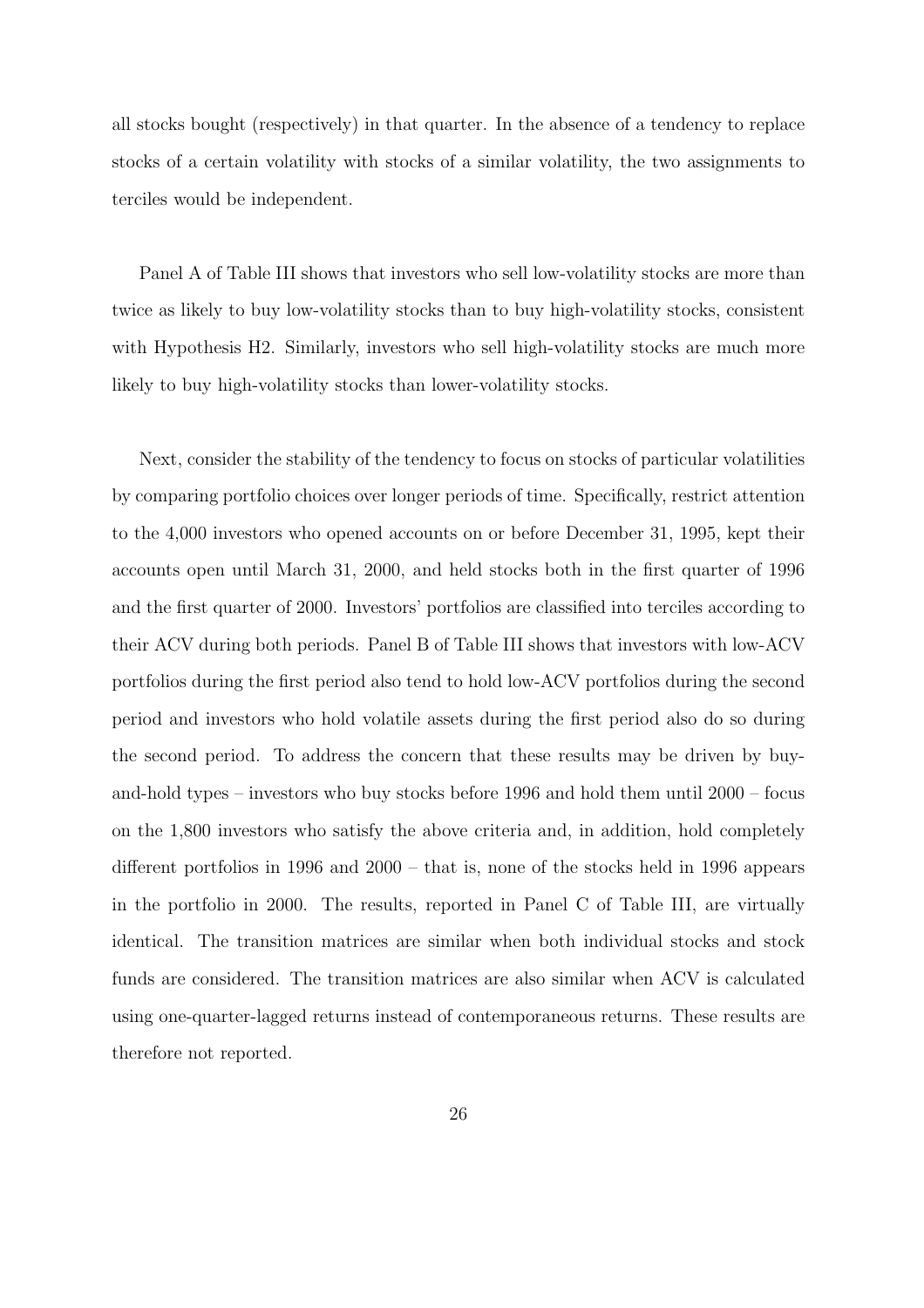# V Stock Volatility Choices Correspond to Risk Aversion

This section examines the relation between self-reported risk aversion, available for a sub-sample of 1,300 investors, and the portfolio risk attributes (VOL, ACV, HHI, RHO). Like participants in the U.S. Survey of Consumer Finances, the sample investors indicate their risk aversion on a four-point scale: (1) very willing to bear high risk in exchange for high expected returns (lowest risk aversion), (2) willing to bear high risk in exchange for high expected returns, (3) unwilling to bear high risk in exchange for high expected returns, and (4) not at all willing to bear high risk in exchange for high expected returns (highest risk aversion). The preferred risk habitat hypothesis predicts that variation in risk aversion is associated with variation in portfolio volatility, but only through variation in the ACV, not through variation in the HHI or the RHO of stock portfolios. Hypotheses H3 through H8 offer detailed implications of this theme.

## A Average Component Volatility Decreases with Risk Aversion

The temporal stability of ACV suggests that the investor's risk posture is the result of a relatively stable personal trait. Risk aversion is a candidate trait. The preferred risk habitat hypothesis predicts that more risk-averse investors will pick docile stocks whereas less risk-averse investors will gravitate towards volatile stocks.

Table IV allows a simple examination of Hypotheses H3, H4 and H5 by offering a holdings-based perspective on the relation between risk attitude and portfolio risk attributes. Panel A of Table IV reports mean VOL, ACV, HHI, RHO, and portfolio value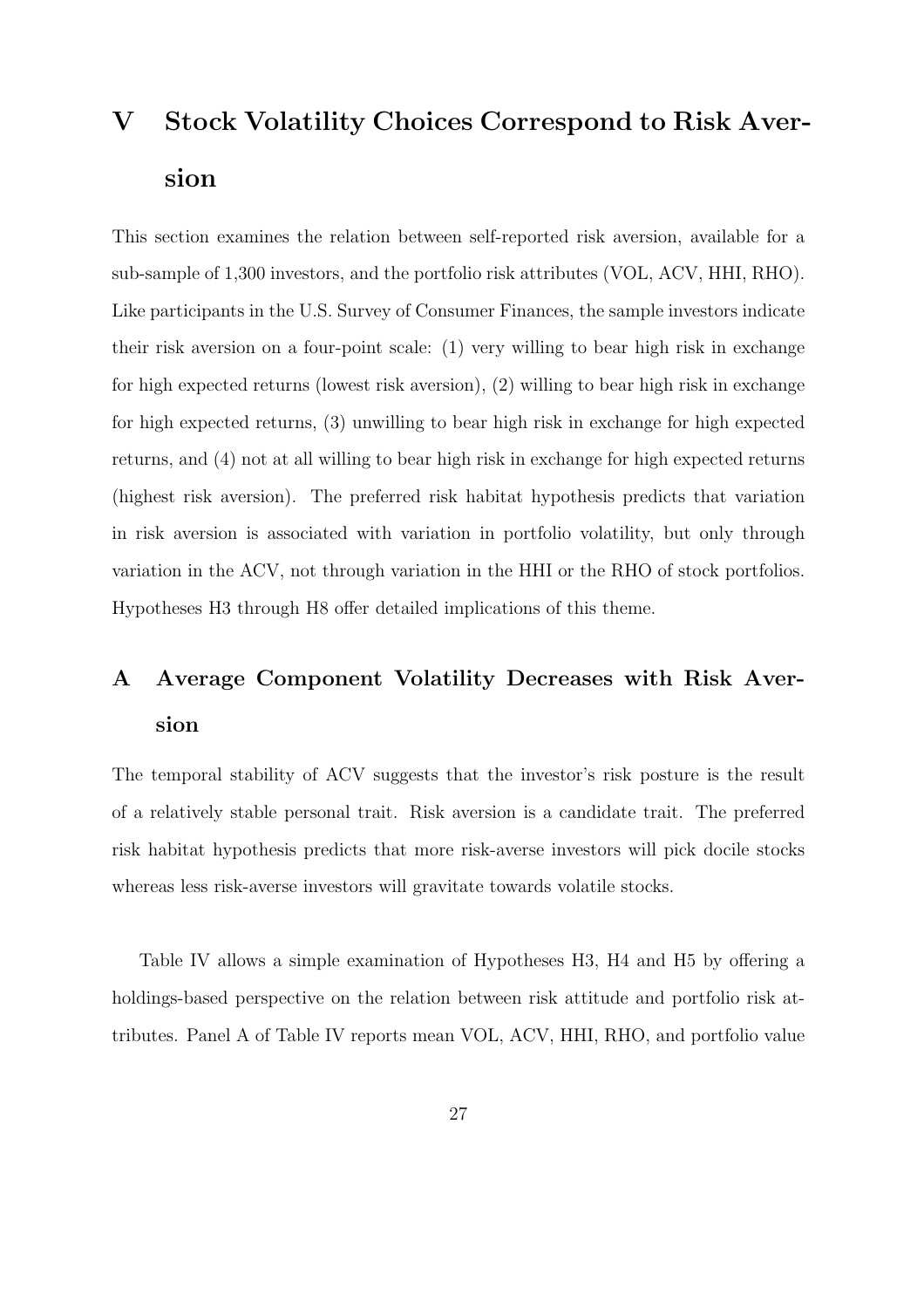for the period January 2000 to May 2000 based on holdings of individual stocks for the four categories of investors grouped by their self-professed risk attitude. Panel B of Table IV reports the corresponding statistics for holdings of individual stocks and stock funds.

One additional variable is reported in Panel B: the average fraction of the portfolio held in stock funds. It suggests that the more risk averse have a stronger tendency to invest in mutual funds. A similar observation emerges from a comparison of the number of observations in the two panels. A portfolio is represented in Table IV if it contains at least two securities, otherwise RHO cannot be calculated. Panel B includes portfolios not represented in Panel A: those with a single stock and one or more stock funds as well as those with at least two stock funds. From Panel A to Panel B the number of observations across the different risk aversion categories increases at an increasing rate – from 11% (that is, from 155 to 172) to 14%, 19%, and to 31% (that is, from 117 to 153) – suggesting a positive correlation between the tendency to invest in funds and aversion to risk.

Hypothesis H3 is that ACV decreases with risk aversion. Table IV indicates that both ACV and portfolio volatility decrease with self-professed risk aversion. Hypothesis H4 is that HHI should not be sensitive to risk aversion. Focusing on the stock portions of the portfolios (Panel A), HHI appears to decrease in risk aversion, but the mean HHI of a portfolio in the lowest risk aversion group is not significantly different from the mean HHI of a portfolio in the highest risk aversion group. Finally, RHO appears unrelated to risk aversion, which is consistent with Hypothesis H5.

A column-by-column comparison of Panels A and B of Table IV indicates that the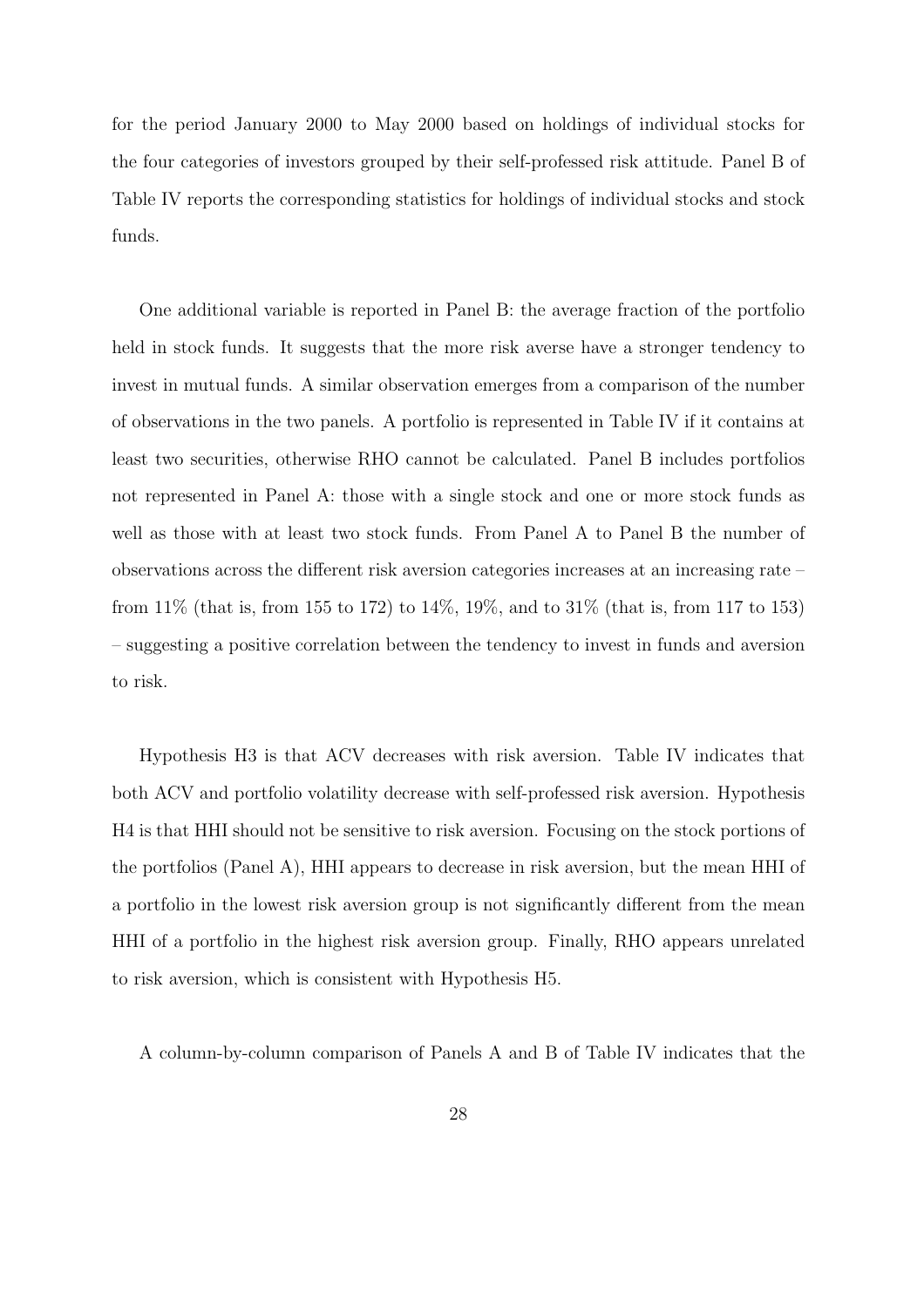inclusion of stock funds in the portfolios leads to lower volatilities, lower ACVs, lower HHIs and higher RHOs (the latter because pairwise correlations of fund returns are higher than those of stock returns). Moreover, since the more risk averse are heavier users of mutual funds, in Panel B HHI decreases with risk aversion whereas RHO seems to increase with risk aversion.

Do the results reported in Table IV reflect the behavior of investors to whom the account studied here is not important? To address this question one can look at two subsets of investors: those who report that they have no other brokerage account and those whose brokerage account represents a substantial fraction of their total wealth. Based on the self-reported net worth, asset allocation, and the account's size at the end of the sample period, the typical investor is estimated to hold half of his financial wealth in the observed account. Separate tabulations for investors without other brokerage accounts and investors who hold an above-median fraction of their financial assets in the observed account (unreported) yield results which are indistinguishable from those reported in Table IV.

Further unreported checks suggest that the results are robust to computing the portfolio risk measures from earlier sample periods and to using weekly returns instead of daily returns. The documented relation between self-reported risk aversion and the portfolio risk measures is thus not an artifact of the turbulent end of the sample period.

For Panel A of Table IV, the statistic RHO is inapplicable to an investor who holds a single stock. The holdings of such investors are not reflected in Panel A of Table IV. Panel C of Table IV summarizes the relation between these investors' attitude to risk and the volatilities of the single stocks they choose to hold. Again, the more risk averse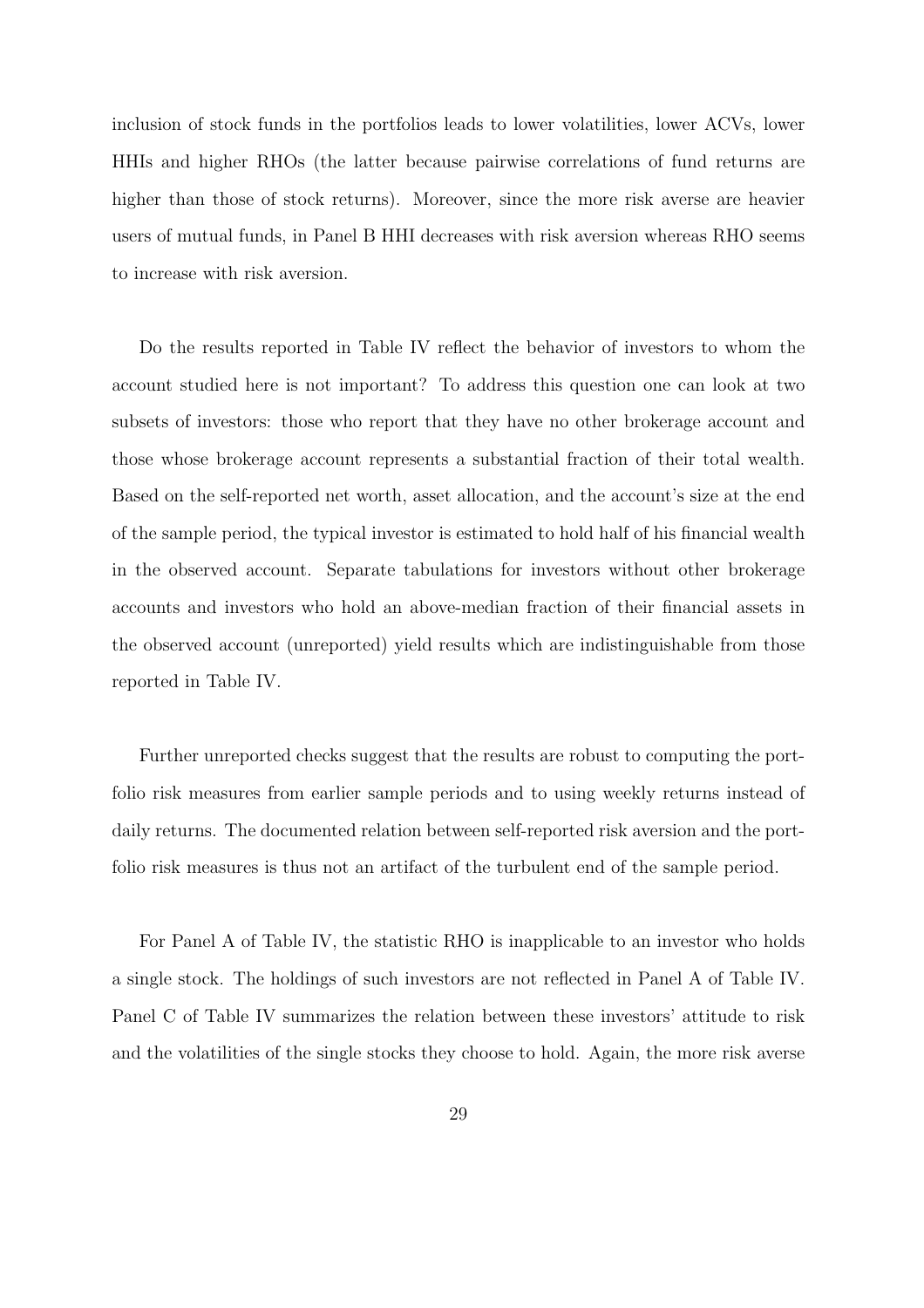hold less volatile stocks.

A comparison between the ACVs reported in Panel A and the volatilities reported in Panel C suggests that those less diversified in terms of HHI tend to hold more volatile stocks, an observation consistent with the 0.21 correlation between HHI and ACV in Panel A of Table I. Thus, it appears that those who choose more volatile stocks fail to compensate by choosing more stocks, or that those who choose fewer stocks fail to compensate by choosing less volatile stocks.

Tables V and VI report a series of regressions designed to explore the relation between attitude to risk and attributes of portfolio risk. The data underlying Table V are stocks only, whereas the data underlying Table VI are stocks and stock funds. These regressions provide additional examinations of Hypotheses H3-H5, with controls for demographic and socio-economic investor attributes.

First, consider Hypothesis H3. Column (1) of Table V and Column (1) of Table VI report the sensitivities of ACV to various individual attributes, other than attitude to risk. The second columns of the same tables include also the sensitivities to risk aversion. These sensitivities are of the right sign, statistically significant and increase the regressions' R-squared at least threefold. The interpretation of the magnitude of the coefficients of Column (2) of Table V is that, other things being equal, an investor who reports being very unwilling to trade off high risk and high expected returns holds a portfolio with an ACV that is 20% below that of a peer who reports being very willing to make that trade-off (55% as opposed to 75%). Consistent with Hypothesis H3, more risk-averse investors pick less volatile securities (stocks and stock funds), other things being equal.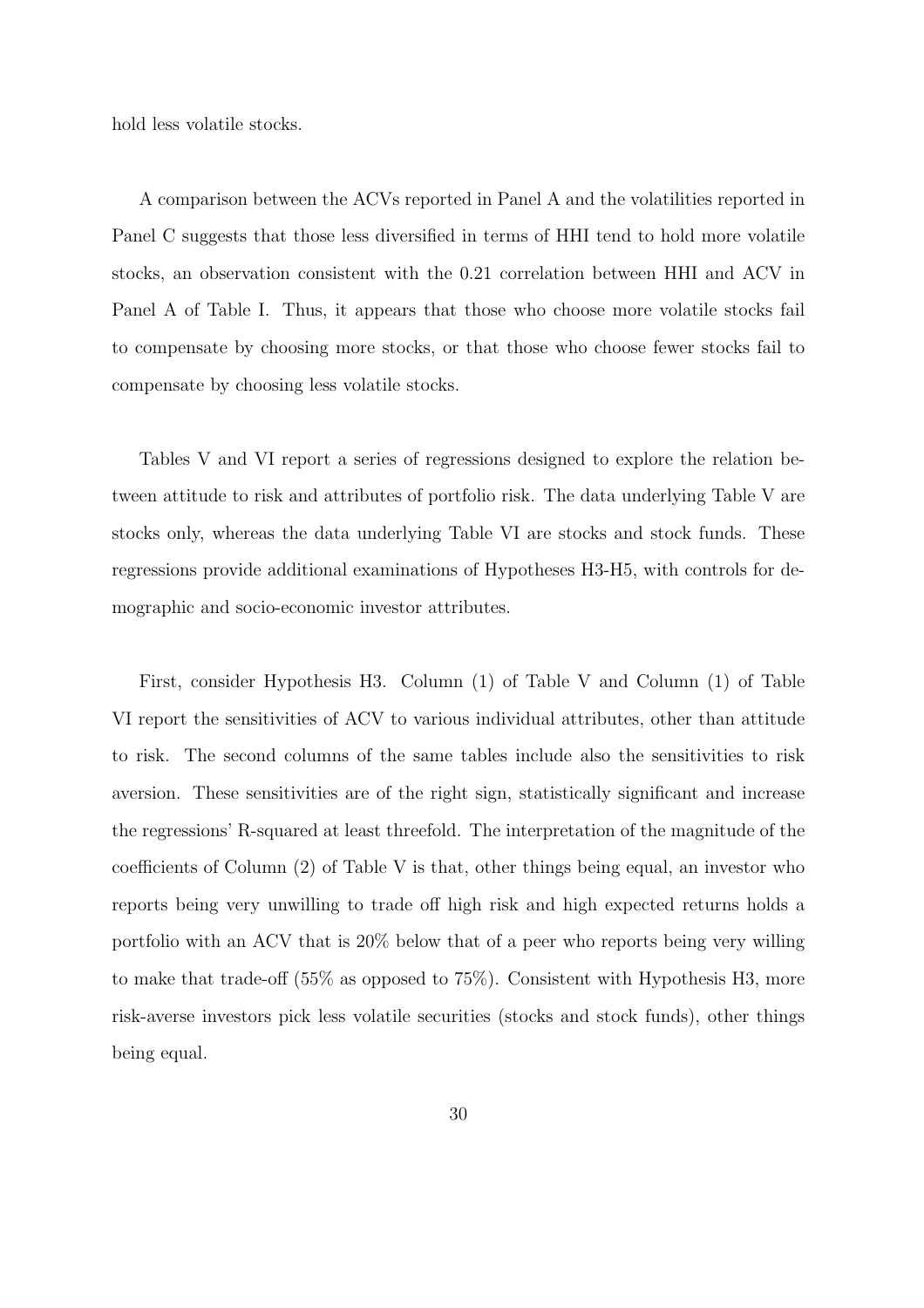### B Portfolio Diversification Is Unrelated to Risk Aversion

Does risk aversion affect portfolio volatility outside of its impact on ACV? Possibly, and in contrast with Hypotheses H4 and H5, the more risk averse have better diversified portfolios, that is lower HHIs or lower RHOs (lower pairwise return correlations of their portfolio constituents).

Consider Hypothesis H4. Do more risk averse investors have less concentrated portfolios as measured by HHI, controlling for the available demographic and socio-economic attributes? When one focuses exclusively on stock holdings, Columns (3) and (4) of Table V suggest a negative answer, consistent with Hypothesis H4. When one extends the assets considered to include stock funds, the answer is that indeed, the more risk averse tend to be better diversified. (See Columns (3) and (4) of Table VI.) However, a comparison between Columns (2) and (4) of Table VI suggests that the marginal impact of risk aversion on HHI is lower than its marginal impact on ACV: the baseline regressions, reported in Columns (1) and (3), have similar explanatory powers (R-squared), but the explanatory power of the regression reported in Column (2) is much higher than that of the regression reported in Column (4).

Consistent with Hypothesis H5, the statistic summarizing the pairwise correlations of the returns of the portfolios components, RHO, appears unrelated to the portfolio holders' attitudes towards risk. This observation emerges from Columns (5) and (6) of both Table V and Table VI.

Tables V and VI indicate that the more risk averse hold less volatile portfolios. The analysis so far suggests that this is primarily because the more risk averse hold less volatile securities rather than because they hold more securities or because they hold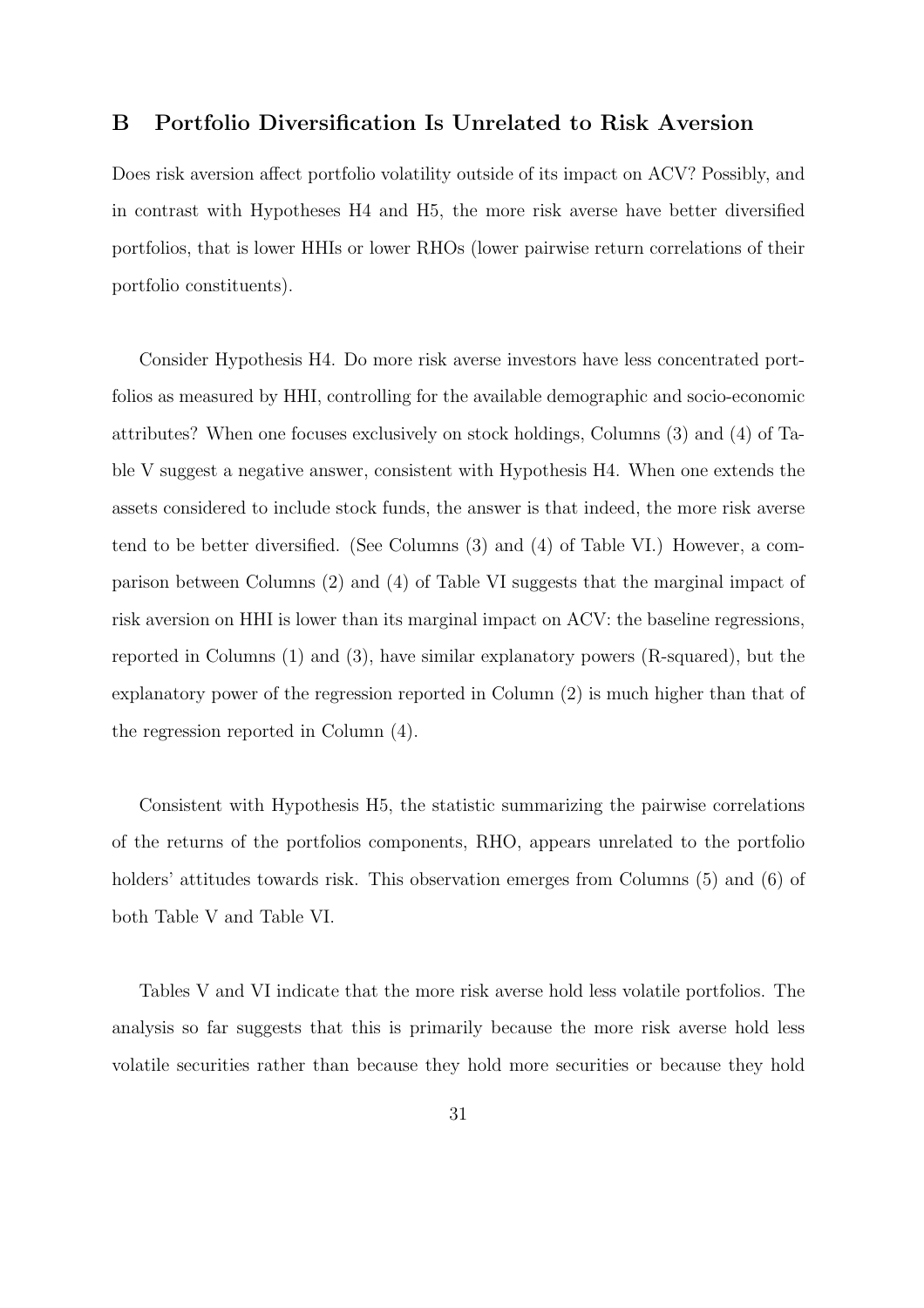securities whose pairwise correlations are lower. In fact, Hypothesis H6 predicts that variation in portfolio volatility should not be explained by variation in risk aversion after controlling for ACV. The last three regressions reported in Tables V and VI explore this.

First, the regressions reported in Column (7) of each table suggest that variation in the demographic and socio-economic variables used here explains little of the variation in portfolio volatility. Second, the addition of risk aversion as an explanatory variable improves the explanatory power and the coefficients are monotone with the right signs (Column (8)). Finally, the last regressions reported in Column (9) of Tables V and VI support Hypothesis H6: once ACV is used as a regressor, the marginal explanatory power of risk aversion is insignificant or small and with the wrong sign.

This result also casts doubt on the inference that most investors must be at least somewhat aware of the benefits of diversification because many of them do hold a few stocks or even stock funds. An alternative inference, consistent with preferred risk habitats and the results presented above, is that investors think of funds as relatively safe investments: the least risk averse investors hold volatile stocks, investors with intermediate risk aversion hold docile stocks, and the most risk averse investors hold broadly diversified stock funds. Unreported results show that investors typically start out with one equity position and become better diversified over time primarily by investing additional cash. Taken together, these observations are at odds with deliberate portfolio diversification; rather, they suggest that portfolios emerge from a collection of isolated investment decisions guided by a preferred risk habitat for individual positions.

Table VII affords an examination of Hypotheses H6, H7 and H8. It reports the results of ordered probit regressions in which the dependent variable is risk aversion as captured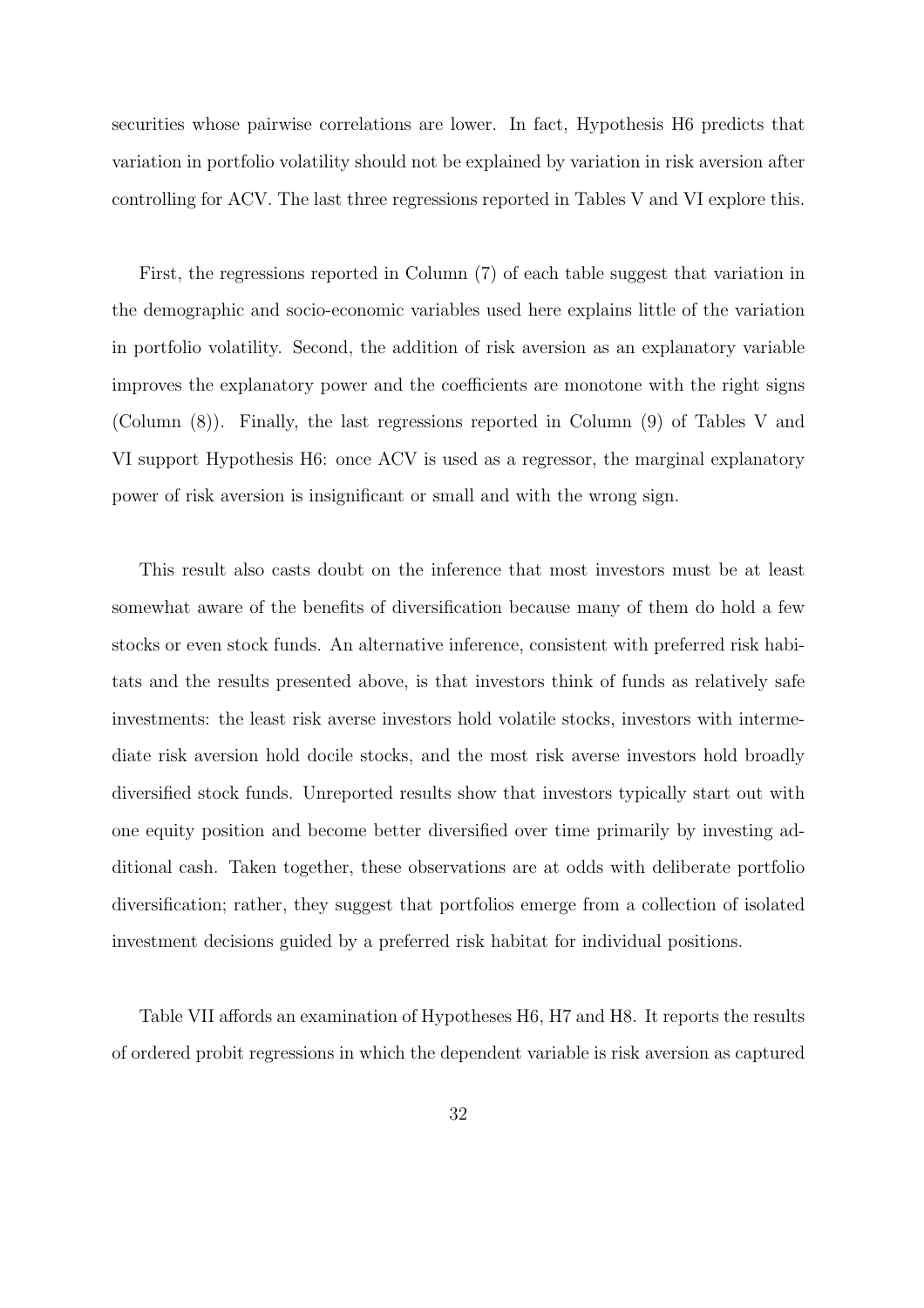by the responses to the questionnaire. These regressions link variations in portfolio risk attributes to variation in risk aversion. The table has two parts, one in which only the stocks holdings are considered (Columns  $(1)-(4)$ ) and the other in which both the stock and the fund holdings are considered (Columns  $(5)-(8)$ ). Consistent with Hypothesis H6, those with higher VOL are not less risk averse when allowing for variation in both VOL and ACV to explain variation in risk aversion (Columns  $(1), (2), (5),$  and  $(6)$  of Table VII). Consistent with Hypothesis H7, the coefficient on ACV has the correct sign – those with lower ACV are more risk averse, other things being equal.

The correlation between ACV and VOL is 0.9 (see Table I), and the regressions' estimates reflect this collinearity. Nonetheless, standard theory suggests that when both VOL and ACV are the explanatory variables in a regression with risk aversion as the dependent variable, it is the slope coefficient of VOL that should have the negative sign and ACV should have no explanatory power. Thus, these regressions offer a summary of one of the paper's main messages.

A related implication of preferred risk habitats, formalized in Hypothesis H8, is that controlling for ACV, variation in HHI or variation in RHO should not explain variation in risk aversion. These predictions motivate the analysis underlying the other columns in Table VII. Consistent with the prediction, risk aversion loads negatively on ACV, but fails to load on either RHO or HHI when both individual stock and stock fund holdings are considered (see Columns (7) and (8) of Table VII). The results are similar for holdings of individual stocks, with one exception: controlling for ACV and HHI, risk aversion is positively correlated with RHO (see Columns (3) and (4) of Table VII). The sensitivity of risk aversion to RHO suggests that controlling for other variables (mainly ACV), the more risk averse tend to have stocks with more highly correlated returns, that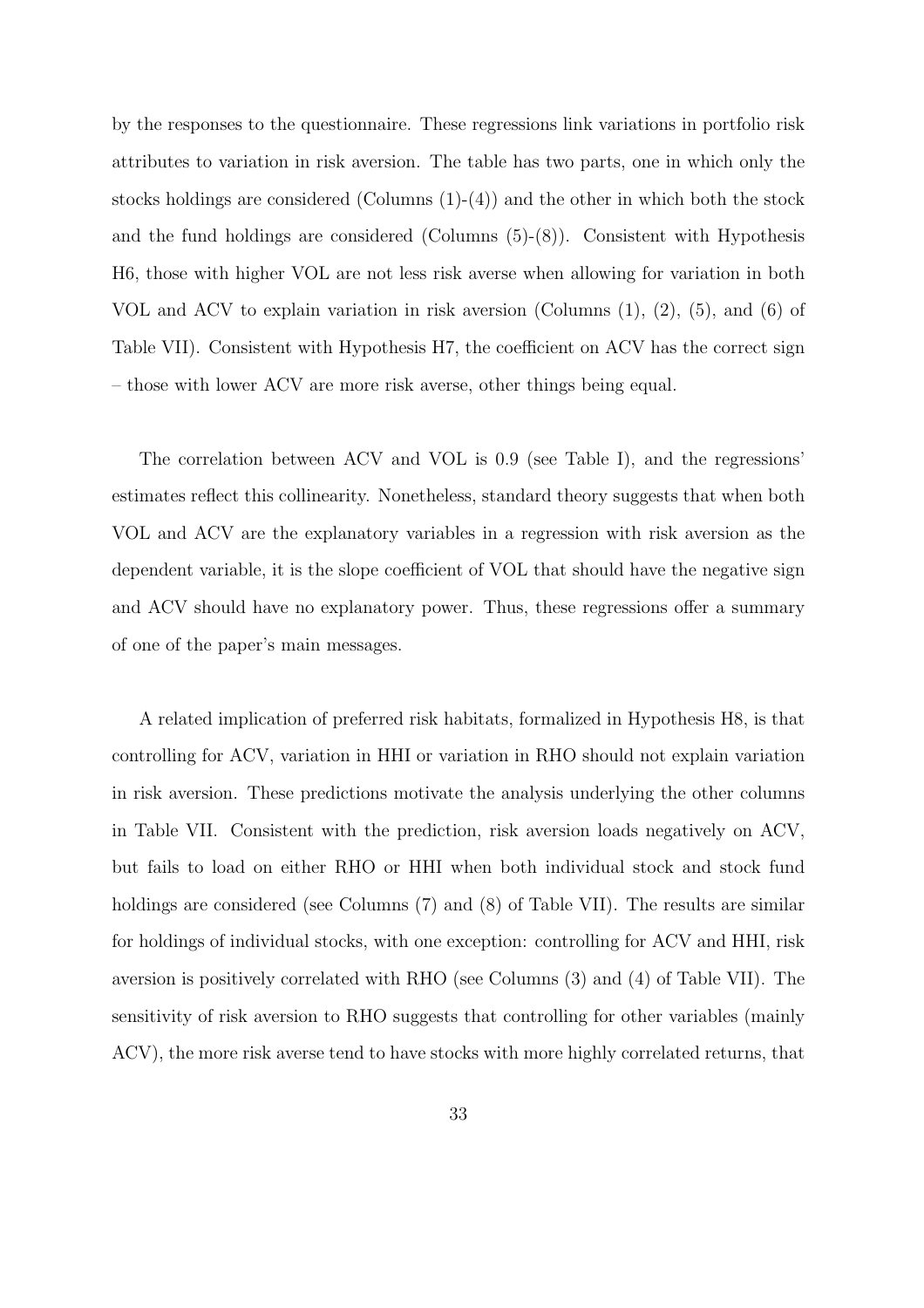is, more similar stocks along some dimension. Possibly, that dimension is familiarity  $$ the more risk averse are more comfortable investing in more familiar stocks. Huberman (2001) suggests that investors tend to invest in the familiar but does not relate variation in risk aversion to variation in this tendency.

Taken together, the regression results presented above suggest that the investor's risk perception is dominated by the return volatility of the individual portfolio positions.

### VI Alternative explanations

The first subsection explores whether the documented volatility specialization is an artifact of clientele effects driven by preferences for nearby stocks, stocks in a certain industry, or dividend-paying stocks, for example. The remaining subsections examine whether volatility specialization is likely a by-product of frictions such as costly borrowing or costly information acquisition in an otherwise rational world.

## A Specialization in Other Stock Characteristics Fails to Explain Volatility Specialization

Volatility specialization may be a by-product of investors focusing on a stock characteristic other than volatility. Such a characteristic could be systematically related to volatility or spuriously related to volatility during the sample period.

Examples of stock characteristics that are systematically related to volatility include a firm's location, industry, market capitalization, dividend yield, and nominal share price. A preference for the familiar would explain why people focus their portfolios on nearby stocks or on stocks in the industry in which they are employed. Since invest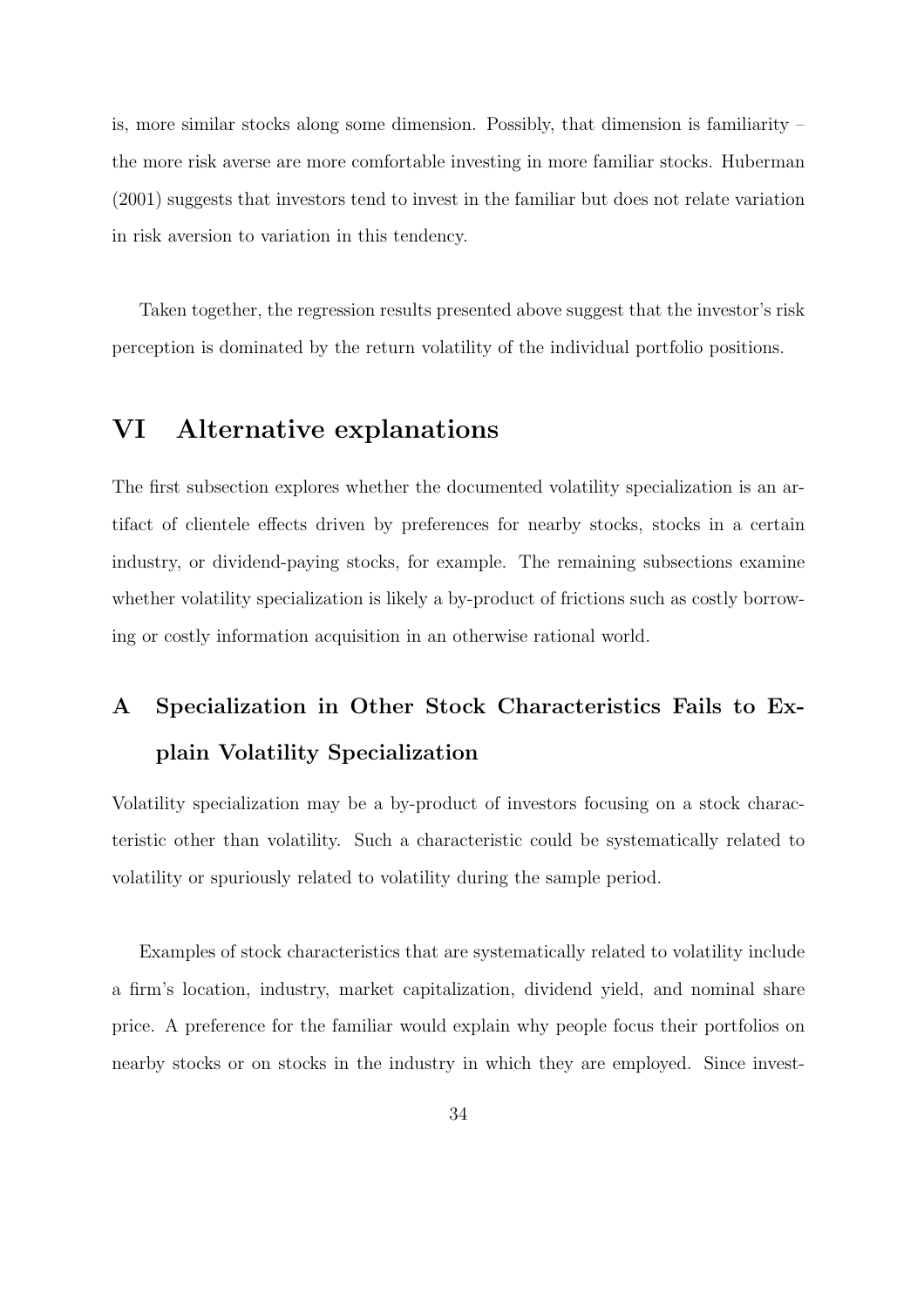ing in a stock requires knowledge of that stock, some people might gravitate towards larger firms which are likely better known and more heavily advertised. Investors with high marginal tax rates may try to avoid stocks with high dividend yields. People with smaller amounts to invest might favor lower-priced stocks.

If the observed volatility choices were a by-product of investors specializing in another characteristic, then volatility specialization should vanish once that characteristic is controlled for. To this end, the simulations presented in Section IV.A are conditioned on additional characteristics of the stocks held.

In the simulation reported in Column (1) of Table VIII, each stock held at the end of a given month is replaced by a random nearby stock. In case of a German stock, nearby is defined as headquartered in the same state (for example, a stock from Bavaria is replaced with another stock from Bavaria). In case of a foreign stock, nearby is defined as headquartered in the same country (for example, a stock from the U.S. is replaced with another stock from the U.S.). Headquarters of the stocks held by the sample investors range across sixteen German states and over 50 countries, yielding 70 geographical categories. This simulation policy thus accurately captures any regional or domestic biases in investors' portfolios. In a typical investor-month, actual volatility dispersion is 41% of simulated dispersion. Although simulated dispersions conditioned on firm location and portfolio HHI and ACV are slightly smaller than dispersions conditioned only on HHI and ACV, cross-sectional variation in regional or home equity biases cannot explain the observed volatility specialization.

Columns (2) through (8) of Table VIII report the relation between actual and simulated dispersions for simulations conditioned on firm industry, dividend yield, nominal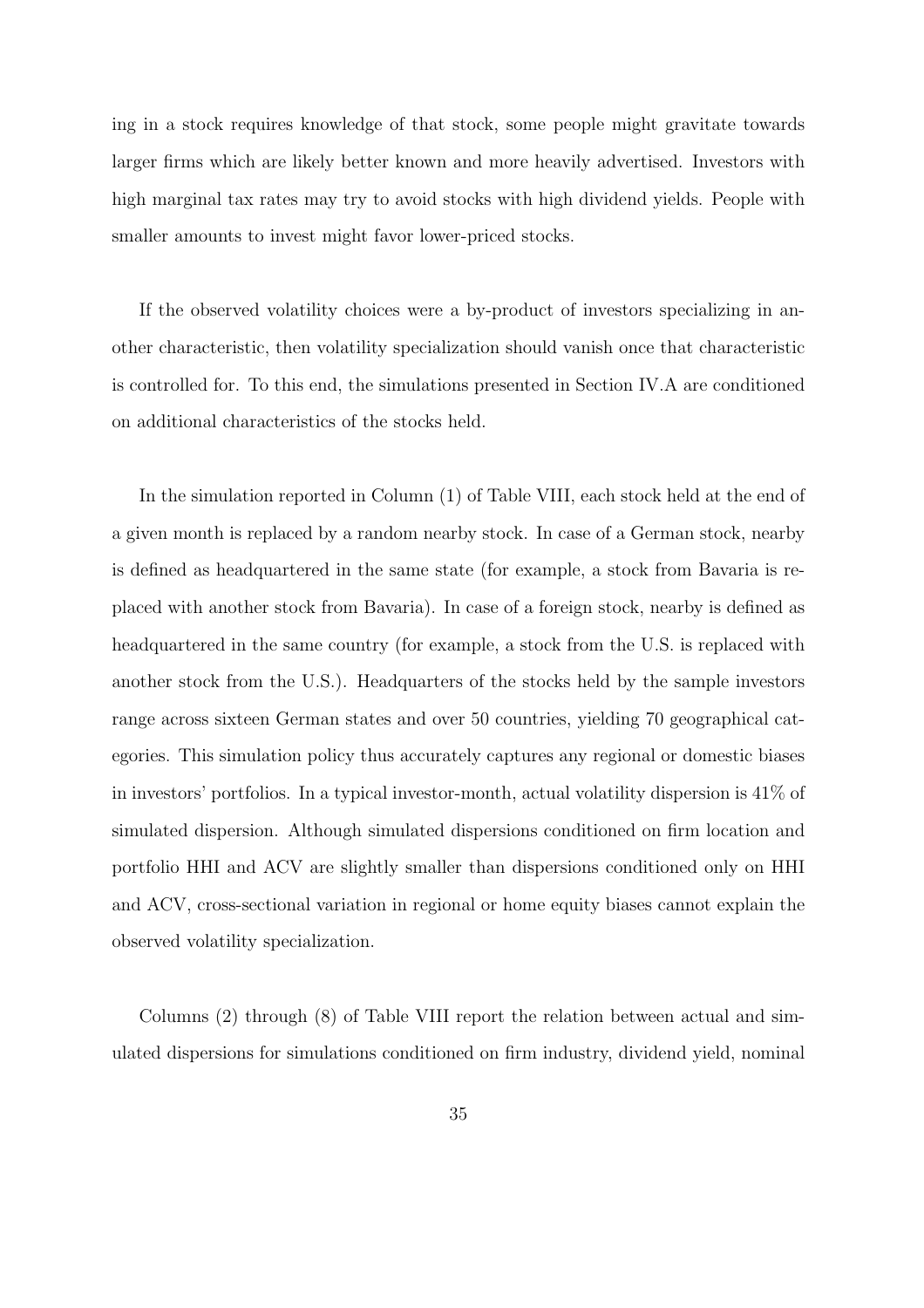share price, past returns, size, and popularity, as well as portfolio HHI, ACV and country of issue (domestic or foreign). Industry definitions are adopted from Datastream, yielding 40 different industries. For each of the remaining characteristics, 50 equallysized categories are formed and updated each month. This translates into between 5 and 25 replacement candidates for each stock in the sample (the number of sample stocks increases over time as more stocks are covered by Datastream and held by the sample investors). Popularity for a given month is defined as the number of sample investors who hold the stock at the end of the previous month.

None of the combinations of other stock characteristics produces anything close to the observed volatility specialization. Even the most successful combinations of characteristics – matching HHI, ACV, country of issue, and size or popularity – produce only a median ratio of actual to simulated dispersions of around two thirds across all investor-months. Standardized dispersions are significantly different from zero for all simulation policies; the corresponding t-ratios assuming independence across investors, but not across time, range between -40 and -153.

In sum, the volatility specialization observed in this sample does not appear to be a mere by-product of specialization along some other dimension that has been previously documented in the literature. Of course, it is possible that volatility specialization can be "explained" by a combination of enough of the above characteristics or by other characteristics not considered here. Note, however, that such an explanation does not invalidate the conjecture of narrow framing. Moreover, it is unclear how this explanation would account for the relation between risk aversion and ACV.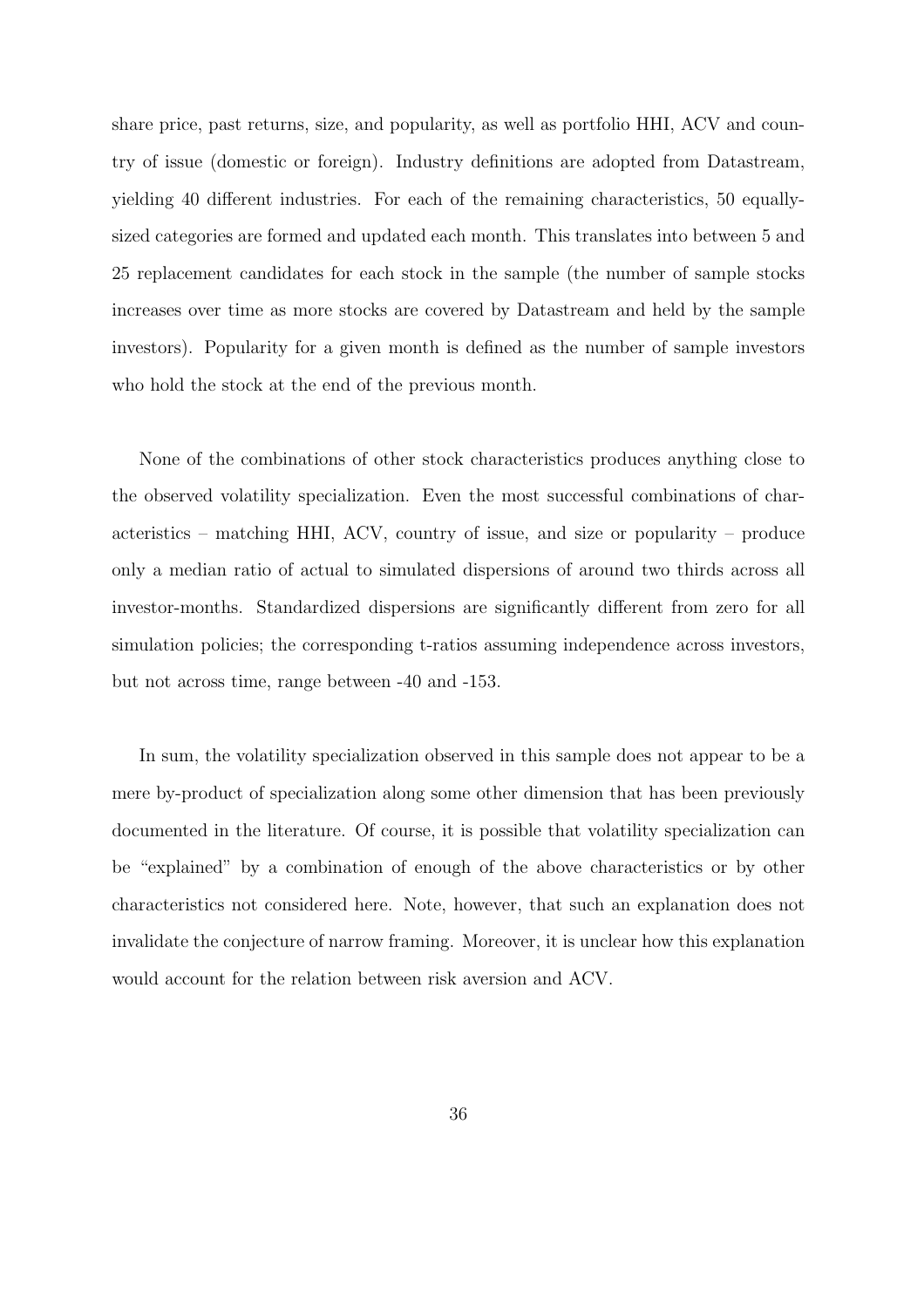## B Portfolio Constraints Fail to Explain Volatility Specialization

Volatility specialization may also be a by-product of an investor who has a particular portfolio variance objective but faces frictions relative to classical portfolio theory. Given an inability to borrow, or a large disparity between borrowing and lending rates, for example, less risk-averse (rational) investors may gravitate towards more volatile stocks.

One way of checking the merits of this story is to condition the simulations presented in Section IV.A on portfolio variance instead of ACV. If the story were true, one would expect that a strategy of randomly investing in stocks that produce the observed portfolio variance also generates the observed volatility specialization.

To control for differences in portfolio volatility (VOL) across investors and to assess the statistical significance of the results, each of the investor-month combinations with two or more portfolio positions is simulated at least 25 times such that the simulated VOLs are within 10% of the actual VOL during the prior month (for example, given an actual VOL of 20%, the 25 simulated VOLs are in a range of 18%-22%). This also ensures that the average VOL of the simulated portfolios is virtually identical to the VOL of the actual portfolio.

Column (8) of Table VIII shows that conditioning on portfolio volatility fails to produce the observed volatility specialization. In fact, actual dispersion is typically only little more than one fourth of the simulated dispersion.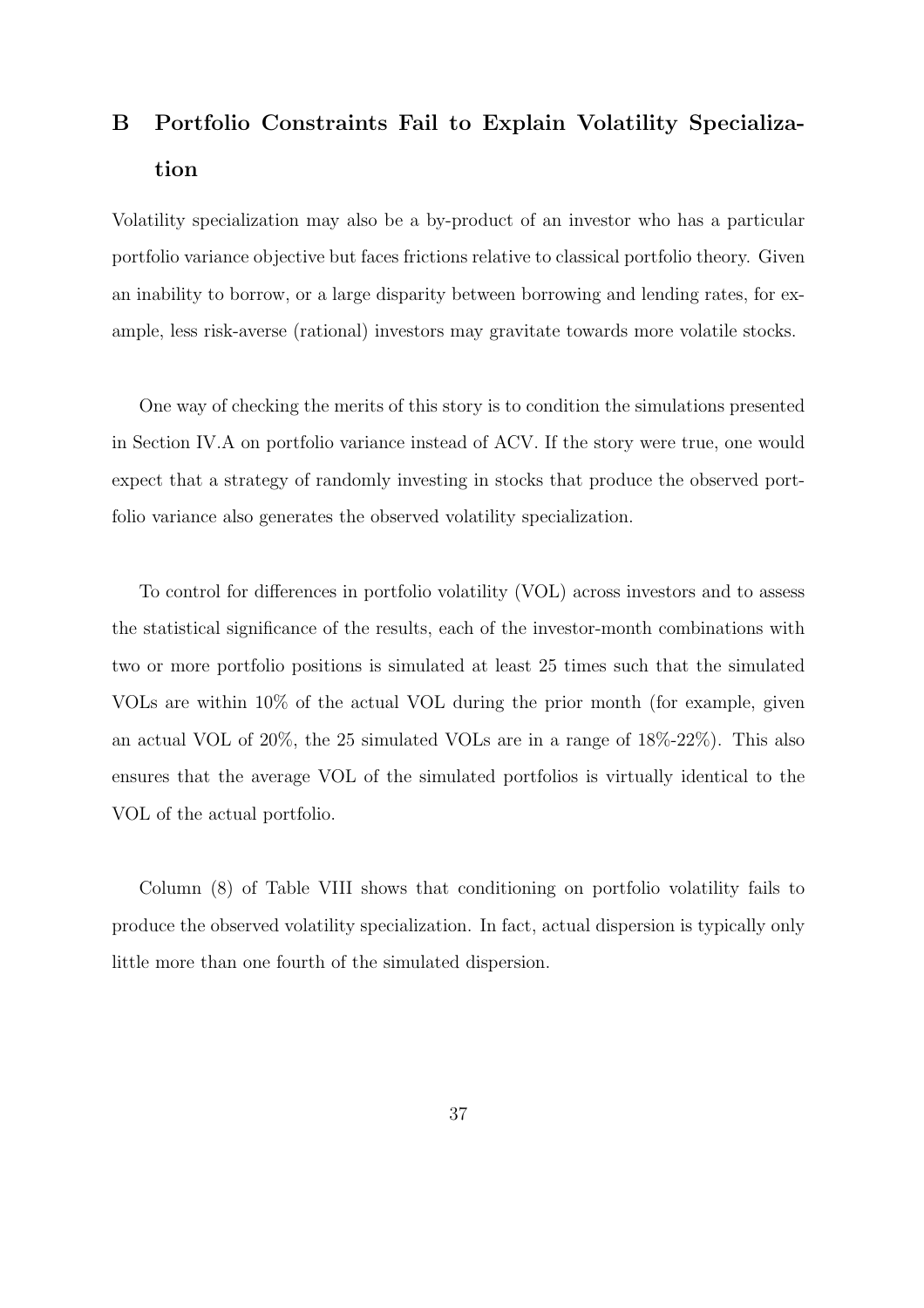### C Performance Fails to Justify Volatility Specialization

It may be that investors who choose specialized portfolios do so because they have informational advantages. If so, the stock picks of specialized investors should outperform stocks with similar characteristics. In addition to stock picking ability, this subsection examines the association between volatility specialization and the portfolios' Sharpe ratios.

To judge whether average portfolio returns are a function of specialization, the sample investors are first grouped by their tendency to specialize in stock volatility. Specifically, investors are ranked by the time-series average of the log ratio of actual to simulated dispersion, and sorted into five equally sized quintiles ranging from the most specialized quintile (investors with the lowest ratios of actual to simulated dispersion) to the least specialized quintile (investors with the highest ratios of actual to simulated dispersion).

To gauge the stock-picking ability of the different groups, the monthly raw return for a given group is computed in two steps: first, each member's portfolio return is computed and then the equally-weighted group average is taken. To calculate monthly benchmark returns for a given investor's portfolio, a value-weighted benchmark based on the investor's beginning-of-the-month holdings is formed as follows. Each German stock is assigned an equally-weighted portfolio of German stocks with the same Datastream industry designation and in the same market capitalization decile based on the beginning-of-the-month market cap. Each foreign stock is assigned an equally-weighted portfolio of foreign stocks that have the same Datastream industry designation and are in the same market cap decile. Size and industry were chosen because they are available for all stocks in the sample; other characteristics, such as the market-to-book ratio, are only available for a small subset of stocks listed on German stock exchanges. Each mu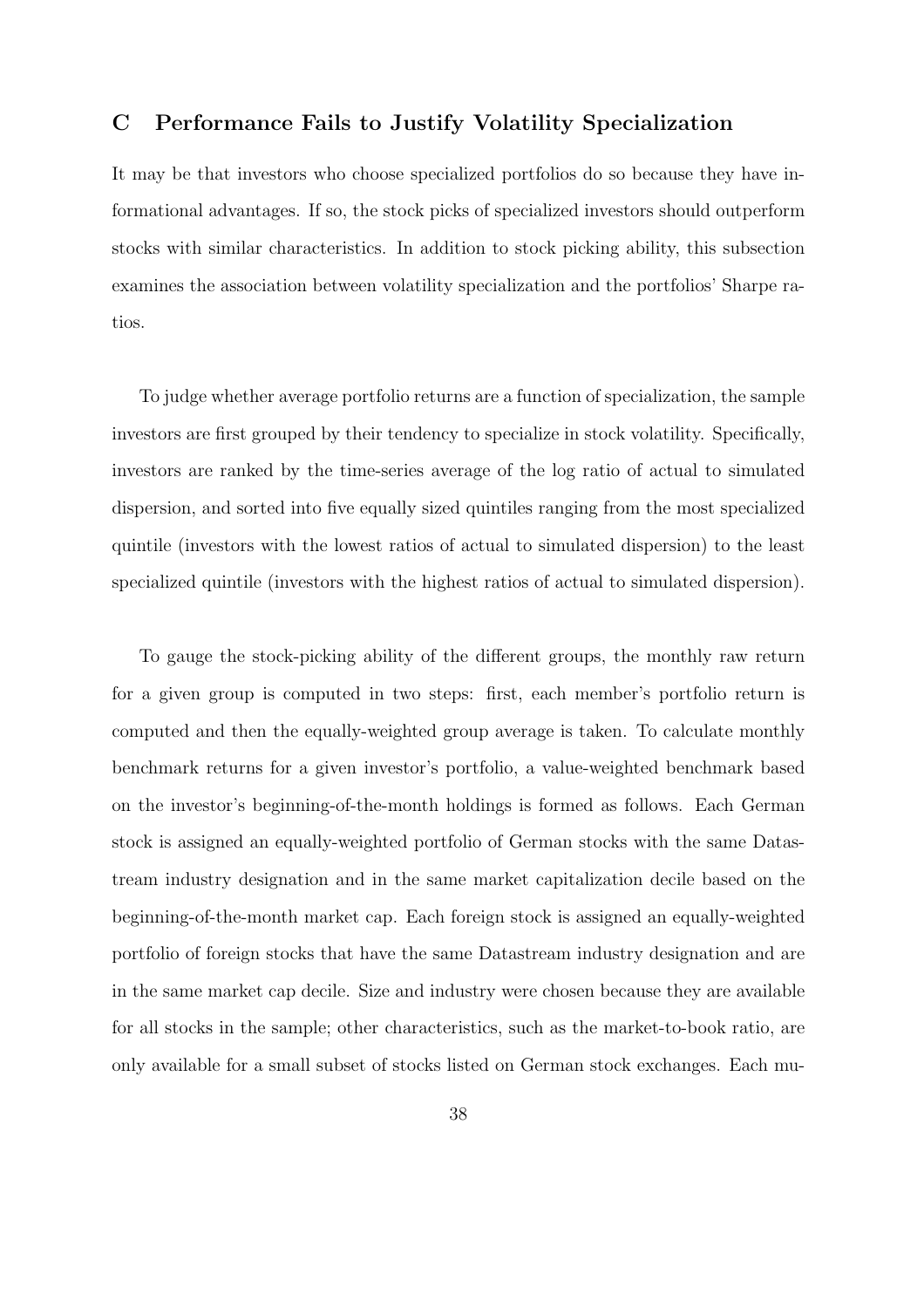tual fund is assigned an equally-weighted portfolio of mutual funds held at the broker with the same investment objective (for example, a fund that invests in U.S. small-cap stocks is benchmarked against the portfolio of funds investing in U.S. small-cap stocks). The monthly excess return is the difference between the actual portfolio return during the month and the return of the benchmark portfolio assuming that the securities are held throughout the month.

Trading commissions, bid-ask spreads, and price impact affect the investors' net returns. If an investor bought 200 shares of an individual stock at a price of DEM 50 per share (this is the actual transaction price, that is, it reflects the bid-ask spread and any price impact), paid a commission of DEM 90, and the Datastream closing price for the stock on the trading date were 49, then the associated trading costs would be DEM  $290 (90+200*(50-49))$ . Across all transactions, trading costs average 1.2% of transaction value; by themselves, trading commissions average 0.9% of transaction value. Monthly excess returns after trading costs are defined as the difference between gross returns for a given month and the ratio of trading costs accumulated during the month divided by the average actual portfolio value during the month.

Panel A of Table IX reports the five groups' average monthly raw returns, excess returns, and excess returns after fees considering only holdings and trades of individual stocks. All investor groups do well in terms of raw returns – a reflection of the roaring late 1990s. The returns of the least specialized investors appear to lag behind their peers, but the differences are not significant (assuming that returns are independent across time, but not across investors). The excess returns of all investor groups are very close to zero; none of the groups significantly out- or underperforms its benchmark. In particular, there does not appear to exist any differential stock picking ability across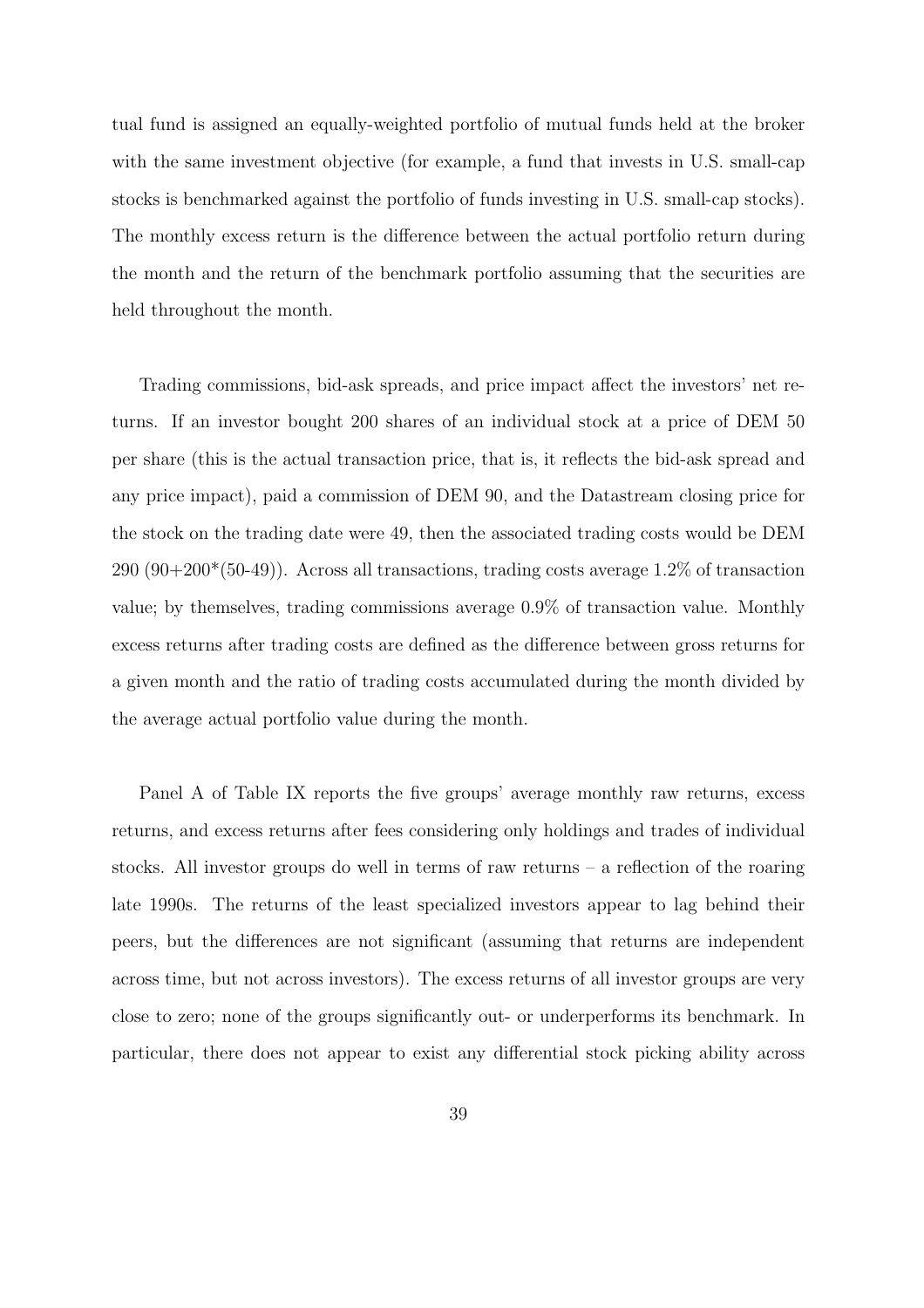investor groups after accounting for size and industry tilts. Excess returns after trading costs are significantly negative for all investor groups. The overall performance of the sample investors before and after trading costs is thus similar to that of the U.S. discount brokerage customers studied by Barber and Odean (2000).

Panel B of Table IX reports the corresponding results when both holdings of individual stocks and stocks funds are considered. The inference is similar.

The investor's Sharpe ratio offers another performance perspective. This perspective is especially meaningful given the low average level of diversification and the large variation of diversification across investors.

Sharpe ratios are estimated based on the investors' end-of-sample holdings (May 2000) following the methodology suggested by Calvet et al. (2007) in Section 4 of their paper. As in Calvet et al. (2007), the world dollar CAPM, in conjunction with covered interest rate parity, is assumed in pricing all assets.

The beta for a sample asset (individual stock or mutual fund) is the slope coefficient in the regression of the asset's monthly Deutsche Mark [DEM] return in excess of the 3-month German T-bill on the U.S. Dollar [USD] return of the MSCI World Index in excess of the USD return on the 3-month U.S. T-bill during the period January 1987 to December 2007 (or the available subsample thereof). The dollar-denominated MSCI World Index plays the role of the market portfolio that, given the assumption of covered interest rate parity, can be hedged from the perspective of a German investor. The resulting vector of betas is multiplied with the investor's portfolio weights and the historical USD excess return of the MSCI World Index to yield the expected DEM excess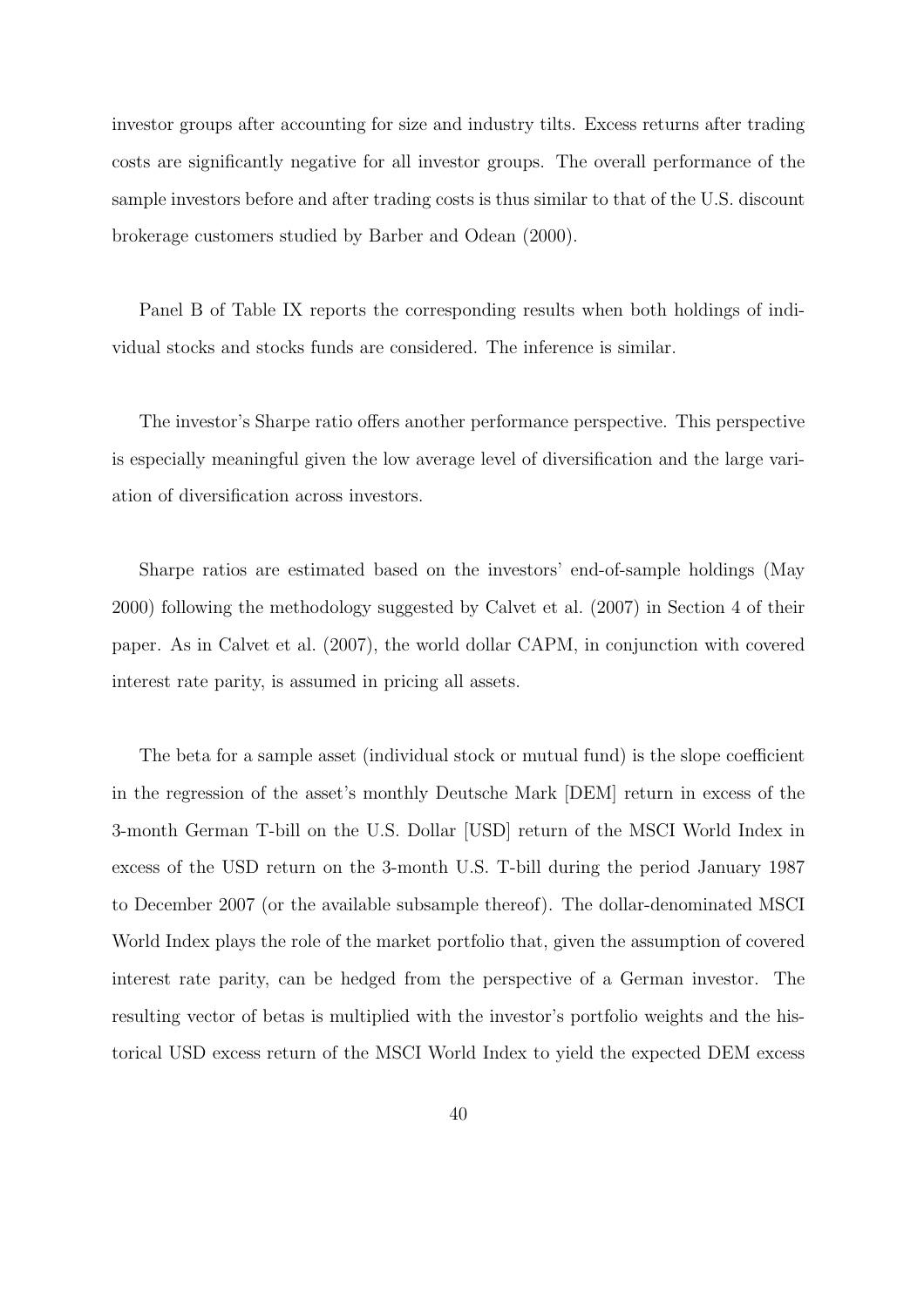return of the investor's portfolio.

The covariance matrix of returns is estimated as

$$
\Sigma = \sigma_m^2 \beta \beta' + \mathbf{R} \tag{7}
$$

where  $\sigma_m^2$  is the variance of USD denominated MSCI World Index returns in excess of the 3-month U.S. T-bill,  $\beta$  is the  $N \times 1$ -vector of betas (with N as the number of assets), and **R** is the  $N \times N$  covariance matrix of residuals from the beta regressions. Pre- and postmultiplying this covariance matrix with the portfolio weights yields the expected variance of the investor's portfolio.

A given portfolio efficiency loss relative to the MSCI World Index can be measured as the relative Sharpe ratio loss – the relative difference between the portfolio's Sharpe ratio and the index's Sharpe ratio. A relative Sharpe ratio loss of 40% indicates that the portfolio's Sharpe ratio is 40% below that of the MSCI World Index. Alternatively, one could also measure Sharpe ratio losses relative to the unhedged MSCI World Index, or an index of German stocks. However, the main interest here lies in comparing the portfolio efficiency of investors who differ in their tendency to specialize in volatility. A particular choice of index does not affect this comparison.

Panel C of Table IX reports the averages of relative Sharpe ratio losses for investors grouped by their tendency to specialize in stock and fund volatility. When all investors are considered, the average Sharpe ratio loss in the quintile of the most specialized investors is 43.2%, significantly higher than the average loss of 37.6% for the quintile of the least specialized investors.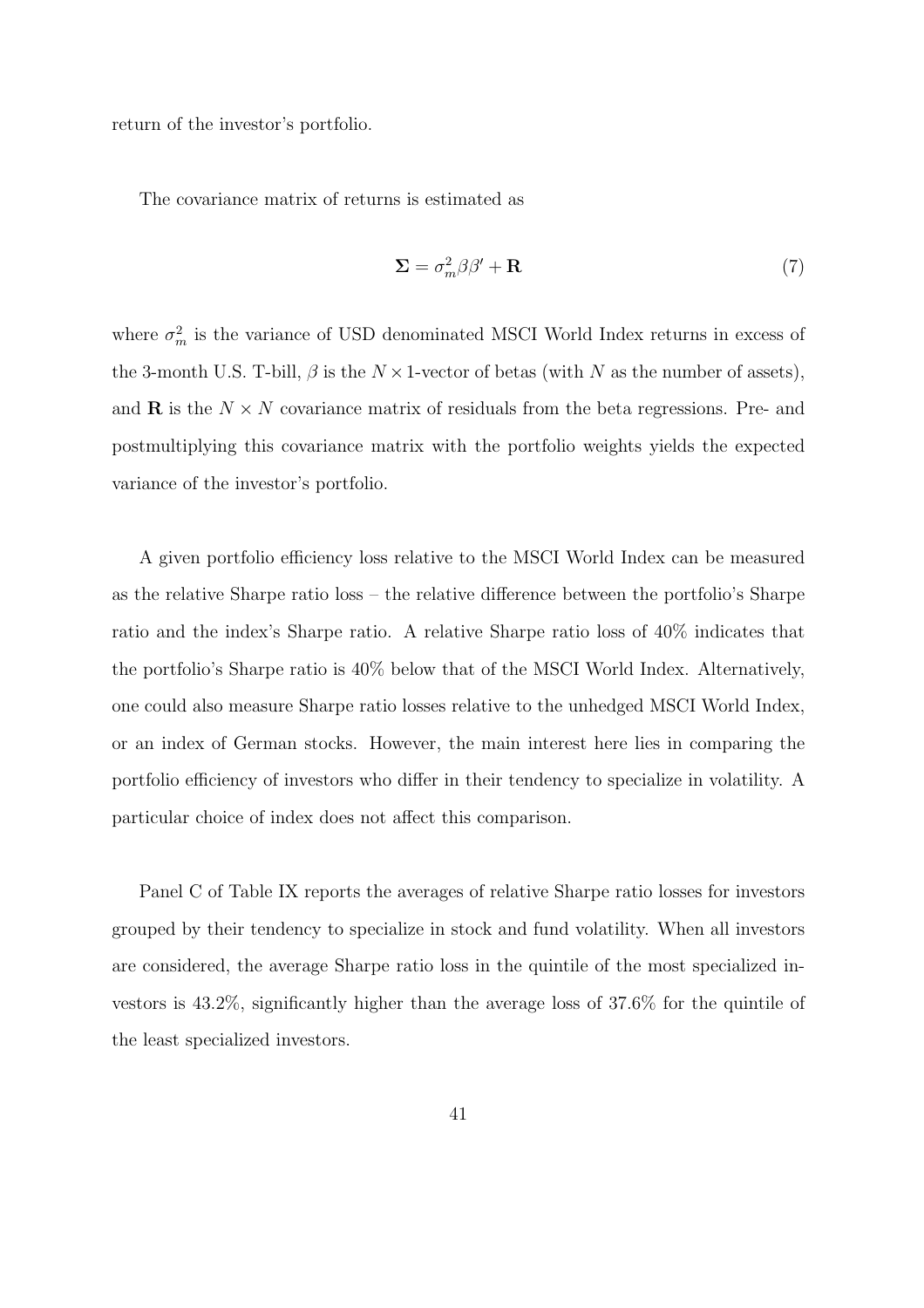If sample investors have stock and fund holdings outside the observed account, their relative Sharpe ratio loss is likely overestimated. It is also possible that investors who specialize more in component volatility in the observed account are more likely to have outside holdings which would invalidate the above inference.

These concerns do not apply to the sample investors who participate in a survey at the end of the sample period and report that the observed account is their only brokerage account (roughly one third of the 1,300 survey respondents). The average relative Sharpe ratio loss of these investors is indeed lower than the average across the full sample (37.9% versus 39.4%), but the difference in Sharpe ratio losses between the least and most specialized investors is even more pronounced (33.4% versus 43.5%).

It is possible that the greater Sharpe ratio losses associated with greater volatility specialization are offset by a larger position in approximately (nominally) risk-free assets such as savings or money-market accounts. In other words, although the risky portfolios of more specialized investors are further away from the efficient frontier, their complete portfolios need not be. Complete portfolios can be estimated for survey respondents since they also report the fraction of their financial wealth invested in risk-free assets. Panel D of Table IX compares the expected return losses of the complete portfolios of investors grouped by volatility specialization. Expected return loss is the difference in expected return between the investor's portfolio and the efficient portfolio that carries the same risk as the investor's portfolio. The quintile of the most specialized portfolios (of survey respondents with only one account) generate an average expected return loss of 8% per year, twice the loss of 4% for the quintile of the least specialized portfolios.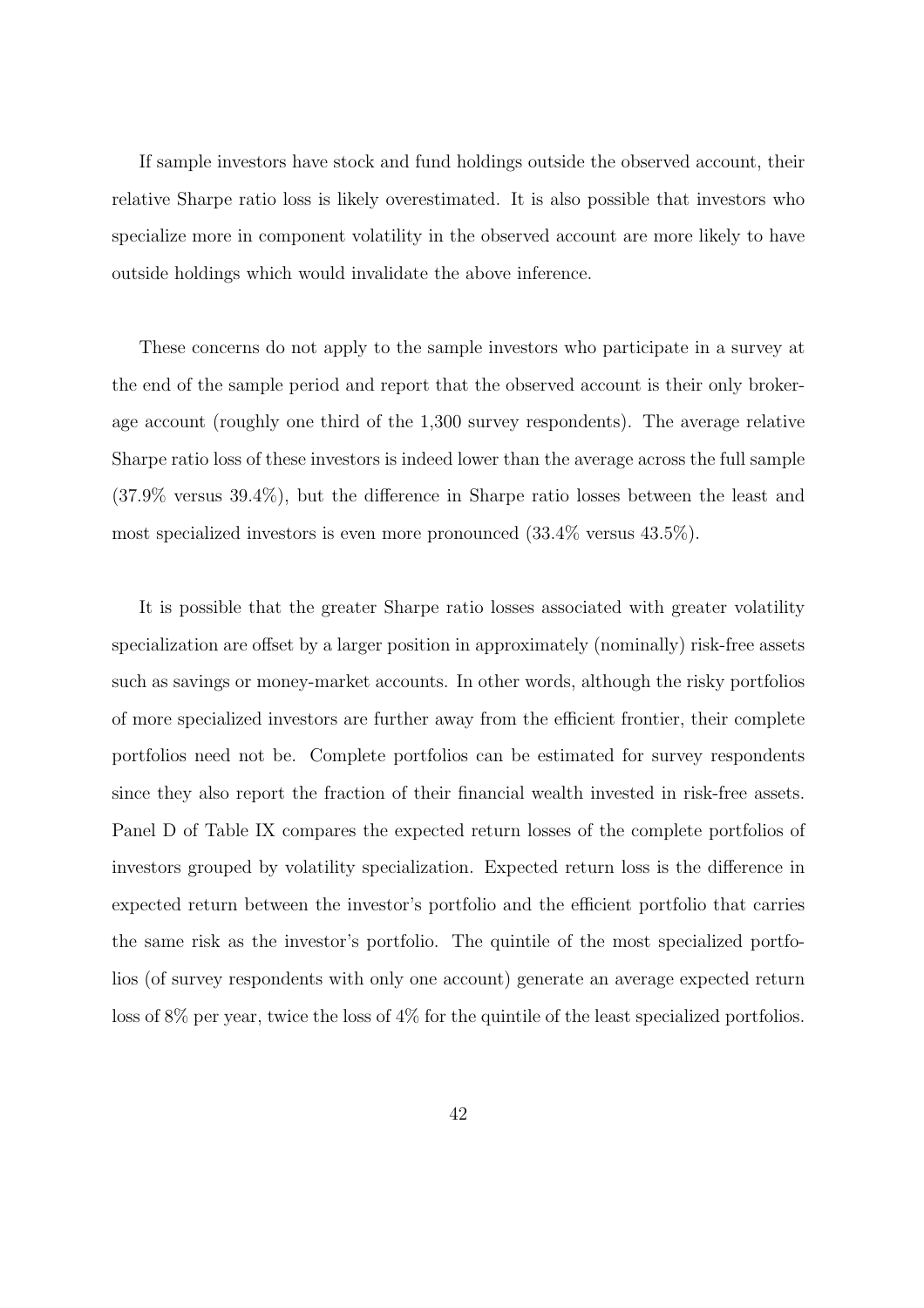Portfolio concentration appears to be main driver of the performance difference between investors grouped by their tendency to specialize in volatility. The HHI of the most specialized investors averages 40% which corresponds to positions in two to three individual stocks. The HHI of the least specialized investors averages 20% which corresponds to positions in five individual stocks. In contrast, the differences in ACV and the pairwise correlations of the components are small.

In sum, volatility specialization does not appear to be associated with better performance. Stock picks of specialized investors fail to fare significantly better (relative to size and industry benchmarks) than those of their peers. Moreover, investors who specialize in volatility also focus on fewer stocks which reduces their Sharpe ratios.

## D Less Sophisticated Investors Hold More Specialized Portfolios

Behavioral and rational explanations imply different predictions about who specializes (most). If volatility specialization were the result of a behavioral bias, one would expect the portfolios of more experienced and smarter investors to be less specialized, that is, display relatively greater volatility dispersion. In contrast, rational models of portfolio choice are (almost by definition) mum on the effects of differences in experience across investors.

A cross-sectional regression of the time-series average of volatility specialization in individual stocks (the logarithm of the ratio of actual to simulated dispersion) on a wide range of investor and portfolio attributes helps to further distinguish between explanations for the observed volatility specialization.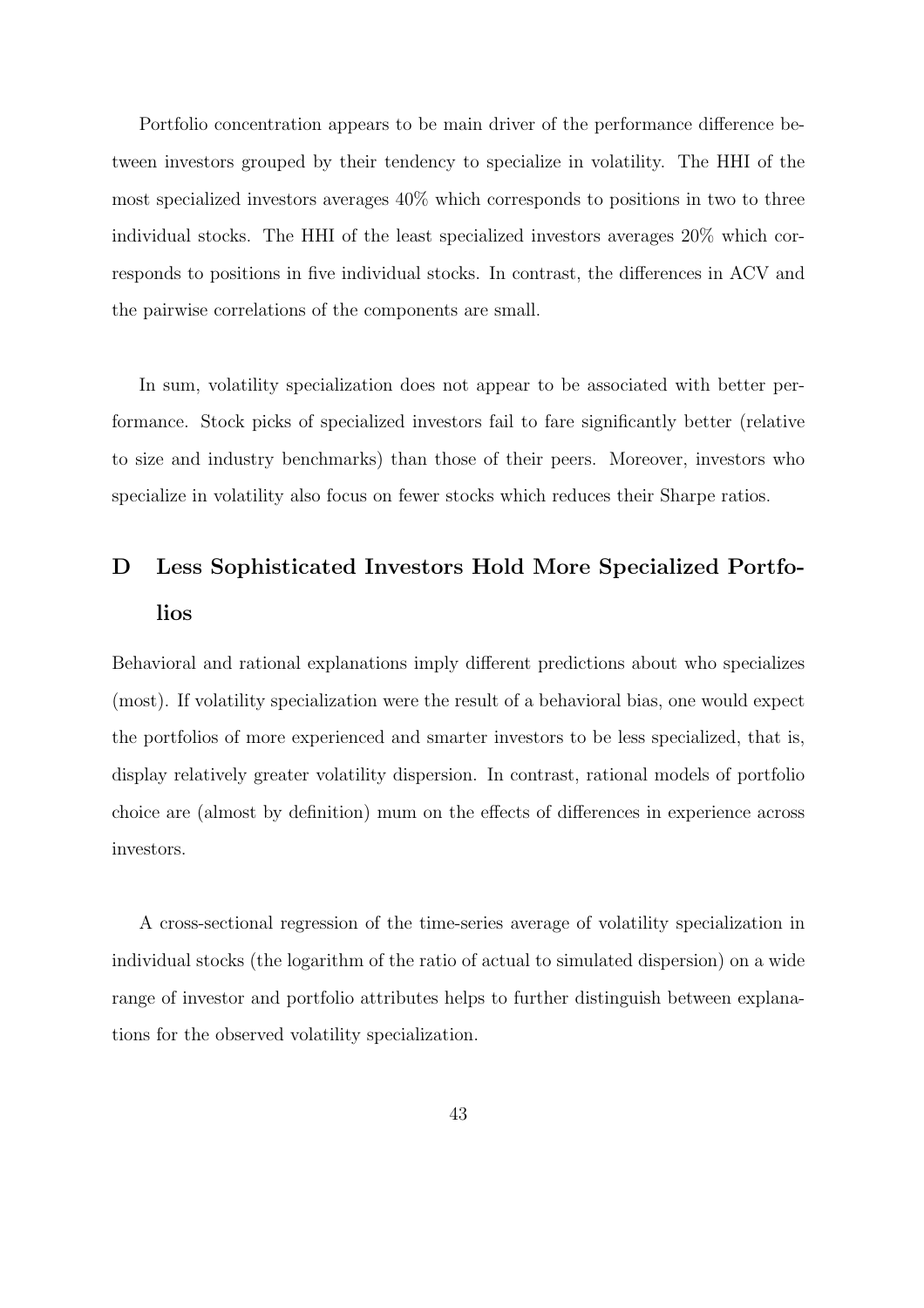Table X reports the results of the regression. Other things being equal, investors with less stock market investing experience and investors who hold more concentrated portfolios (that is, portfolios with higher HHIs) specialize significantly more in stock volatility. Variation in other investor and portfolio attributes fails to explain variation in volatility specialization. In particular, the value of the observed account as a fraction of self-reported wealth is unrelated to volatility specialization, suggesting that the observed specialization is not driven by unimportant accounts. If borrowing constraints drove the results, one would expect volatility specialization among those for whom these constraints are more binding. Such constraints are presumably more important to the least risk-averse investors or those with a small fraction of their wealth in safe assets such as cash, money market accounts, certificates of deposit, and savings bonds. However, neither risk aversion nor the fraction of wealth invested in safe assets appear to be systematically related to volatility specialization.

Volatility specialization is widespread. That it is particularly pronounced among investors with less experience and relatively concentrated portfolios points to a behavioral bias as an explanation for the observed specialization.

### VII Conclusion

The Markowitz one-period mean variance optimization is an elegant and parsimonious formulation of the investor's problem. Its implementation, however, is quite challenging, once attention is paid to real-world issues such as parameter estimation and the temporal evolution of the portfolio. The nature of stock selection does not lend itself to a Markowitz-like program, unless aided by a computer or otherwise done methodi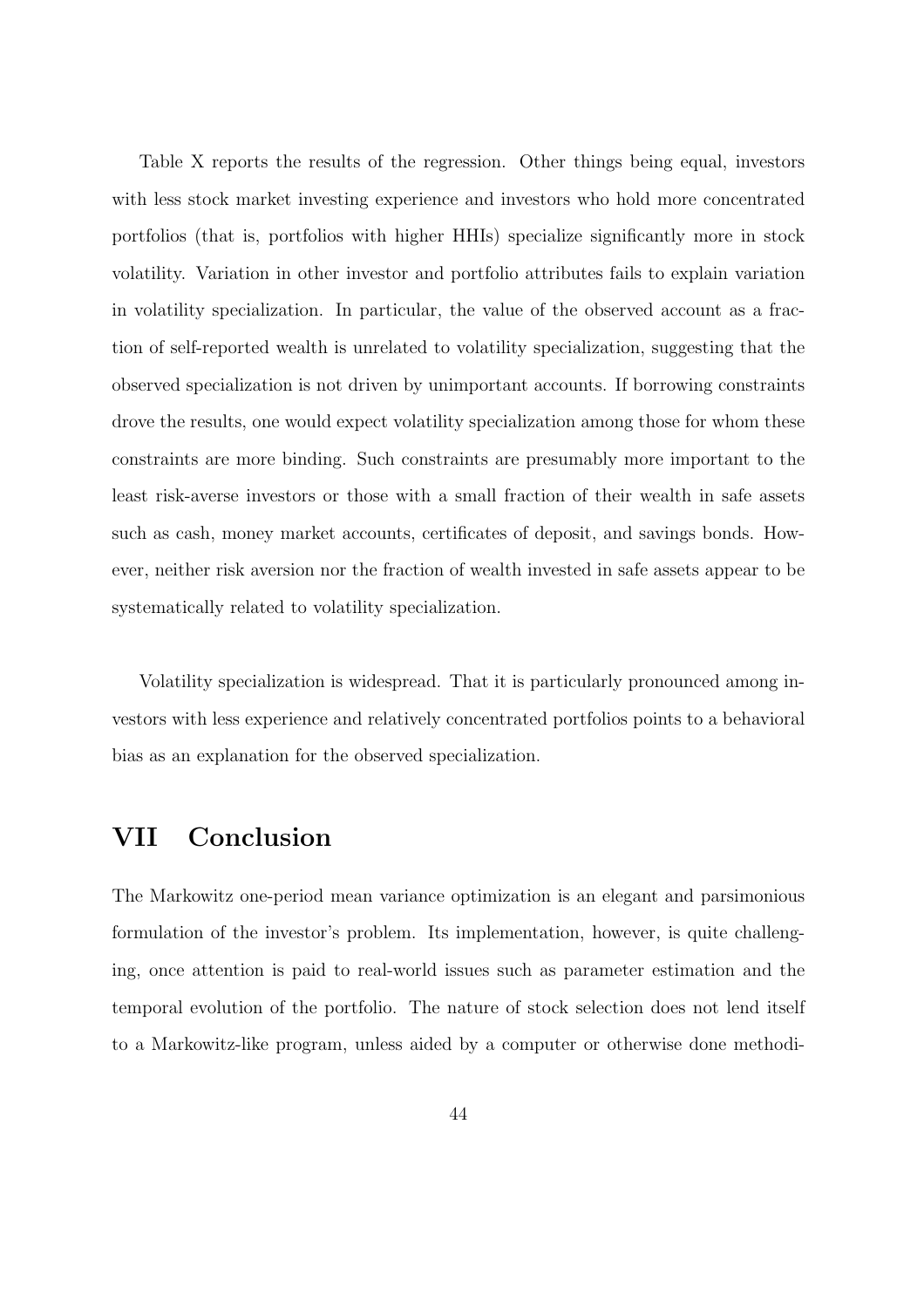cally. Thus, it is reasonable to expect that individual investors apply heuristics to their portfolio selection: they select a few stocks, each stock selection based on the stock's own merits (including the stock's volatility) and invest in more than one stock to reduce the portfolio risk. Within this loose framework, the investor pays little attention to the portfolio' overall risk; risk considerations are secondary to return temptations.

However, the overall picture is not chaotic. Investors specialize in the stocks they follow and pick. According to the preferred risk habitat hypothesis, the more risk averse investors will buy the less volatile stocks.

The main evidence consistent with the preferred risk habitat hypothesis is twofold: the volatilities of the stocks in individuals' portfolios are less dispersed than they would be if the portfolio holders chose the stocks at random, and the holders of the less volatile stocks tend to be individuals who are more risk averse according to survey-based indicators of risk aversion.

Investors with a preferred risk habitat sacrifice portfolio performance. More specialized investors hold portfolios with lower Sharpe ratios because they expose themselves to more unsystematic risk.

This paper focuses on the role of preferred risk habitats in portfolio construction. Aside from its relevance for portfolio choices and investor welfare, the preferred risk habitat hypothesis may also have implications for asset pricing. Ang et al. (2006) and Ang et al. (2009) report that stocks with high realized volatility deliver low future returns, on average. If markets for volatile and docile stocks are sufficiently segmented, the lower risk aversion of holders of volatile stocks may translate into a lower risk premium for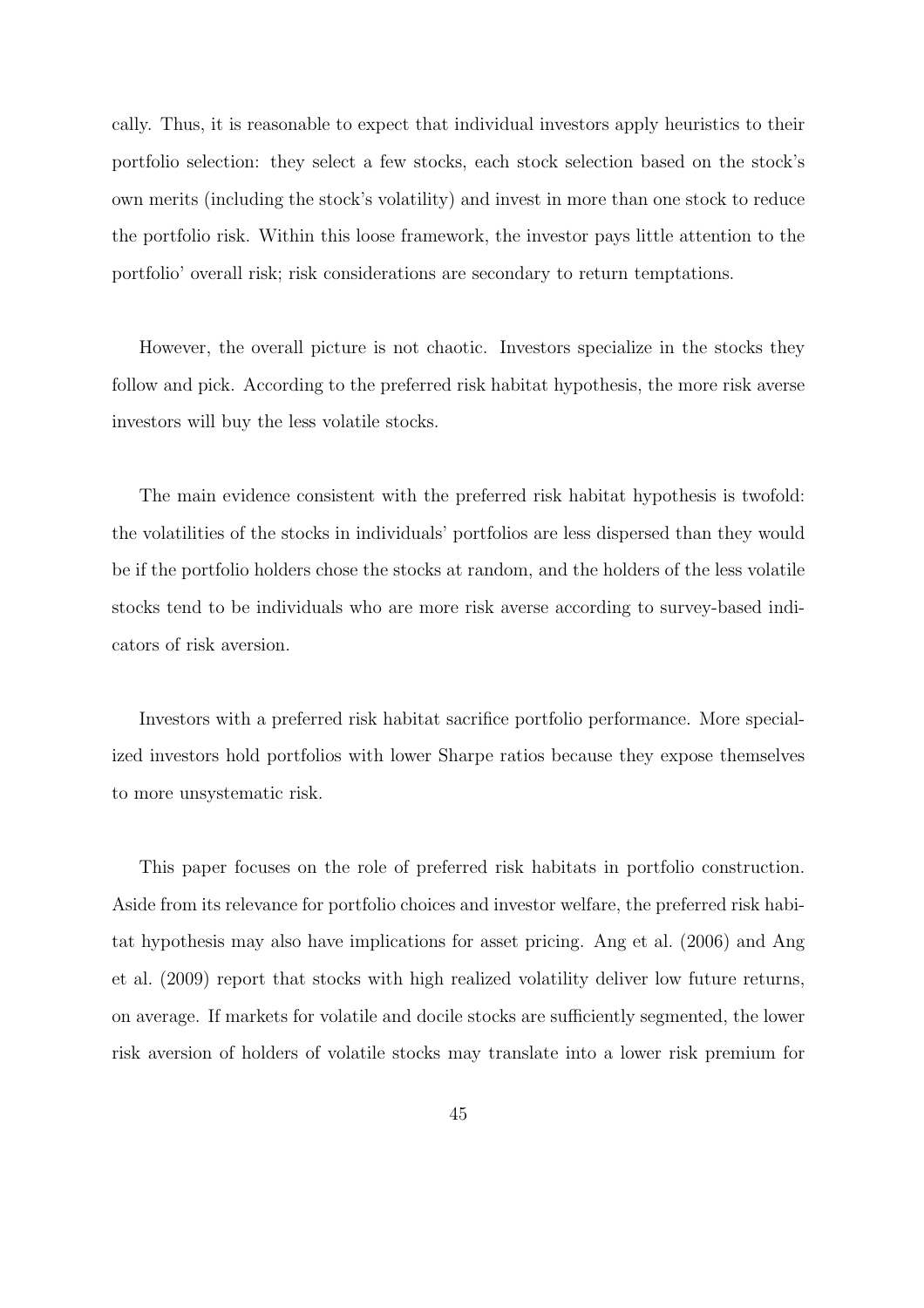volatile stocks.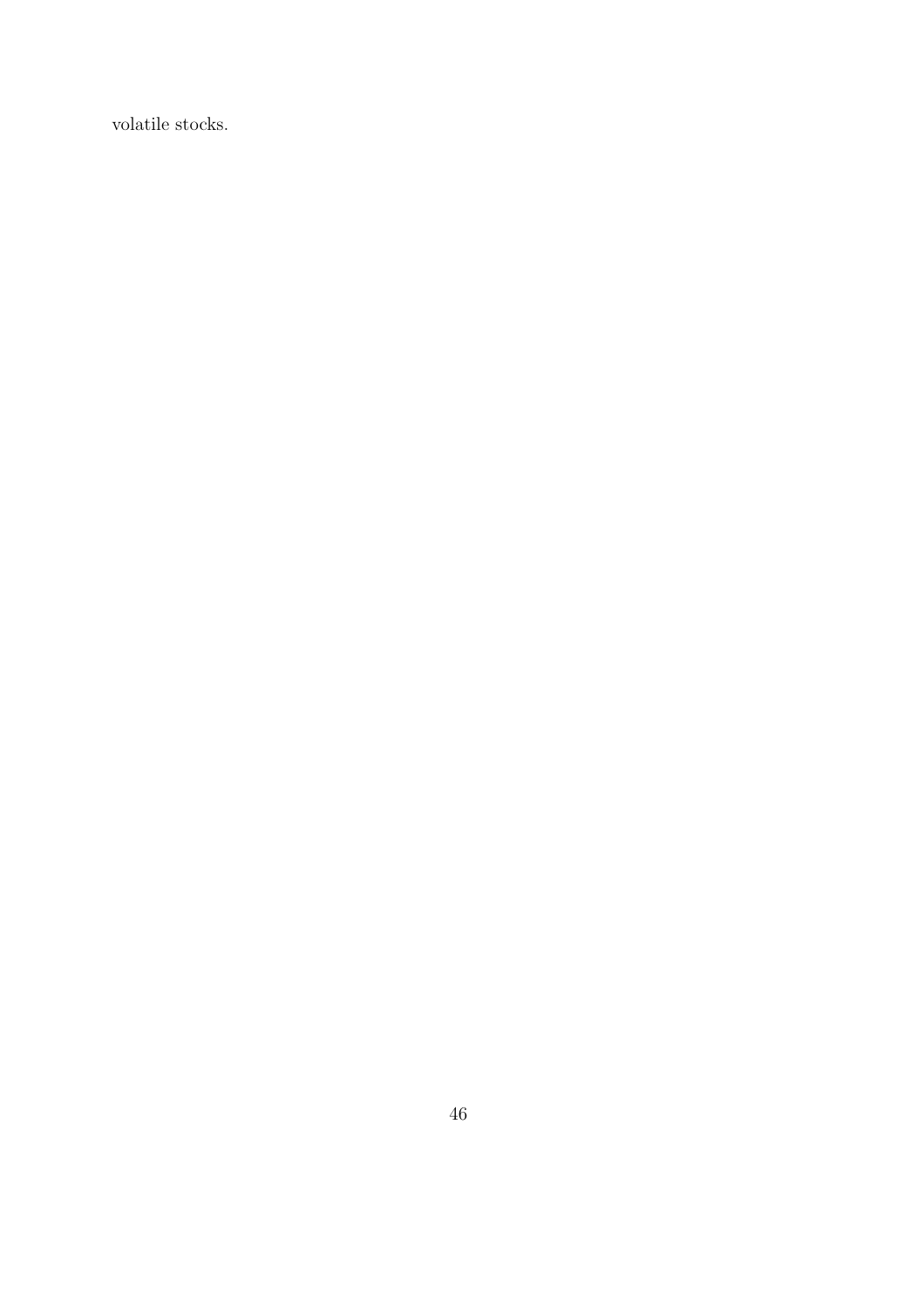### References

- Ang, A., Hodrick, R. J., Xing, Y. and Zhang, X. (2006). The Cross-Section of Volatility and Expected Returns, Journal of Finance 51(1): 259–299.
- Ang, A., Hodrick, R. J., Xing, Y. and Zhang, X. (2009). High idiosyncratic volatility and low returns: International and further U.S. evidence, Journal of Financial Economics  $91(1): 1-23.$
- Barber, B. and Odean, T. (2000). Trading is hazardous to your wealth: The common stock investment performance of individual investors, Journal of Finance 55(2): 773– 806.
- Barber, B. and Odean, T. (2001). Boys will be boys: Gender, overconfidence, and common stock investment, Quarterly Journal of Economics 116(1): 261–292.
- Barberis, N. and Huang, M. (2001). Mental Accounting, Loss Aversion, and Individual Stock Returns, Journal of Finance 56(4): 1247–1291.
- Barberis, N., Huang, M. and Santos, J. (2001). Prospect Theory and Asset Prices, Quarterly Journal of Economics 116: 1–53.
- Calvet, L. E., Campbell, J. Y. and Sodini, P. (2007). Down or out: Assessing the welfare costs of household investment mistakes, Journal of Political Economy 115(5): 707– 747.
- Canner, N., Mankiw, N. G. and Weil, D. N. (1997). An asset allocation puzzle, American Economic Review 87(1): 181–191.
- Deutsches Aktieninstitut (2003). Factbook 2002. Frankfurt am Main.
- Dorn, D. and Huberman, G. (2005). Talk and Action: What Individual Investors Say and What They Do, Review of Finance  $9(4)$ : 437–481.
- Goetzmann, W. N. and Kumar, A. (2008). Equity portfolio diversification, Review of Finance 12(3): 433–463.
- Graham, J. and Kumar, A. (2006). Do dividend clienteles exist? evidence on dividend preferences of retail investors, Journal of Finance 61(3): 1305–1336.
- Huberman, G. (2001). Familiarity Breeds Investment, Review of Financial Studies 14(3): 659–680.
- Ince, O. and Porter, R. B. (2005). Individual Equity Return Data from Thomson Datastream: Handle with Care!, *Journal of Financial Research* **29**(4): 463–479.
- Kroll, Y. and Levy, H. (1992). Further Tests of the Separation Theorem and the Capital Asset Pricing Model, American Economic Review 82(3): 664–670.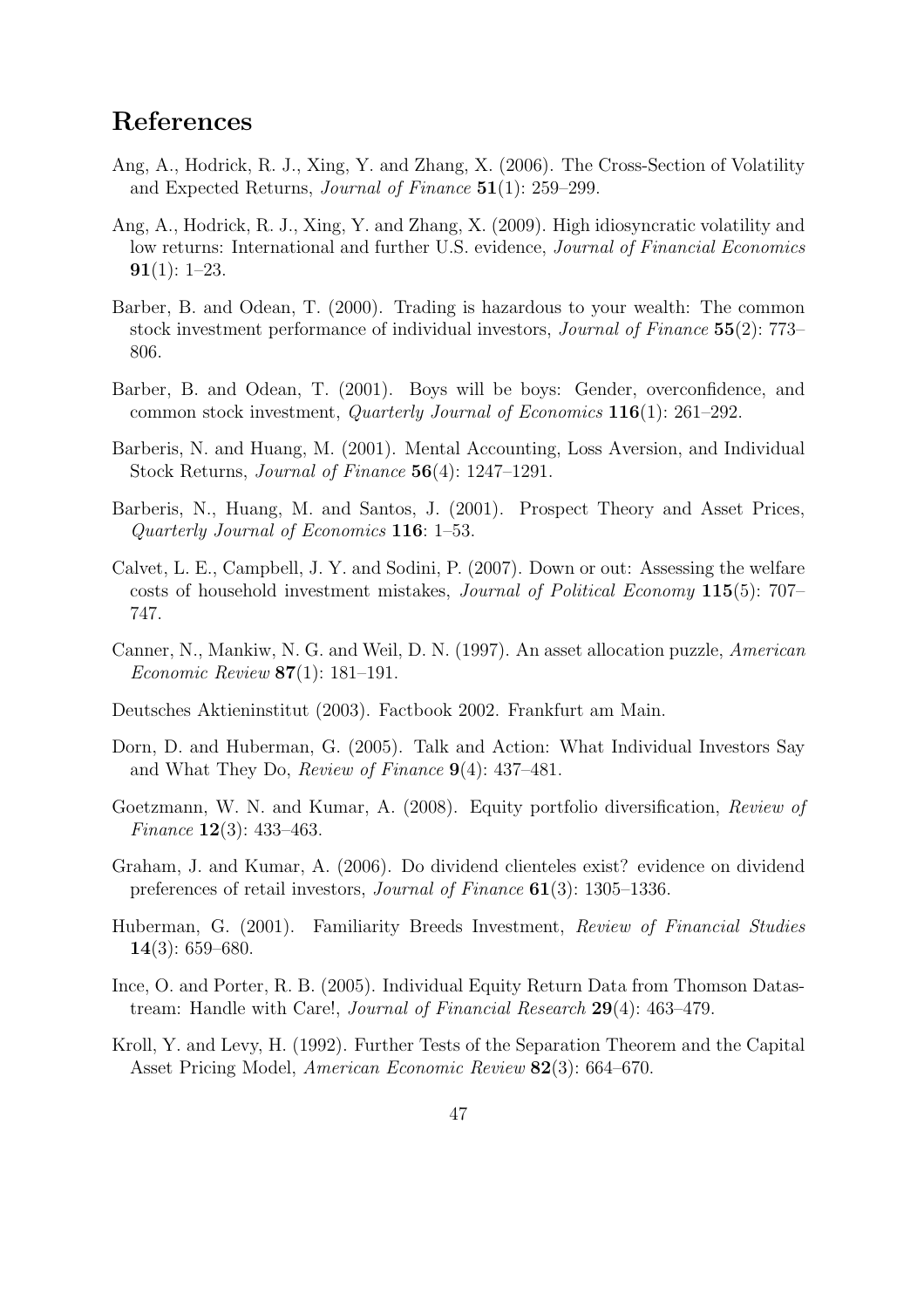- Kroll, Y., Levy, H. and Rapoport, A. (1988). Experimental Tests of the Separation Theorem and the Capital Asset Pricing Model, American Economic Review 78(3): 500–519.
- Lipe, M. G. (1998). Individual Investors' Risk Judgments and Investment Decisions: The Impact of Accounting and Market Data, Accounting, Organizations and Society  $23(7): 625-640.$
- Markowitz, H. M. (1952). Portfolio Selection, Journal of Finance 7(1): 77–91.
- Markowitz, H. M. (1959). Portfolio Selection: Efficient Diversification of Investments, John Wiley and Sons, Inc.
- Polkovnichenko, V. (2005). Household Portfolio Diversification: A Case for Rank Dependent Preferences, Review of Financial Studies 18(4): 1467–1501.
- Read, D. and Loewenstein, G. (1995). Diversification Bias: Explaining the Discrepancy in Variety Seeking between Combined and Separated Choices, Journal of Experimental Psychology: Applied 1: 34–49.
- Read, D., Loewenstein, G. and Rabin, M. (1999). Choice Bracketing, Journal of Risk and Uncertainty **19**(1-3): 171–197.
- Rubinstein, A. (2001). Irrational Diversification in Multiple Decision Problems, European Economic Review 46: 1369–1378.
- Shefrin, H. and Statman, M. (2000). Behavioral Portfolio Theory, Journal of Financial and Quantitative Analysis 35(2): 127–151.
- Siebenmorgen, N. and Weber, M. (2003). A Behavioral Model for Asset Allocation, Financial Markets and Portfolio Management 17: 15–42.
- Van Steenis, H. and Ossig, C. (2000). European Online Investor, JP Morgan Equity Research Report.
- White, H. (1980). A heteroskedasticity-consistent covariance estimator and direct test for heteroskedasticity, Econometrica 48: 817–838.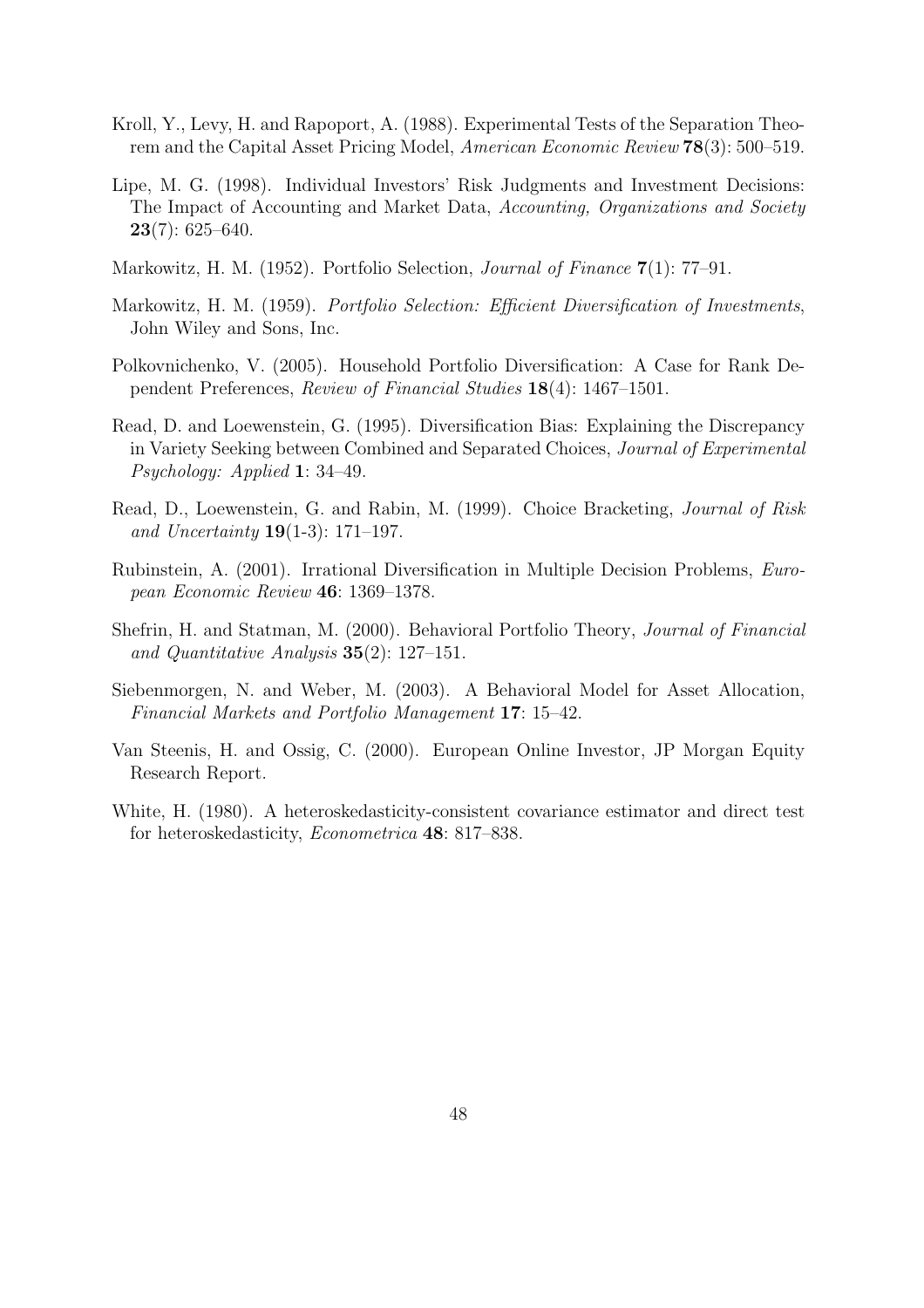#### Table I: Summary Statistics

Annualized portfolio volatility (VOL), value-weighted average component volatility (ACV), Herfindahl-Hirschmann Index (HHI), weighted average correlation of portfolio components (RHO), and portfolio value are calculated based on the sample investors' holdings of individual stocks and stock funds as of January 1, 2000 for the period January 1, 2000 to May 31, 2000. Portfolio values are in Deutsche Mark [DEM] and calculated as of January 1, 2000. To ensure the consistency of the different portfolio risk components, portfolio weights are assumed to stay constant throughout the sample period. Panel A reports summary statistics for holdings of individual stocks; Panel B reports the summary statistics for holdings of individual stocks and stock funds. For the purpose of the HHI calculation, stock funds are assumed to hold 100 equally-weighted positions that do not appear in another holding of the investor. All summary statistics for RHO are calculated for investors with at least two positions. During the sample period, the average USD/DEM exchange rate was roughly 2 DEM for 1 USD.

| Panel A: only stocks            | VOL      | <b>ACV</b> | HHI     | <b>RHO</b> | Portfolio value [DEM] |
|---------------------------------|----------|------------|---------|------------|-----------------------|
| Number of investors             | 17,913   | 17,913     | 17,913  | 14,575     | 17,913                |
| Mean                            | 52%      | 69%        | 47%     | 18%        | 100,733               |
| Bottom quartile                 | 32%      | $51\%$     | 20%     | $9\%$      | 8,719                 |
| Median                          | 46%      | 65%        | 36%     | 16%        | 29,044                |
| Top quartile                    | 65%      | 86%        | 70%     | 26%        | 85,352                |
|                                 |          |            |         |            |                       |
| Pairwise correlations           |          |            |         |            |                       |
| <b>ACV</b>                      | 0.90     |            |         |            |                       |
|                                 |          |            |         |            |                       |
| HHI                             | 0.58     | 0.21       |         |            |                       |
|                                 |          |            |         |            |                       |
| RHO                             | $0.35\,$ | $0.27\,$   | $-0.11$ |            |                       |
|                                 | $-0.46$  | $-0.25$    | $-0.65$ | $0.25\,$   |                       |
| ln(Portlolio value)             |          |            |         |            |                       |
|                                 |          |            |         |            |                       |
| Panel B: stocks and stock funds |          |            |         |            |                       |
| Number of investors             | 19,731   | 19,731     | 19,731  | 17,440     | 19,731                |
| Mean                            | 43%      | $59\%$     | $28\%$  | $25\%$     | 119,650               |
| Bottom quartile                 | 28\%     | 42\%       | $5\%$   | 12\%       | 14,845                |
| Median                          | 37%      | 55%        | 17%     | 22\%       | 42,511                |
| Top quartile                    | $53\%$   | 72%        | 40%     | 34%        | 112,797               |
|                                 |          |            |         |            |                       |
| Pairwise correlations           |          |            |         |            |                       |
| <b>ACV</b>                      | 0.90     |            |         |            |                       |
|                                 |          |            |         |            |                       |
| HHI                             | 0.60     | 0.40       |         |            |                       |
|                                 |          |            |         |            |                       |
| <b>RHO</b>                      | $0.09\,$ | $-0.11$    | $-0.36$ |            |                       |
|                                 |          |            |         |            |                       |
| ln(Portlolio value)             | $-0.33$  | $-0.15$    | $-0.46$ | 0.14       |                       |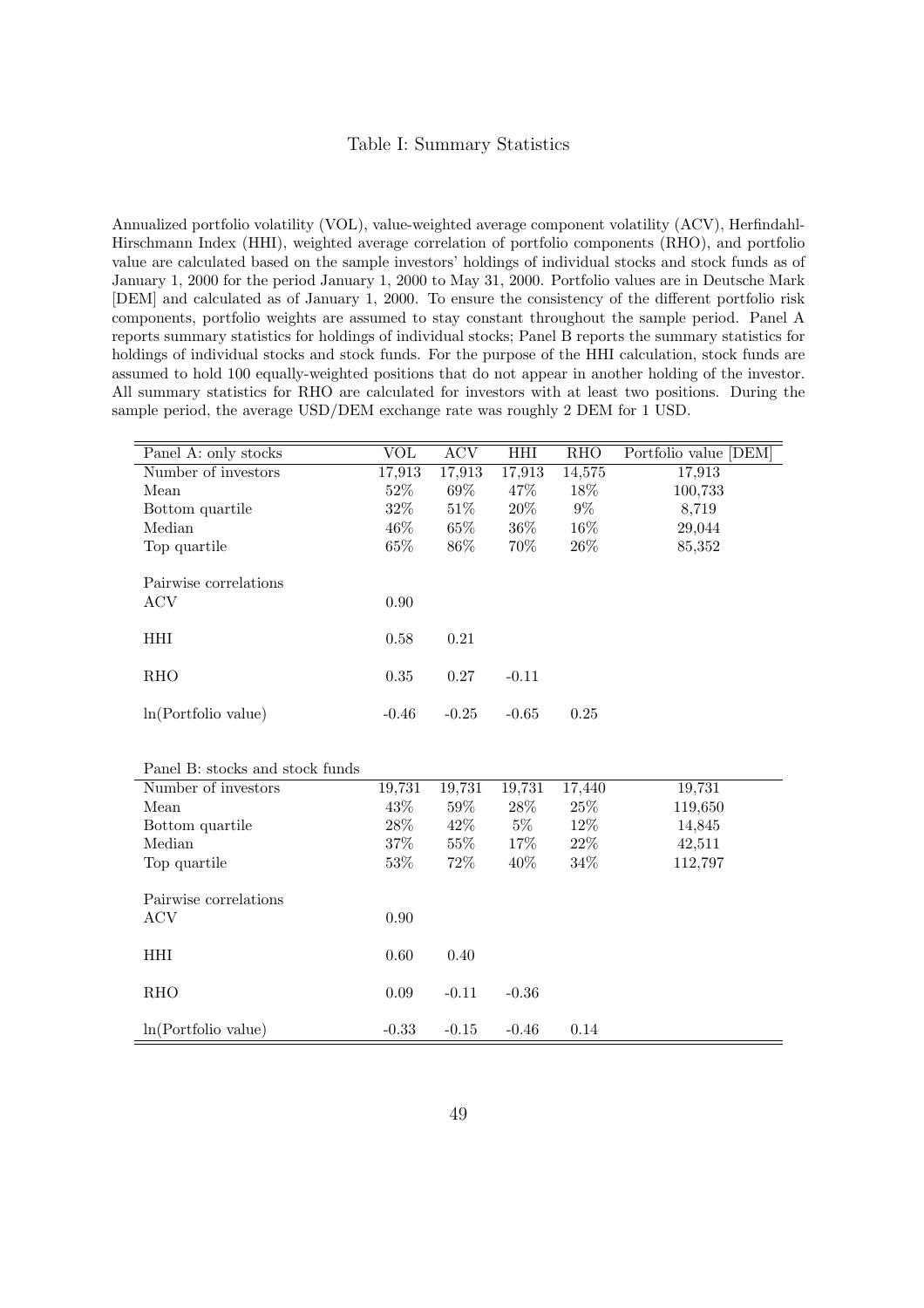| y replacing actual stock holdings with random stock holdings such that the simulated portfolio matches the HHI and the ACV of the actual portfolio. Details of the<br>(5)). Actual dispersion of volatility $D_{actual}$ is the value-weighted variance of the volatilities of portfolio components. Artificial dispersions $D_{simulated}$ are simulated<br>The sample consists of all investor-months in which an investor holds at least two stocks (for Columns $(1)$ to $(4)$ ) or at least two stocks or stock funds (for Column<br>is assumed that standardized dispersions are independent across investors but not across time.<br>simulation policies are given in Section IV.A.<br>simulated dispersions for that investor-month, |                              |                                         |                                  |                                           | Standardized dispersion for a given investor-month is the difference between actual dispersion and the average of the<br>divided by the standard deviation of the simulated dispersions for that investor-month. In calculating the t-statistics, it |
|----------------------------------------------------------------------------------------------------------------------------------------------------------------------------------------------------------------------------------------------------------------------------------------------------------------------------------------------------------------------------------------------------------------------------------------------------------------------------------------------------------------------------------------------------------------------------------------------------------------------------------------------------------------------------------------------------------------------------------------------|------------------------------|-----------------------------------------|----------------------------------|-------------------------------------------|------------------------------------------------------------------------------------------------------------------------------------------------------------------------------------------------------------------------------------------------------|
|                                                                                                                                                                                                                                                                                                                                                                                                                                                                                                                                                                                                                                                                                                                                              |                              | $\widehat{2}$                           | ଡି                               | ₹                                         | ලි                                                                                                                                                                                                                                                   |
| Sample selection                                                                                                                                                                                                                                                                                                                                                                                                                                                                                                                                                                                                                                                                                                                             | All investors                | Average portfolio value<br>Top quartile | Bottom quartile<br>Portfolio HHI | with only 1 account<br>Survey respondents | Stocks and stock funds<br>All investors                                                                                                                                                                                                              |
| Actual/simulated dispersion across investor-months<br>Bottom quartile<br>Top quartile<br>Median                                                                                                                                                                                                                                                                                                                                                                                                                                                                                                                                                                                                                                              | 17%<br>37%<br>73%            | 43%<br>$61\%$<br>82%                    | 48%<br>$64\%$<br>84%             | 43%<br>62%<br>87%                         | $21\%$<br>$44\%$<br>82%                                                                                                                                                                                                                              |
| $(D_{actual}-D_{simulated})/(\sigma(D_{simulated})$<br>Number of independent observations<br>Average of standardized dispersion<br>l'-statistic                                                                                                                                                                                                                                                                                                                                                                                                                                                                                                                                                                                              | $-0.405$<br>18,201<br>$-100$ | $-0.559$<br>$-101$<br>4,541             | $-0.633$<br>$-124$<br>4,541      | $-0.432$<br>$-23$<br>442                  | 20,226<br>$-0.372$<br>$-93$                                                                                                                                                                                                                          |

Table II: Dispersion of Volatility Table II: Dispersion of Volatility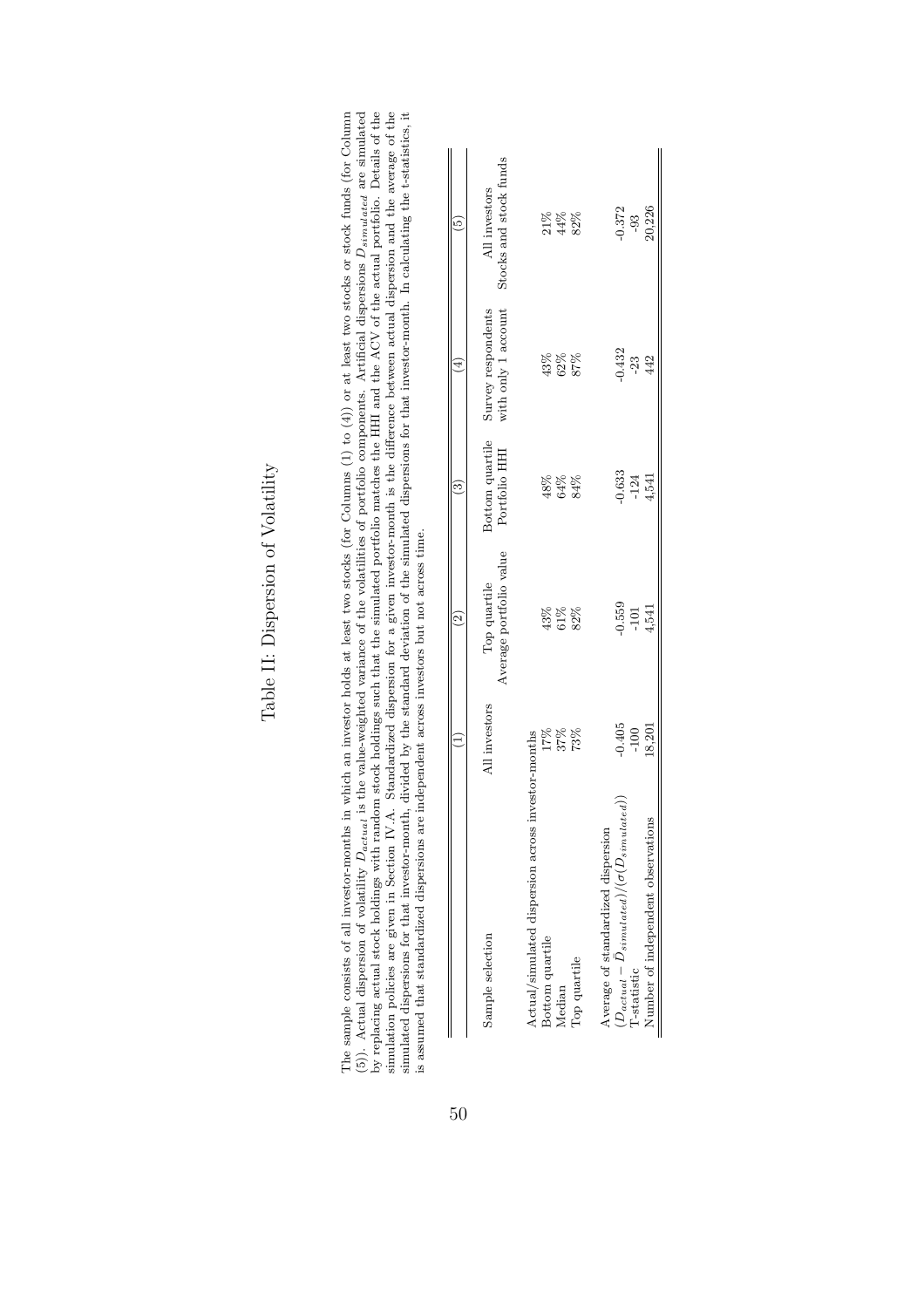#### Table III: When Stock X Is Replaced by Stock Y in the Same Portfolio, They Have Similar Volatilities

For the transition matrix shown in Panel A, the unit of observation is an investor-quarter in which an investor both sells and buys stocks. Transactions in the same stock (an investor sells and buys the same stock during the quarter) are excluded. First investors are sorted by the value-weighted component volatility of stocks sold during the quarter and then by the value-weighted component volatility of stocks bought during the quarter. Category 1 is the lowest volatility category; the categories are equally sized. The interpretation of the 15% in the top left cell in Panel A's matrix is that 15% of all investors sell and buy low-volatility stocks during a given quarter; the unit of observation is a investor-quarter. For the transition matrix shown in Panel B, investors are included if they hold stocks during the first quarter of 1996 and also during the first quarter of 2000. Investors are sorted twice based on their portfolios' ACVs during the first quarter of 1996 and during the first quarter of 2000. To be included in the matrix shown in Panel C, investors not only have to have active accounts in both 1996 and 2000, but they also have to completely turn over their portfolio between 1996 and 2000 (i.e., none of the positions at the end of March 1996 appears in the portfolio at the end of March 2000).

| Panel A          |                |        | Buy volatility |                      |
|------------------|----------------|--------|----------------|----------------------|
|                  |                | 1      | 2              | 3                    |
| Sell             | 1              | $15\%$ | 11\%           | 7%                   |
| volatility       | $\overline{2}$ | $11\%$ | 12\%           | 10%                  |
| category         | 3              | $6\%$  | 11%            | 16%                  |
|                  |                |        |                |                      |
| Panel B          |                |        |                | ACV rank in $1/2000$ |
|                  |                | 1      | 2              | 3                    |
| $\overline{ACV}$ | $\mathbf{1}$   | $16\%$ | 11%            | $7\%$                |
| rank             | $2^{\circ}$    |        | 11\% 12\%      | 10%                  |
| in $1/1996$      | 3              | $6\%$  | 11%            | 17%                  |
|                  |                |        |                |                      |
| Panel C          |                |        |                | ACV rank in $1/2000$ |
|                  |                | 1      | 2              | 3                    |
| <b>ACV</b>       | 1              | $16\%$ | $10\%$         | $7\%$                |
| rank             | $\overline{2}$ | $10\%$ | $12\%$         | 11\%                 |
| in $1/1996$      | 3              | $7\%$  | 11\%           | 15%                  |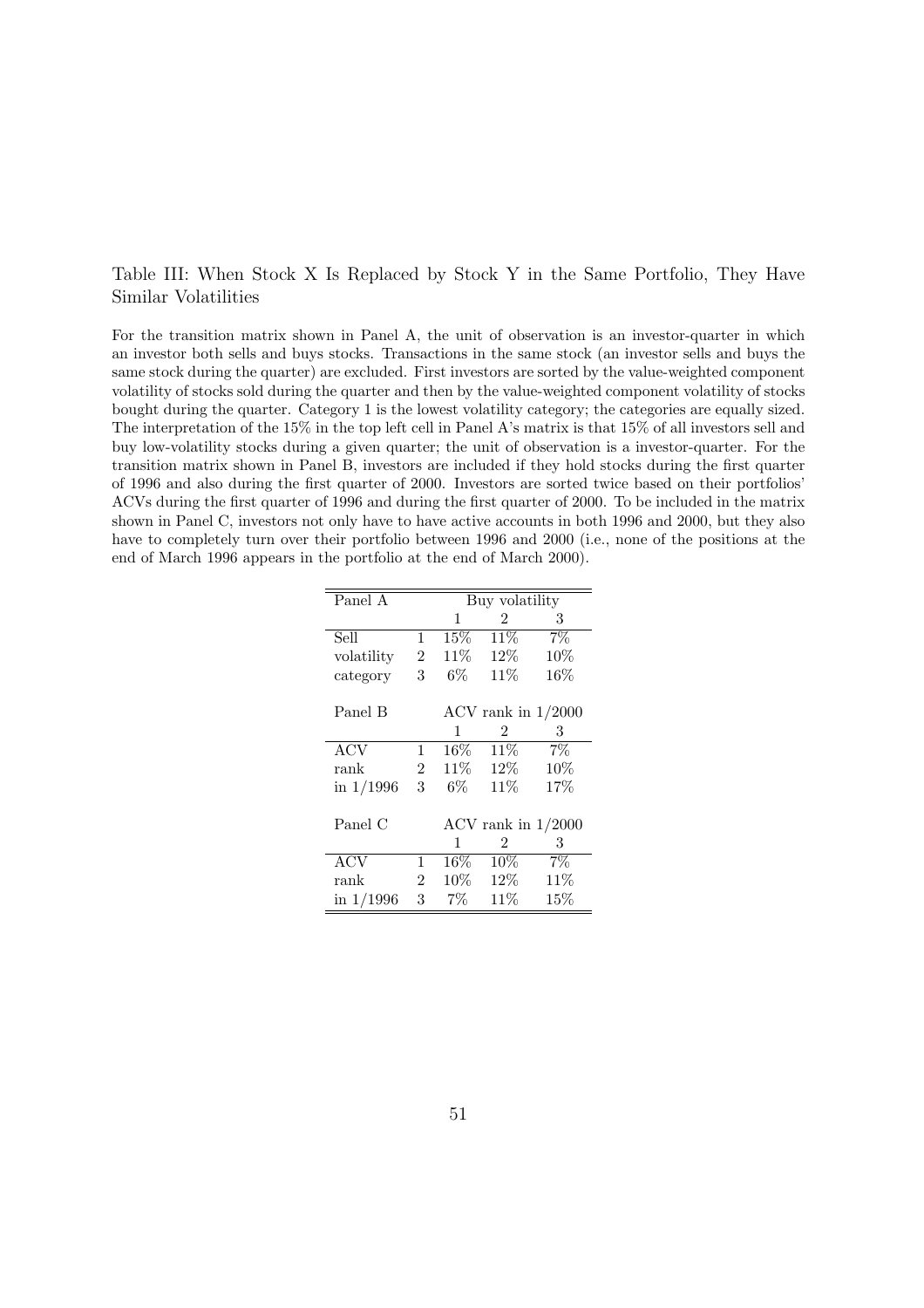#### Table IV: Actual risk postures versus self-reported risk attitudes

The sample consists of investors who assess their risk attitude in a survey conducted in July 2000. The survey respondent's willingness to trade off high risk and high expected returns – (1) very willing to bear high risk in exchange for high expected returns, (2) willing to bear high risk in exchange for high expected returns, (3) unwilling to bear high risk in exchange for high expected returns, and (4) not at all willing to bear high risk in exchange for high expected returns – is used as a proxy for risk aversion. Annualized volatility (VOL), average component volatility (ACV), Herfindahl-Hirschmann Index (HHI), and weighted average correlation (RHO) are calculated based on the respondents' holdings of individual stocks (for observations with at least two stocks, in Panel A) or of both individual stocks and stock funds (for observations with at least two positions, in Panel B) or of one individual stock (in Panel C) as of January 1, 2000 for the period January 1, 2000 to May 31, 2000. To ensure the consistency of the different portfolio risk components, portfolio weights are assumed to stay constant throughout the sample period. Portfolio values are in Deutsche Mark [DEM] and calculated as of January 1, 2000. The Fraction in Funds is the fraction of a client's portfolio invested in stock funds as of January 1, 2000. The reported statistics are mean VOL, ACV, HHI, RHO, and Fraction in Funds across investors grouped by their self-professed risk attitude.

|                                            | <b>Nobs</b> | VOL    | <b>ACV</b>       | HHI  | RHO    | Portfolio | Mean     |
|--------------------------------------------|-------------|--------|------------------|------|--------|-----------|----------|
|                                            |             |        |                  |      |        | Value     | Fraction |
| Panel A: individual stocks only            |             |        |                  |      |        | [DEM]     | in Funds |
| Lowest risk aversion                       | 155         | 53%    | 78%              | 35%  | 19%    | 93,918    | n/a      |
|                                            |             |        |                  |      |        |           |          |
| $\overline{2}$                             | 293         | $47\%$ | 70%              | 32%  | 18%    | 89,272    | n/a      |
|                                            |             |        |                  |      |        |           |          |
| 3                                          | 384         | 43%    | 63\%             | 32%  | 19%    | 95,664    | n/a      |
|                                            |             |        |                  |      |        |           |          |
| Highest risk aversion                      | 117         | 37%    | 56%              | 31\% | 18%    | 127,332   | n/a      |
|                                            |             |        |                  |      |        |           |          |
| Panel B: individual stocks and stock funds |             |        |                  |      |        |           |          |
| Lowest risk aversion                       | 172         | 48%    | 70%              | 24%  | 24%    | 109,980   | 23%      |
|                                            |             |        |                  |      |        |           |          |
|                                            |             |        |                  |      |        |           |          |
| $\overline{2}$                             | 335         | 42%    | 63%              | 21\% | 23\%   | 100,860   | 26\%     |
|                                            |             |        |                  |      |        |           |          |
| 3                                          | 456         | 37%    | 55%              | 19%  | 25%    | 115,210   | 31\%     |
|                                            |             |        |                  |      |        |           |          |
| Highest risk aversion                      | 153         | 33%    | 48\%             | 16%  | $26\%$ | 130,360   | $36\%$   |
|                                            |             |        |                  |      |        |           |          |
| Panel C: single stock                      |             |        |                  |      |        |           |          |
| Lowest risk aversion                       | 26          | 98%    | $\overline{n/a}$ | n/a  | n/a    | 7,738     | n/a      |
|                                            |             |        |                  |      |        |           |          |
| $\overline{2}$                             | 53          | 91\%   | n/a              | n/a  | n/a    | 28,018    | n/a      |
|                                            |             |        |                  |      |        |           |          |
| 3                                          | 69          | 82\%   | n/a              | n/a  | n/a    | 10,832    | n/a      |
|                                            |             |        |                  |      |        |           |          |
| Highest risk aversion                      | 32          | 77%    | n/a              | n/a  | n/a    | 8,642     | n/a      |
|                                            |             |        |                  |      |        |           |          |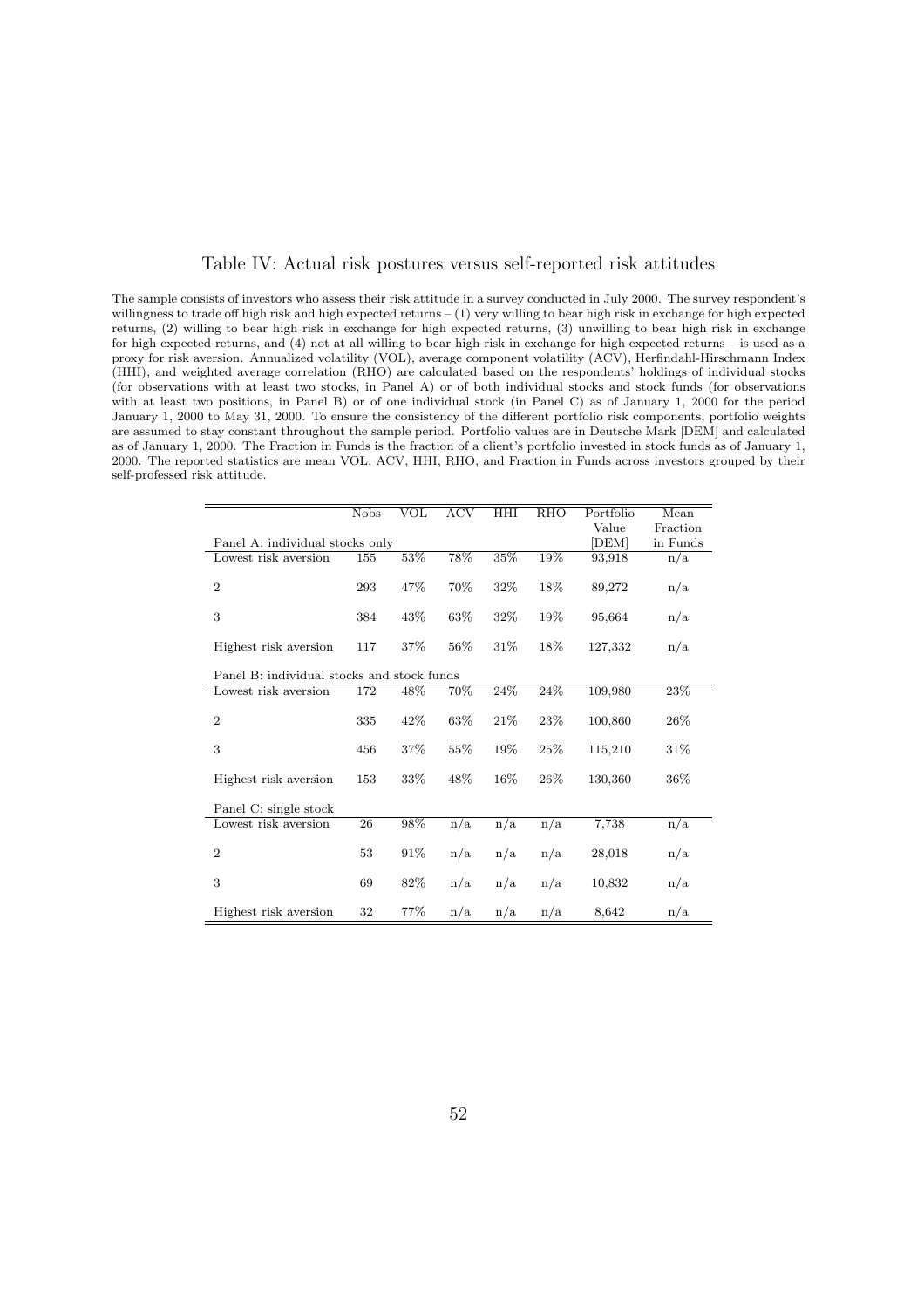| The dependent variables in the underlying cross-sectional OLS regressions are average component volatility (ACV), Herfindahl-Hirschmann Index (HHI), average return<br>correlations (RHO), and portfolio volatility (VOL). The explanatory variables, objective investor attributes and self-reported risk attitudes, are available for a sub-<br>respondents' holdings of individual stocks as of January 1, 2000 for the period January 1, 2000 to May 31, 2000. Sample investors need to have at least two positions<br>for the calculation of RHO). To ensure the consistency of the different portfolio risk components, portfolio weights are<br>assumed to stay constant throughout the sample period. The objective investor attributes are gleaned from survey responses. Gender is a dummy that is one if the<br>aversion is defined as in Table IV. The standard errors in parentheses are corrected for heteroskedasticity as suggested<br>survey respondent is male. College education is a dummy that is one if the survey respondent is college educated. Self-employed is a dummy that is one if the survey<br>at the end of the sample period (see Dorn and Huberman (2005)). The portfolio risk measures are based on the survey<br>Table V: Sensitivities of Risk Taking Attributes to Attitudes to Risk Based on Holdings of Individual Stocks Only<br>the coefficient estimates are significantly different from zero at the $1\% / 5\% / 10\%$ level.<br>by White (1980). Note: *** /** /* indicate that<br>to be included in the regression (a requirement<br>sample of investors who participate in a survey<br>respondent is self-employed. The proxy for risk |
|-----------------------------------------------------------------------------------------------------------------------------------------------------------------------------------------------------------------------------------------------------------------------------------------------------------------------------------------------------------------------------------------------------------------------------------------------------------------------------------------------------------------------------------------------------------------------------------------------------------------------------------------------------------------------------------------------------------------------------------------------------------------------------------------------------------------------------------------------------------------------------------------------------------------------------------------------------------------------------------------------------------------------------------------------------------------------------------------------------------------------------------------------------------------------------------------------------------------------------------------------------------------------------------------------------------------------------------------------------------------------------------------------------------------------------------------------------------------------------------------------------------------------------------------------------------------------------------------------------------------------------------------------------------------------------------------|
|-----------------------------------------------------------------------------------------------------------------------------------------------------------------------------------------------------------------------------------------------------------------------------------------------------------------------------------------------------------------------------------------------------------------------------------------------------------------------------------------------------------------------------------------------------------------------------------------------------------------------------------------------------------------------------------------------------------------------------------------------------------------------------------------------------------------------------------------------------------------------------------------------------------------------------------------------------------------------------------------------------------------------------------------------------------------------------------------------------------------------------------------------------------------------------------------------------------------------------------------------------------------------------------------------------------------------------------------------------------------------------------------------------------------------------------------------------------------------------------------------------------------------------------------------------------------------------------------------------------------------------------------------------------------------------------------|

Table V: Sensitivities of Risk Taking Attributes to Attitudes to Risk Based on Holdings of Individual Stocks Only

| Dependent variable                                          | $\widehat{\Xi}$                                                                                                                                                                                                                                                                                              | $\widetilde{\mathfrak{S}}$                                                                                                                                                                                                                                                                                              | $\widetilde{\mathbb{C}}$ $\widetilde{\mathbb{H}}$                                                                                                                                                                                                  | 且<br>$\bigoplus$                                                                                                                                                                                                                                                                                                 | $\frac{(5)}{RHO}$                                                                                                                                                                                                                                                 | $\frac{6}{R}$                                                                                                                                                                                                                                                                                                            | ió2                                                                                                                                                                                                                                                                                           | ios<br>S                                                                                                                                                                                                                                                                                    | iós<br>O                                                                                                                                                                                                                                                                                                                                                                                                                                                                                                                         |
|-------------------------------------------------------------|--------------------------------------------------------------------------------------------------------------------------------------------------------------------------------------------------------------------------------------------------------------------------------------------------------------|-------------------------------------------------------------------------------------------------------------------------------------------------------------------------------------------------------------------------------------------------------------------------------------------------------------------------|----------------------------------------------------------------------------------------------------------------------------------------------------------------------------------------------------------------------------------------------------|------------------------------------------------------------------------------------------------------------------------------------------------------------------------------------------------------------------------------------------------------------------------------------------------------------------|-------------------------------------------------------------------------------------------------------------------------------------------------------------------------------------------------------------------------------------------------------------------|--------------------------------------------------------------------------------------------------------------------------------------------------------------------------------------------------------------------------------------------------------------------------------------------------------------------------|-----------------------------------------------------------------------------------------------------------------------------------------------------------------------------------------------------------------------------------------------------------------------------------------------|---------------------------------------------------------------------------------------------------------------------------------------------------------------------------------------------------------------------------------------------------------------------------------------------|----------------------------------------------------------------------------------------------------------------------------------------------------------------------------------------------------------------------------------------------------------------------------------------------------------------------------------------------------------------------------------------------------------------------------------------------------------------------------------------------------------------------------------|
| Constant                                                    |                                                                                                                                                                                                                                                                                                              |                                                                                                                                                                                                                                                                                                                         |                                                                                                                                                                                                                                                    |                                                                                                                                                                                                                                                                                                                  |                                                                                                                                                                                                                                                                   |                                                                                                                                                                                                                                                                                                                          |                                                                                                                                                                                                                                                                                               |                                                                                                                                                                                                                                                                                             |                                                                                                                                                                                                                                                                                                                                                                                                                                                                                                                                  |
| Gender                                                      |                                                                                                                                                                                                                                                                                                              |                                                                                                                                                                                                                                                                                                                         |                                                                                                                                                                                                                                                    |                                                                                                                                                                                                                                                                                                                  |                                                                                                                                                                                                                                                                   |                                                                                                                                                                                                                                                                                                                          |                                                                                                                                                                                                                                                                                               |                                                                                                                                                                                                                                                                                             |                                                                                                                                                                                                                                                                                                                                                                                                                                                                                                                                  |
| Age                                                         |                                                                                                                                                                                                                                                                                                              |                                                                                                                                                                                                                                                                                                                         |                                                                                                                                                                                                                                                    |                                                                                                                                                                                                                                                                                                                  |                                                                                                                                                                                                                                                                   |                                                                                                                                                                                                                                                                                                                          |                                                                                                                                                                                                                                                                                               |                                                                                                                                                                                                                                                                                             |                                                                                                                                                                                                                                                                                                                                                                                                                                                                                                                                  |
| College education                                           | $\begin{array}{l} 0.807^{***} \\ 0.041 \\ 0.038 \\ 0.038 \\ 0.003^{***} \\ 0.003^{***} \\ 0.003^{***} \\ 0.003^{***} \\ 0.011 \\ 0.011 \\ 0.008 \\ 0.008 \\ 0.003 \\ 0.003 \\ 0.003 \\ 0.003 \\ 0.008 \\ 0.003 \\ 0.008 \\ 0.008 \\ 0.008 \\ 0.008 \\ 0.008 \\ 0.009 \\ 0.0008 \\ 0.0008 \\ 0.0008 \\ 0.000$ | $\begin{array}{l} 0.873^{***} \\ 0.047) \\ (0.047) \\ (0.022) \\ (0.002) \\ (0.017) \\ (0.017) \\ (0.010) \\ (0.011) \\ (0.014) \\ (0.003) \\ (0.007) \\ (0.007) \\ (0.007) \\ (0.007) \\ (0.007) \\ (0.007) \\ (0.007) \\ (0.007) \\ (0.007) \\ (0.007) \\ (0.007) \\ (0.007) \\ (0.007) \\ (0.007) \\ (0.007) \\ (0.$ | $\begin{array}{l} \n 0.485^{***} \\ \n 0.047 \\ \n 0.023 \\ \n 0.000 \\ \n 0.010 \\ \n 0.010 \\ \n 0.010 \\ \n 0.010 \\ \n 0.000 \\ \n 0.016^{**} \\ \n 0.020 \\ \n 0.007 \\ \n 0.039^{***} \\ \n 0.030 \\ \n 0.030 \\ \n 0.007 \\ \n \end{array}$ | $\begin{array}{l} \n 1.498^{***} \\ \n 0.050 \\ \n 0.023 \\ \n 0.001 \\ \n 0.001 \\ \n 0.001 \\ \n 0.011 \\ \n 0.014 \\ \n 0.000 \\ \n 0.000 \\ \n 0.000 \\ \n 0.000 \\ \n 0.000 \\ \n 0.000 \\ \n 0.000 \\ \n 0.000 \\ \n 0.000 \\ \n 0.000 \\ \n 0.000 \\ \n 0.000 \\ \n 0.000 \\ \n 0.000 \\ \n 0.000 \\ \n $ | $\begin{array}{l} \text{(1,222)} \text{***} \\ (0.030) \\ (0.031) \\ (0.015) \\ (0.002) \\ (0.000) \\ (0.001) \\ (0.001) \\ (0.012) \\ (0.012) \\ (0.013) \\ (0.013) \\ (0.005) \\ (0.006) \\ (0.007) \\ (0.004) \\ (0.004) \\ (0.004) \\ (0.005) \\ \end{array}$ | $\begin{array}{l} 0.217^{***} \\ (0.031) \\ (0.015) \\ (0.015) \\ (0.006) \\ (0.000) \\ (0.000) \\ (0.001) \\ (0.011) \\ (0.012) \\ (0.005) \\ (0.005) \\ (0.001) \\ (0.005) \\ (0.001) \\ (0.001) \\ (0.001) \\ (0.001) \\ (0.001) \\ (0.001) \\ (0.001) \\ (0.001) \\ (0.001) \\ (0.001) \\ (0.001) \\ (0.001) \\ (0.$ | $\begin{array}{l} .624**\\ 0.623*\\ (0.039)\\ (0.016)\\ (0.016)\\ (0.0022)\\ (0.0103**\\ (0.011)\\ (0.001)\\ (0.001)\\ (0.000)\\ (0.000)\\ (0.000)\\ (0.000)\\ (0.000)\\ (0.000)\\ (0.000)\\ (0.000)\\ (0.000)\\ (0.000)\\ (0.000)\\ (0.000)\\ (0.000)\\ (0.000)\\ (0.000)\\ (0.000)\\ (0.00$ | $\begin{array}{l} 0.674**\\ 0.642)\\ (0.042)\\ (0.022)\\ (0.023)\\ (0.001)\\ (0.001)\\ (0.001)\\ (0.001)\\ (0.001)\\ (0.000)\\ (0.000)\\ (0.000)\\ (0.000)\\ (0.000)\\ (0.000)\\ (0.000)\\ (0.000)\\ (0.000)\\ (0.000)\\ (0.000)\\ (0.000)\\ (0.000)\\ (0.000)\\ (0.000)\\ (0.000)\\ (0.00$ | $\begin{array}{l} \mbox{\small\textbf{4}\normalsize} \begin{array}{l} \mbox{\small\textbf{4}\normalsize} \\\mbox{\small\textbf{4}\normalsize} \\\mbox{\small\textbf{5}\normalsize} \\\mbox{\small\textbf{6}\normalsize} \\\mbox{\small\textbf{6}\normalsize} \\\mbox{\small\textbf{7}\normalsize} \\\mbox{\small\textbf{7}\normalsize} \\\mbox{\small\textbf{7}\normalsize} \\\mbox{\small\textbf{8}\normalsize} \\\mbox{\small\textbf{9}\normalsize} \\\mbox{\small\textbf{1}\normalsize} \\\mbox{\small\textbf{1}\normalsize}$ |
| Self-employed                                               |                                                                                                                                                                                                                                                                                                              |                                                                                                                                                                                                                                                                                                                         |                                                                                                                                                                                                                                                    |                                                                                                                                                                                                                                                                                                                  |                                                                                                                                                                                                                                                                   |                                                                                                                                                                                                                                                                                                                          |                                                                                                                                                                                                                                                                                               |                                                                                                                                                                                                                                                                                             |                                                                                                                                                                                                                                                                                                                                                                                                                                                                                                                                  |
| In(Income)                                                  |                                                                                                                                                                                                                                                                                                              |                                                                                                                                                                                                                                                                                                                         |                                                                                                                                                                                                                                                    |                                                                                                                                                                                                                                                                                                                  |                                                                                                                                                                                                                                                                   |                                                                                                                                                                                                                                                                                                                          |                                                                                                                                                                                                                                                                                               |                                                                                                                                                                                                                                                                                             |                                                                                                                                                                                                                                                                                                                                                                                                                                                                                                                                  |
|                                                             |                                                                                                                                                                                                                                                                                                              |                                                                                                                                                                                                                                                                                                                         |                                                                                                                                                                                                                                                    |                                                                                                                                                                                                                                                                                                                  |                                                                                                                                                                                                                                                                   |                                                                                                                                                                                                                                                                                                                          |                                                                                                                                                                                                                                                                                               |                                                                                                                                                                                                                                                                                             |                                                                                                                                                                                                                                                                                                                                                                                                                                                                                                                                  |
| ln(Wealth)                                                  |                                                                                                                                                                                                                                                                                                              |                                                                                                                                                                                                                                                                                                                         |                                                                                                                                                                                                                                                    |                                                                                                                                                                                                                                                                                                                  |                                                                                                                                                                                                                                                                   |                                                                                                                                                                                                                                                                                                                          |                                                                                                                                                                                                                                                                                               |                                                                                                                                                                                                                                                                                             |                                                                                                                                                                                                                                                                                                                                                                                                                                                                                                                                  |
| Risk aversion category                                      |                                                                                                                                                                                                                                                                                                              |                                                                                                                                                                                                                                                                                                                         |                                                                                                                                                                                                                                                    |                                                                                                                                                                                                                                                                                                                  |                                                                                                                                                                                                                                                                   |                                                                                                                                                                                                                                                                                                                          |                                                                                                                                                                                                                                                                                               |                                                                                                                                                                                                                                                                                             |                                                                                                                                                                                                                                                                                                                                                                                                                                                                                                                                  |
|                                                             |                                                                                                                                                                                                                                                                                                              |                                                                                                                                                                                                                                                                                                                         |                                                                                                                                                                                                                                                    |                                                                                                                                                                                                                                                                                                                  |                                                                                                                                                                                                                                                                   |                                                                                                                                                                                                                                                                                                                          |                                                                                                                                                                                                                                                                                               |                                                                                                                                                                                                                                                                                             |                                                                                                                                                                                                                                                                                                                                                                                                                                                                                                                                  |
| S                                                           |                                                                                                                                                                                                                                                                                                              |                                                                                                                                                                                                                                                                                                                         |                                                                                                                                                                                                                                                    |                                                                                                                                                                                                                                                                                                                  |                                                                                                                                                                                                                                                                   |                                                                                                                                                                                                                                                                                                                          |                                                                                                                                                                                                                                                                                               |                                                                                                                                                                                                                                                                                             |                                                                                                                                                                                                                                                                                                                                                                                                                                                                                                                                  |
| 4 - highest                                                 |                                                                                                                                                                                                                                                                                                              | $\begin{array}{l} -0.066^{***} \\ (0.024) \\ (0.024)^{*}} \\ (0.132^{***} \\ (0.023) \\ (0.028^{***}) \\ (0.028) \\ \end{array}$                                                                                                                                                                                        |                                                                                                                                                                                                                                                    | $\begin{array}{c} -0.030 \\ (0.021) \\ -0.016 \\ (0.021) \\ (0.027) \\ -0.027 \\ \end{array}$                                                                                                                                                                                                                    |                                                                                                                                                                                                                                                                   | $-0.003$<br>$(0.013)$<br>$0.011$<br>$(0.013)$<br>$-0.004$<br>$-0.016)$                                                                                                                                                                                                                                                   |                                                                                                                                                                                                                                                                                               | $-0.056**$<br>$(0.022)$<br>$(0.024**$<br>$(0.021)$<br>$(0.021)$<br>$(0.026)$                                                                                                                                                                                                                | $-0.002$<br>$(0.010)$<br>$0.018$ *<br>$0.009$<br>$(0.009)$<br>$0.024$ **                                                                                                                                                                                                                                                                                                                                                                                                                                                         |
| ACV                                                         |                                                                                                                                                                                                                                                                                                              |                                                                                                                                                                                                                                                                                                                         |                                                                                                                                                                                                                                                    |                                                                                                                                                                                                                                                                                                                  |                                                                                                                                                                                                                                                                   |                                                                                                                                                                                                                                                                                                                          |                                                                                                                                                                                                                                                                                               |                                                                                                                                                                                                                                                                                             | (610.018)                                                                                                                                                                                                                                                                                                                                                                                                                                                                                                                        |
| Number of observations<br>Ancillary statistics<br>R-squared | 3.8%                                                                                                                                                                                                                                                                                                         | 12.4%                                                                                                                                                                                                                                                                                                                   | 4.6%                                                                                                                                                                                                                                               | 4.8%                                                                                                                                                                                                                                                                                                             | 3.2%<br>855                                                                                                                                                                                                                                                       | 3.4%                                                                                                                                                                                                                                                                                                                     | 3.9%                                                                                                                                                                                                                                                                                          | 8.7%                                                                                                                                                                                                                                                                                        | 80.3%                                                                                                                                                                                                                                                                                                                                                                                                                                                                                                                            |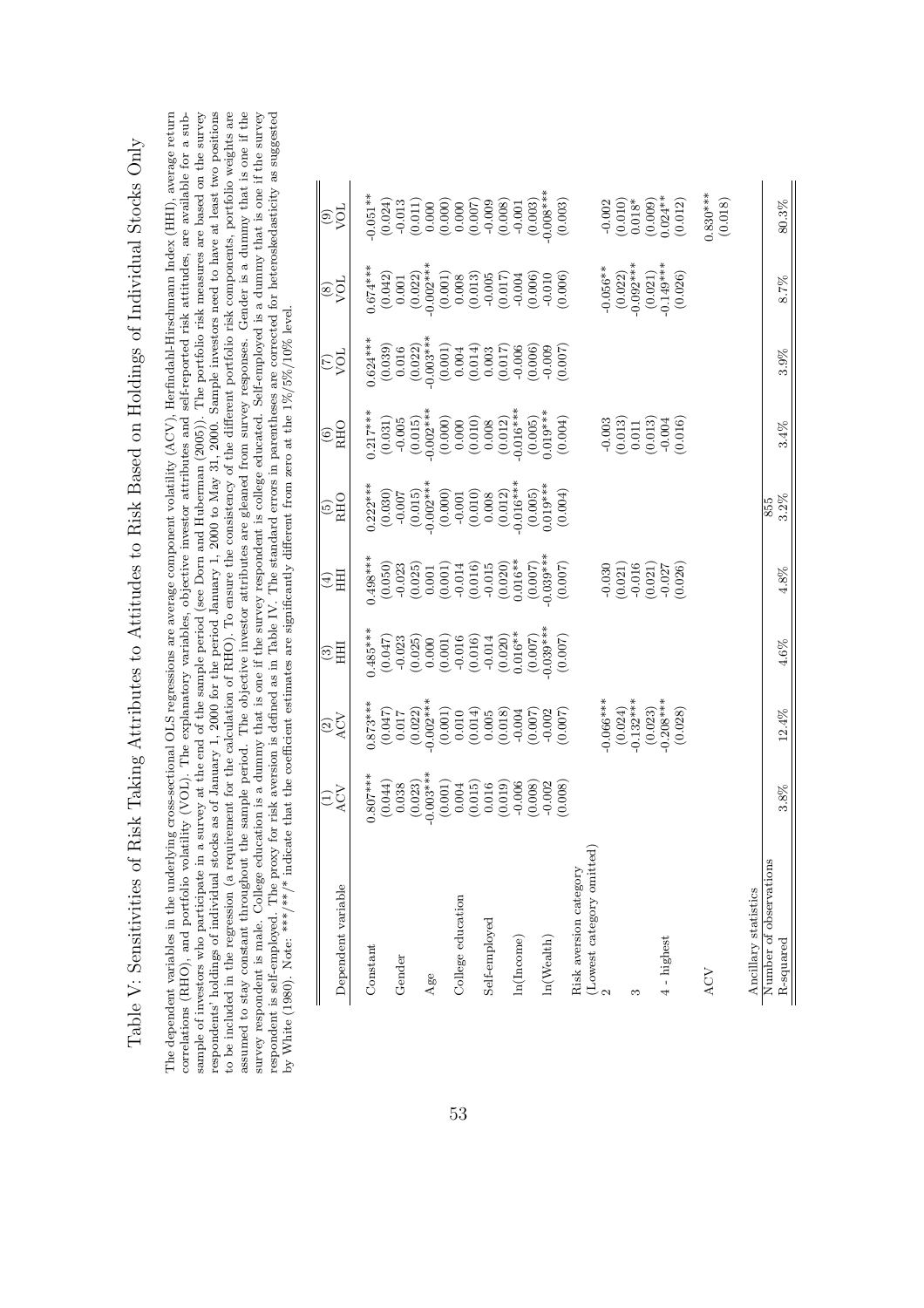| į                                                                                |  |
|----------------------------------------------------------------------------------|--|
| ֞                                                                                |  |
|                                                                                  |  |
| 5000<br>)                                                                        |  |
|                                                                                  |  |
| I<br>$\frac{1}{2}$                                                               |  |
| くりゅく フォーマ くら                                                                     |  |
|                                                                                  |  |
| うりょう                                                                             |  |
| $\sim$<br>ソンパース                                                                  |  |
|                                                                                  |  |
|                                                                                  |  |
| ֧֧֧֧ׅ֧֧֧֧֧֚֚֚֚֚֚֚֚֚֚֚֚֚֚֚֚֚֚֚֚֚֚֝֝֝֝֓֝֓֝֝֓֝֓֝֬֝֓                                 |  |
| Bielz Bagad an Hal                                                               |  |
| )<br>)                                                                           |  |
|                                                                                  |  |
| i<br>-                                                                           |  |
| ーてく<br>י<br>ל                                                                    |  |
|                                                                                  |  |
|                                                                                  |  |
| $\overline{\phantom{a}}$                                                         |  |
| しくし                                                                              |  |
| .<br>.<br>.                                                                      |  |
| i                                                                                |  |
| 1<br>א מוז<br>į                                                                  |  |
| $\begin{array}{c}\n\cdot & \cdot \\ \cdot & \cdot \\ \cdot & \cdot\n\end{array}$ |  |
| Ĭ<br>$\frac{1}{2}$                                                               |  |
|                                                                                  |  |
|                                                                                  |  |
| 0.7111111100000                                                                  |  |
|                                                                                  |  |
| ソン・シューン スプレス                                                                     |  |
|                                                                                  |  |
| .<br>.<br>.                                                                      |  |
| 10012<br>.<br>E                                                                  |  |
|                                                                                  |  |

The dependent variables in the underlying cross-sectional OLS regressions are average component volatility (ACV), Herfindahl-Hirschmann Index (HHI), average return correlations (RHO), and portfolio volatility (VOL). The p of January 1, 2000 for the period January 1, 2000 to May 31, 2000. To ensure the consistency of the different portfolio risk components, portfolio weights are assumed to stay constant throughout the sample period. All oth The dependent variables in the underlying cross-sectional OLS regressions are average component volatility (ACV), Herfindahl-Hirschmann Index (HHI), average return correlations (RHO), and portfolio volatility (VOL). The portfolio risk measures are based on the survey respondents' holdings of individual stocks and stock funds as of January 1, 2000 for the period January 1, 2000 to May 31, 2000. To ensure the consistency of the different portfolio risk components, portfolio weights are assumed to stay constant throughout the sample period. All other variables are defined as in Table V. The standard errors in parentheses are corrected for heteroskedasticity as suggested by White (1980). Note: \*\*\*/\*\* indicate that the coefficient estimates are significantly different from zero at the  $1\%/10\%$  level.

|                                     | EŠ                                                                                                                                                                                                                                                                                                  | $\frac{2}{\text{ACV}}$                                                                                                                                                                                                                                                                                                  | $\widehat{\circ}$                                                                                                                                                                                                                                                                                | $\widehat{\mathbb{E}}_{\Xi}$                                                                                                                                                                                                                                                                                          | $\widehat{\frac{(5)}{\text{RHO}}}$ | $\frac{(6)}{RHO}$                                                                                                                                                                                                                                                                                                                                                                                                 | $\frac{10\lambda}{2}$                                                                                                                                                                                                                                                                                     | $\frac{100}{2}$                                                                                                                                                                                                                                                                                                      | $\frac{100}{2}$                                                                                                                                                                                                                                                                                       |
|-------------------------------------|-----------------------------------------------------------------------------------------------------------------------------------------------------------------------------------------------------------------------------------------------------------------------------------------------------|-------------------------------------------------------------------------------------------------------------------------------------------------------------------------------------------------------------------------------------------------------------------------------------------------------------------------|--------------------------------------------------------------------------------------------------------------------------------------------------------------------------------------------------------------------------------------------------------------------------------------------------|-----------------------------------------------------------------------------------------------------------------------------------------------------------------------------------------------------------------------------------------------------------------------------------------------------------------------|------------------------------------|-------------------------------------------------------------------------------------------------------------------------------------------------------------------------------------------------------------------------------------------------------------------------------------------------------------------------------------------------------------------------------------------------------------------|-----------------------------------------------------------------------------------------------------------------------------------------------------------------------------------------------------------------------------------------------------------------------------------------------------------|----------------------------------------------------------------------------------------------------------------------------------------------------------------------------------------------------------------------------------------------------------------------------------------------------------------------|-------------------------------------------------------------------------------------------------------------------------------------------------------------------------------------------------------------------------------------------------------------------------------------------------------|
| Dependent variable                  |                                                                                                                                                                                                                                                                                                     |                                                                                                                                                                                                                                                                                                                         |                                                                                                                                                                                                                                                                                                  |                                                                                                                                                                                                                                                                                                                       |                                    |                                                                                                                                                                                                                                                                                                                                                                                                                   |                                                                                                                                                                                                                                                                                                           |                                                                                                                                                                                                                                                                                                                      |                                                                                                                                                                                                                                                                                                       |
|                                     |                                                                                                                                                                                                                                                                                                     |                                                                                                                                                                                                                                                                                                                         |                                                                                                                                                                                                                                                                                                  |                                                                                                                                                                                                                                                                                                                       |                                    |                                                                                                                                                                                                                                                                                                                                                                                                                   |                                                                                                                                                                                                                                                                                                           |                                                                                                                                                                                                                                                                                                                      |                                                                                                                                                                                                                                                                                                       |
| Constant                            |                                                                                                                                                                                                                                                                                                     |                                                                                                                                                                                                                                                                                                                         |                                                                                                                                                                                                                                                                                                  |                                                                                                                                                                                                                                                                                                                       |                                    |                                                                                                                                                                                                                                                                                                                                                                                                                   |                                                                                                                                                                                                                                                                                                           |                                                                                                                                                                                                                                                                                                                      |                                                                                                                                                                                                                                                                                                       |
|                                     |                                                                                                                                                                                                                                                                                                     |                                                                                                                                                                                                                                                                                                                         |                                                                                                                                                                                                                                                                                                  |                                                                                                                                                                                                                                                                                                                       |                                    |                                                                                                                                                                                                                                                                                                                                                                                                                   |                                                                                                                                                                                                                                                                                                           |                                                                                                                                                                                                                                                                                                                      |                                                                                                                                                                                                                                                                                                       |
| Gender                              |                                                                                                                                                                                                                                                                                                     |                                                                                                                                                                                                                                                                                                                         |                                                                                                                                                                                                                                                                                                  |                                                                                                                                                                                                                                                                                                                       |                                    |                                                                                                                                                                                                                                                                                                                                                                                                                   |                                                                                                                                                                                                                                                                                                           |                                                                                                                                                                                                                                                                                                                      |                                                                                                                                                                                                                                                                                                       |
|                                     |                                                                                                                                                                                                                                                                                                     |                                                                                                                                                                                                                                                                                                                         |                                                                                                                                                                                                                                                                                                  |                                                                                                                                                                                                                                                                                                                       |                                    |                                                                                                                                                                                                                                                                                                                                                                                                                   |                                                                                                                                                                                                                                                                                                           |                                                                                                                                                                                                                                                                                                                      |                                                                                                                                                                                                                                                                                                       |
| Age                                 |                                                                                                                                                                                                                                                                                                     |                                                                                                                                                                                                                                                                                                                         |                                                                                                                                                                                                                                                                                                  |                                                                                                                                                                                                                                                                                                                       |                                    |                                                                                                                                                                                                                                                                                                                                                                                                                   |                                                                                                                                                                                                                                                                                                           |                                                                                                                                                                                                                                                                                                                      |                                                                                                                                                                                                                                                                                                       |
|                                     | $\begin{array}{l} \n 1.753**\\ \n  (0.040)\\ \n  (0.034)\\ \n  (0.022)\\ \n  (0.034)\\ \n  (0.003**\\ \n  (0.011)\\ \n  (0.014)\\ \n  (0.018)\\ \n  (0.018)\\ \n  (0.007)\\ \n  (0.007)\\ \n  (0.007)\\ \n  (0.007)\\ \n  (0.007)\\ \n  (0.007)\\ \n  (0.007)\\ \n  (0.007)\\ \n  (0.007)\\ \n  (0$ | $\begin{array}{l} 0.835^{***} \\ 0.042) \\ (0.009) \\ (0.000) \\ (0.000) \\ (0.001) \\ (0.011) \\ (0.011) \\ (0.011) \\ (0.010) \\ (0.007) \\ (0.007) \\ (0.007) \\ (0.007) \\ (0.007) \\ (0.008) \\ (0.000) \\ (0.000) \\ (0.000) \\ (0.000) \\ (0.000) \\ (0.000) \\ (0.000) \\ (0.000) \\ (0.000) \\ (0.000) \\ (0.$ | $\begin{array}{l} 0.370^{**}\\ 3.70^{**}\\ (0.040)\\ (0.040)\\ (0.022)\\ (0.000)\\ (0.001)\\ (0.001)\\ (0.011)\\ (0.011)\\ (0.001)\\ (0.000)\\ (0.000)\\ (0.000)\\ (0.000)\\ (0.000)\\ (0.000)\\ (0.000)\\ (0.000)\\ (0.000)\\ (0.000)\\ (0.000)\\ (0.000)\\ (0.000)\\ (0.000)\\ (0.000)\\ (0.0$ | $\begin{array}{l} \n 1.403^{**} \\ \n  (0.043) \\ \n  (0.022) \\ \n  (0.020) \\ \n  (0.000) \\ \n  (0.001) \\ \n  (0.011) \\ \n  (0.017) \\ \n  (0.017) \\ \n  (0.000) \\ \n  (0.000) \\ \n  (0.000) \\ \n  (0.000) \\ \n  (0.000) \\ \n  (0.000) \\ \n  (0.000) \\ \n  (0.000) \\ \n  (0.000) \\ \n  (0.000) \\ \n $ |                                    | $\begin{array}{l} \text{(275)} \text{**} \\ \text{(0.034)} \\ \text{(0.035)} \\ \text{(0.018)} \\ \text{(0.019)} \\ \text{(0.010)} \\ \text{(0.011)} \\ \text{(0.011)} \\ \text{(0.011)} \\ \text{(0.012)} \\ \text{(0.012)} \\ \text{(0.005)} \\ \text{(0.009)} \\ \text{(0.009)} \\ \text{(0.0009)} \\ \text{(0.0009)} \\ \text{(0.0009)} \\ \text{(0.0009)} \\ \text{(0.0009)} \\ \text{(0.0009)} \\ \text{(0$ | $\begin{array}{l} \text{+588\text{\#}}\\ 1.588\text{\#}}\\ (0.032)\\ (0.016)\\ (0.019)\\ (0.002\text{\#}}\\ (0.019)\\ (0.001)\\ (0.011)\\ (0.012)\\ (0.005)\\ (0.006)\\ (0.006)\\ (0.006)\\ (0.007)\\ (0.008)\\ (0.007)\\ (0.008)\\ (0.008)\\ (0.009)\\ (0.0000)\\ (0.0000)\\ (0.0000)\\ (0.0000)\\ (0.0$ | $\begin{array}{l} 0.650^{**} \\ (0.035) \\ (0.031) \\ (0.012) \\ (0.012) \\ (0.001) \\ (0.001) \\ (0.001) \\ (0.011) \\ (0.011) \\ (0.006) \\ (0.006) \\ (0.007) \\ (0.008) \\ (0.007) \\ (0.005) \\ (0.007) \\ (0.008) \\ (0.007) \\ (0.008) \\ (0.009) \\ (0.0008) \\ (0.0009) \\ (0.0009) \\ (0.0009) \\ (0.0009$ | $\begin{array}{l} 0.027 \\ 0.021 \\ 0.008 \\ 0.000 \\ 0.000 \\ 0.000 \\ 0.000 \\ 0.000 \\ 0.000 \\ 0.000 \\ 0.000 \\ 0.000 \\ 0.001 \\ 0.002 \\ 0.002 \\ 0.002 \\ 0.002 \\ 0.002 \\ 0.002 \\ 0.003 \\ 0.002 \\ \end{array}$                                                                           |
| College education                   |                                                                                                                                                                                                                                                                                                     |                                                                                                                                                                                                                                                                                                                         |                                                                                                                                                                                                                                                                                                  |                                                                                                                                                                                                                                                                                                                       |                                    |                                                                                                                                                                                                                                                                                                                                                                                                                   |                                                                                                                                                                                                                                                                                                           |                                                                                                                                                                                                                                                                                                                      |                                                                                                                                                                                                                                                                                                       |
|                                     |                                                                                                                                                                                                                                                                                                     |                                                                                                                                                                                                                                                                                                                         |                                                                                                                                                                                                                                                                                                  |                                                                                                                                                                                                                                                                                                                       |                                    |                                                                                                                                                                                                                                                                                                                                                                                                                   |                                                                                                                                                                                                                                                                                                           |                                                                                                                                                                                                                                                                                                                      |                                                                                                                                                                                                                                                                                                       |
| Self-employed                       |                                                                                                                                                                                                                                                                                                     |                                                                                                                                                                                                                                                                                                                         |                                                                                                                                                                                                                                                                                                  |                                                                                                                                                                                                                                                                                                                       |                                    |                                                                                                                                                                                                                                                                                                                                                                                                                   |                                                                                                                                                                                                                                                                                                           |                                                                                                                                                                                                                                                                                                                      |                                                                                                                                                                                                                                                                                                       |
|                                     |                                                                                                                                                                                                                                                                                                     |                                                                                                                                                                                                                                                                                                                         |                                                                                                                                                                                                                                                                                                  |                                                                                                                                                                                                                                                                                                                       |                                    |                                                                                                                                                                                                                                                                                                                                                                                                                   |                                                                                                                                                                                                                                                                                                           |                                                                                                                                                                                                                                                                                                                      |                                                                                                                                                                                                                                                                                                       |
| ln(Income)                          |                                                                                                                                                                                                                                                                                                     |                                                                                                                                                                                                                                                                                                                         |                                                                                                                                                                                                                                                                                                  |                                                                                                                                                                                                                                                                                                                       |                                    |                                                                                                                                                                                                                                                                                                                                                                                                                   |                                                                                                                                                                                                                                                                                                           |                                                                                                                                                                                                                                                                                                                      |                                                                                                                                                                                                                                                                                                       |
|                                     |                                                                                                                                                                                                                                                                                                     |                                                                                                                                                                                                                                                                                                                         |                                                                                                                                                                                                                                                                                                  |                                                                                                                                                                                                                                                                                                                       |                                    |                                                                                                                                                                                                                                                                                                                                                                                                                   |                                                                                                                                                                                                                                                                                                           |                                                                                                                                                                                                                                                                                                                      |                                                                                                                                                                                                                                                                                                       |
| ln(Wealth)                          |                                                                                                                                                                                                                                                                                                     |                                                                                                                                                                                                                                                                                                                         |                                                                                                                                                                                                                                                                                                  |                                                                                                                                                                                                                                                                                                                       |                                    |                                                                                                                                                                                                                                                                                                                                                                                                                   |                                                                                                                                                                                                                                                                                                           |                                                                                                                                                                                                                                                                                                                      |                                                                                                                                                                                                                                                                                                       |
|                                     |                                                                                                                                                                                                                                                                                                     |                                                                                                                                                                                                                                                                                                                         |                                                                                                                                                                                                                                                                                                  |                                                                                                                                                                                                                                                                                                                       |                                    |                                                                                                                                                                                                                                                                                                                                                                                                                   |                                                                                                                                                                                                                                                                                                           |                                                                                                                                                                                                                                                                                                                      |                                                                                                                                                                                                                                                                                                       |
| Risk aversion categor               |                                                                                                                                                                                                                                                                                                     |                                                                                                                                                                                                                                                                                                                         |                                                                                                                                                                                                                                                                                                  |                                                                                                                                                                                                                                                                                                                       |                                    |                                                                                                                                                                                                                                                                                                                                                                                                                   |                                                                                                                                                                                                                                                                                                           |                                                                                                                                                                                                                                                                                                                      |                                                                                                                                                                                                                                                                                                       |
| (Lowest category omi                |                                                                                                                                                                                                                                                                                                     |                                                                                                                                                                                                                                                                                                                         |                                                                                                                                                                                                                                                                                                  |                                                                                                                                                                                                                                                                                                                       |                                    |                                                                                                                                                                                                                                                                                                                                                                                                                   |                                                                                                                                                                                                                                                                                                           |                                                                                                                                                                                                                                                                                                                      |                                                                                                                                                                                                                                                                                                       |
|                                     |                                                                                                                                                                                                                                                                                                     |                                                                                                                                                                                                                                                                                                                         |                                                                                                                                                                                                                                                                                                  |                                                                                                                                                                                                                                                                                                                       |                                    |                                                                                                                                                                                                                                                                                                                                                                                                                   |                                                                                                                                                                                                                                                                                                           |                                                                                                                                                                                                                                                                                                                      |                                                                                                                                                                                                                                                                                                       |
|                                     |                                                                                                                                                                                                                                                                                                     |                                                                                                                                                                                                                                                                                                                         |                                                                                                                                                                                                                                                                                                  |                                                                                                                                                                                                                                                                                                                       |                                    |                                                                                                                                                                                                                                                                                                                                                                                                                   |                                                                                                                                                                                                                                                                                                           |                                                                                                                                                                                                                                                                                                                      |                                                                                                                                                                                                                                                                                                       |
| S                                   |                                                                                                                                                                                                                                                                                                     |                                                                                                                                                                                                                                                                                                                         |                                                                                                                                                                                                                                                                                                  |                                                                                                                                                                                                                                                                                                                       |                                    |                                                                                                                                                                                                                                                                                                                                                                                                                   |                                                                                                                                                                                                                                                                                                           |                                                                                                                                                                                                                                                                                                                      |                                                                                                                                                                                                                                                                                                       |
|                                     |                                                                                                                                                                                                                                                                                                     | $-0.071**$<br>$(0.023)$<br>$-0.148***$<br>$(0.022)$<br>$(0.024)$<br>$(0.024)$                                                                                                                                                                                                                                           |                                                                                                                                                                                                                                                                                                  | $\begin{array}{c} -0.041** \\ (0.020) \\ -0.051** \\ (0.020) \\ (0.069** \\ 0.063** \\ \end{array}$                                                                                                                                                                                                                   |                                    | $\begin{array}{c} -0.003 \\ (0.015) \\ 0.018 \\ (0.014) \\ (0.014) \\ 0.023 \end{array}$                                                                                                                                                                                                                                                                                                                          |                                                                                                                                                                                                                                                                                                           | $\begin{array}{c} (0.061^{***} \ (0.019)^{*} \ (0.019)^{*} \ (0.010^{***} \ (0.019)^{*} \ (0.154^{***} \ (0.021)^{*} \end{array}$                                                                                                                                                                                    |                                                                                                                                                                                                                                                                                                       |
| 4 - highest                         |                                                                                                                                                                                                                                                                                                     |                                                                                                                                                                                                                                                                                                                         |                                                                                                                                                                                                                                                                                                  |                                                                                                                                                                                                                                                                                                                       |                                    |                                                                                                                                                                                                                                                                                                                                                                                                                   |                                                                                                                                                                                                                                                                                                           |                                                                                                                                                                                                                                                                                                                      |                                                                                                                                                                                                                                                                                                       |
|                                     |                                                                                                                                                                                                                                                                                                     |                                                                                                                                                                                                                                                                                                                         |                                                                                                                                                                                                                                                                                                  |                                                                                                                                                                                                                                                                                                                       |                                    |                                                                                                                                                                                                                                                                                                                                                                                                                   |                                                                                                                                                                                                                                                                                                           |                                                                                                                                                                                                                                                                                                                      | $\begin{array}{r} -0.008 \\ -0.009) \\ 0.007 \\ 0.000 \\ 0.007 \\ 0.003 \\ 0.011 \\ 0.011 \\ 0.011 \\ 0.011 \\ 0.011 \\ 0.011 \\ 0.011 \\ 0.011 \\ 0.011 \\ 0.011 \\ 0.011 \\ 0.011 \\ 0.011 \\ 0.011 \\ 0.011 \\ 0.011 \\ 0.011 \\ 0.011 \\ 0.011 \\ 0.011 \\ 0.011 \\ 0.011 \\ 0.011 \\ 0.011 \\ 0$ |
| ACV                                 |                                                                                                                                                                                                                                                                                                     |                                                                                                                                                                                                                                                                                                                         |                                                                                                                                                                                                                                                                                                  |                                                                                                                                                                                                                                                                                                                       |                                    |                                                                                                                                                                                                                                                                                                                                                                                                                   |                                                                                                                                                                                                                                                                                                           |                                                                                                                                                                                                                                                                                                                      |                                                                                                                                                                                                                                                                                                       |
|                                     |                                                                                                                                                                                                                                                                                                     |                                                                                                                                                                                                                                                                                                                         |                                                                                                                                                                                                                                                                                                  |                                                                                                                                                                                                                                                                                                                       |                                    |                                                                                                                                                                                                                                                                                                                                                                                                                   |                                                                                                                                                                                                                                                                                                           |                                                                                                                                                                                                                                                                                                                      | $0.746***$                                                                                                                                                                                                                                                                                            |
|                                     |                                                                                                                                                                                                                                                                                                     |                                                                                                                                                                                                                                                                                                                         |                                                                                                                                                                                                                                                                                                  |                                                                                                                                                                                                                                                                                                                       |                                    |                                                                                                                                                                                                                                                                                                                                                                                                                   |                                                                                                                                                                                                                                                                                                           |                                                                                                                                                                                                                                                                                                                      |                                                                                                                                                                                                                                                                                                       |
| Ancillary statistics                |                                                                                                                                                                                                                                                                                                     |                                                                                                                                                                                                                                                                                                                         |                                                                                                                                                                                                                                                                                                  |                                                                                                                                                                                                                                                                                                                       |                                    |                                                                                                                                                                                                                                                                                                                                                                                                                   |                                                                                                                                                                                                                                                                                                           |                                                                                                                                                                                                                                                                                                                      |                                                                                                                                                                                                                                                                                                       |
| Number of observations<br>R-squared | 3.7%                                                                                                                                                                                                                                                                                                | 14.3%                                                                                                                                                                                                                                                                                                                   | 3.8%                                                                                                                                                                                                                                                                                             | 4.8%                                                                                                                                                                                                                                                                                                                  | $1,002$<br>$0.9%$                  | $1.4\%$                                                                                                                                                                                                                                                                                                                                                                                                           | 5.2%                                                                                                                                                                                                                                                                                                      | 12.1%                                                                                                                                                                                                                                                                                                                | $80.0\%$                                                                                                                                                                                                                                                                                              |
|                                     |                                                                                                                                                                                                                                                                                                     |                                                                                                                                                                                                                                                                                                                         |                                                                                                                                                                                                                                                                                                  |                                                                                                                                                                                                                                                                                                                       |                                    |                                                                                                                                                                                                                                                                                                                                                                                                                   |                                                                                                                                                                                                                                                                                                           |                                                                                                                                                                                                                                                                                                                      |                                                                                                                                                                                                                                                                                                       |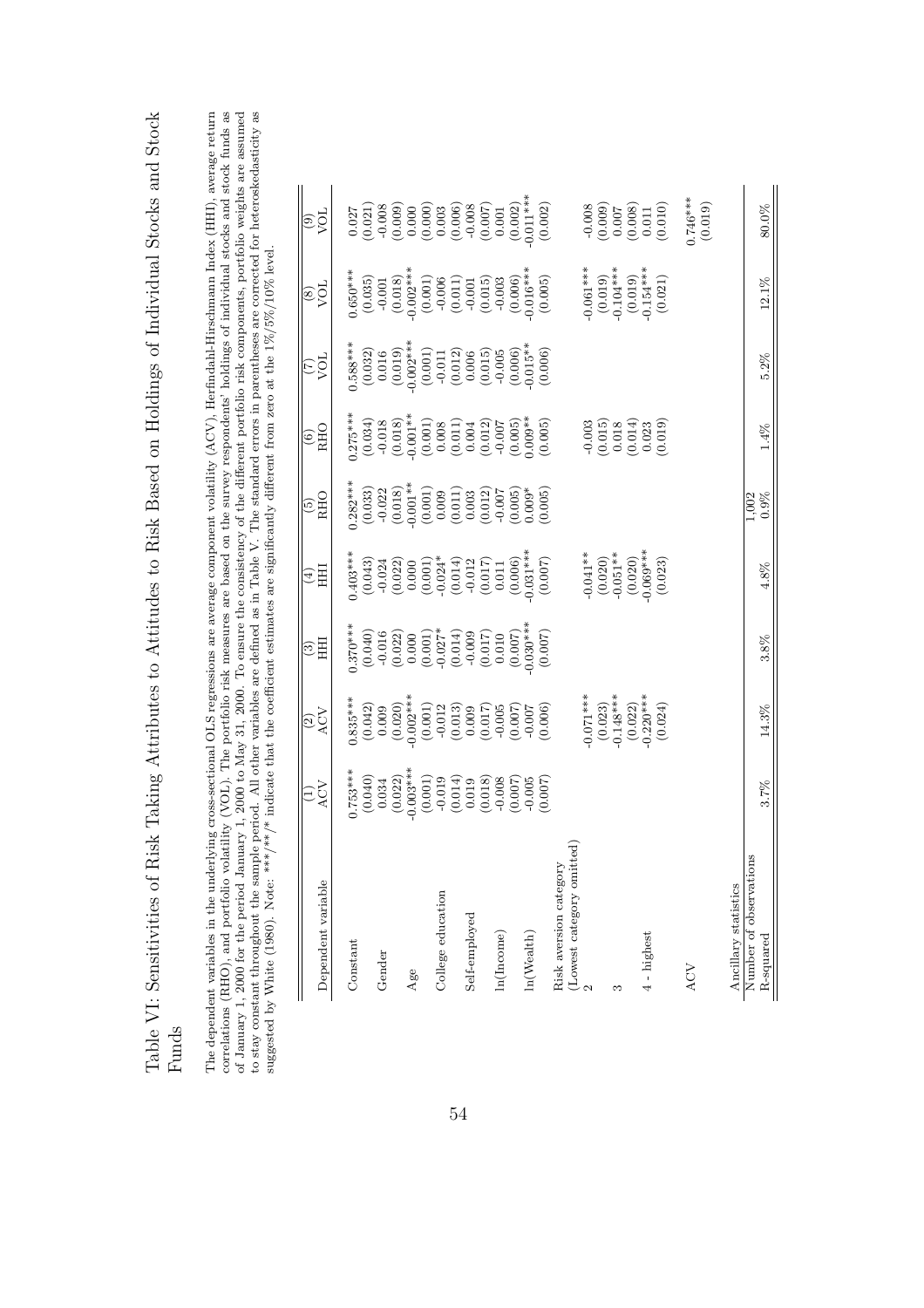#### Table VII: Self-reported risk aversion versus actual risk postures

The dependent variable in the underlying ordered probit regressions is self-reported risk aversion, available for a subsample of survey respondents and modeled as four dummy variables as in Table V. The independent variables are portfolio volatility (VOL), average component volatility (ACV), the Herfindahl-Hirschmann Index (HHI), average return correlations (RHO), and objective investor attributes. In Columns (1)-(4), the portfolio risk measures are calculated using holdings of individual stocks only. In Columns (5)-(8), the portfolio risk measures are calculated using holdings of both individual stocks and stock funds. All other variables are defined as in Table V. Note: \*\*\*/\*\*/\* indicate that the coefficient estimates are significantly different from zero at the 1%/5%/10% level.

|                      | $\overline{(1)}$ | $\overline{(2)}$ | $\overline{(3)}$ | (4)         | $\overline{(5)}$ | $\overline{(6)}$ | $\overline{(7)}$       | $\overline{(8)}$ |
|----------------------|------------------|------------------|------------------|-------------|------------------|------------------|------------------------|------------------|
| Dep. var.            |                  |                  |                  |             | Risk aversion    |                  |                        |                  |
| Holdings             |                  |                  | Stocks only      |             |                  |                  | Stocks and stock funds |                  |
| <b>VOL</b>           | $1.225***$       | $1.250***$       |                  |             | $0.775*$         | $0.846*$         |                        |                  |
|                      | (0.427)          | (0.431)          |                  |             | (0.435)          | (0.444)          |                        |                  |
| <b>ACV</b>           | $-2.800***$      | $-2.680***$      | $-1.947***$      | $-1.823***$ | $-2.599***$      | $-2.525***$      | $-2.057***$            | $-1.927***$      |
|                      | (0.398)          | (0.402)          | (0.193)          | (0.196)     | (0.369)          | (0.373)          | (0.185)                |                  |
| <b>HHI</b>           |                  |                  | $-0.019$         | $-0.020$    |                  |                  | 0.138                  | (0.187)<br>0.128 |
|                      |                  |                  | (0.178)          | (0.182)     |                  |                  | (0.187)                | (0.190)          |
| <b>RHO</b>           |                  |                  | $0.842***$       | $0.909***$  |                  |                  | 0.254                  | 0.299            |
|                      |                  |                  | (0.294)          | (0.298)     |                  |                  | (0.231)                | (0.233)          |
|                      |                  |                  |                  |             |                  |                  |                        |                  |
| Gender               |                  | $-0.313**$       |                  | $-0.320**$  |                  | $-0.358***$      |                        | $-0.355***$      |
|                      |                  | (0.126)          |                  | (0.126)     |                  | (0.116)          |                        | (0.117)          |
| Age                  |                  | $0.014***$       |                  | $0.015***$  |                  | $0.015***$       |                        | $0.015***$       |
|                      |                  | (0.004)          |                  | (0.004)     |                  | (0.004)          |                        | (0.004)          |
| College              |                  | 0.102            |                  | 0.104       |                  | 0.089            |                        | 0.093            |
|                      |                  | (0.082)          |                  | (0.082)     |                  | (0.076)          |                        | (0.076)          |
| Self-employed        |                  | $-0.182*$        |                  | $-0.199**$  |                  | $-0.144$         |                        | $-0.139$         |
|                      |                  | (0.100)          |                  | (0.100)     |                  | (0.093)          |                        | (0.093)          |
| ln(Income)           |                  | 0.035            |                  | 0.049       |                  | 0.026            |                        | 0.029            |
|                      |                  | (0.044)          |                  | (0.045)     |                  | (0.042)          |                        | (0.042)          |
| ln(Wealth)           |                  | $-0.006$         |                  | $-0.035$    |                  | $-0.032$         |                        | $-0.040$         |
|                      |                  | (0.037)          |                  | (0.038)     |                  | (0.034)          |                        | (0.034)          |
| Ancillary statistics |                  |                  |                  |             |                  |                  |                        |                  |
| <b>Nobs</b>          |                  |                  | 855              |             |                  |                  | 1002                   |                  |
| Pseudo $R^2$         | 4.8%             | 5.9%             | 4.8%             | $6.0\%$     | 5.4%             | 6.5%             | 5.3%                   | 6.4%             |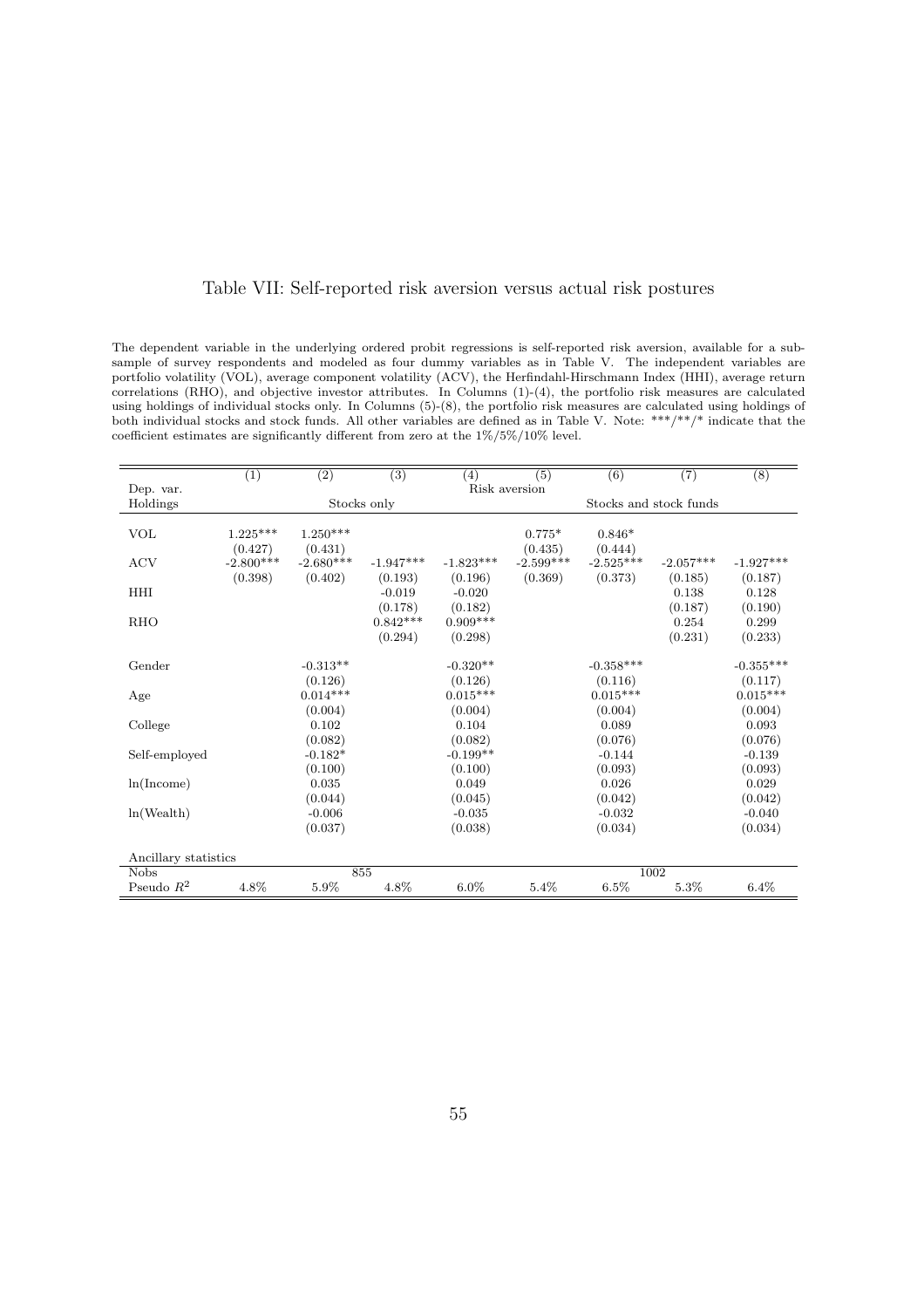| the volatilities of portfolio components. Artificial dispersions $D_{simulated}$ are simulated by replacing actual stock holdings with random stock holdings such that the<br>stock characteristics matched: Datastream industry codes (40 industries), dividend yield (50 quantiles), nominal share price (50 quantiles), past returns (50 quantiles),<br>market capitalization (50 quantiles), and popularity (the number of sample investors who hold the stock (50 quantiles)). Characteristics other than industry codes are<br>the average of the simulated dispersions for that investor-month, divided by the standard deviation of the simulated dispersions for that investor-month. In calculating<br>simulated portfolio matches the HHI and the ACV or the volatility of the actual portfolio as well as different characteristics of the individual stocks. In Column $(1)$ , a<br>the same country. In Columns (2) through (7), German firms are replaced by other German firms and foreign firms are replaced by other foreign firms. The additional<br>matched using values at the end of the month prior to the observation. Standardized dispersion for a given investor-month is the difference between actual dispersion and<br>the t-statistics, it is assumed that standardized dispersions are independent across investors but not across time.<br>The sample consists of all investor-months in<br>German firm is randomly replaced by another |                                              | $\widehat{\mathbb{C}}$     | ତି                   | ⊕                                                                                    | 0                       | $\widehat{\circ}$    | E                     | which an investor holds at least two stocks. Actual dispersion of volatility $D_{actual}$ is the value-weighted variance of<br>German firm headquartered in the same state and a foreign firm is randomly replaced by another firm headquartered in<br>$\overset{\circ}{\scriptscriptstyle{8}}$ |
|--------------------------------------------------------------------------------------------------------------------------------------------------------------------------------------------------------------------------------------------------------------------------------------------------------------------------------------------------------------------------------------------------------------------------------------------------------------------------------------------------------------------------------------------------------------------------------------------------------------------------------------------------------------------------------------------------------------------------------------------------------------------------------------------------------------------------------------------------------------------------------------------------------------------------------------------------------------------------------------------------------------------------------------------------------------------------------------------------------------------------------------------------------------------------------------------------------------------------------------------------------------------------------------------------------------------------------------------------------------------------------------------------------------------------------------------------------------------------|----------------------------------------------|----------------------------|----------------------|--------------------------------------------------------------------------------------|-------------------------|----------------------|-----------------------|-------------------------------------------------------------------------------------------------------------------------------------------------------------------------------------------------------------------------------------------------------------------------------------------------|
| Simulation policy                                                                                                                                                                                                                                                                                                                                                                                                                                                                                                                                                                                                                                                                                                                                                                                                                                                                                                                                                                                                                                                                                                                                                                                                                                                                                                                                                                                                                                                        | Match by HHI, ACV,<br>Region, and<br>Country | Industry                   | Dividend<br>Yield    | Match by HHI, ACV, domestic versus foreign allocation, and<br>Share price<br>Nominal | Returns<br>Past         | Size                 | Popularity            | Match by HHI and<br>Portfolio volatility                                                                                                                                                                                                                                                        |
| Actual/simulated dispersion across investor months<br>Bottom quartile<br>Top quartile<br>Median                                                                                                                                                                                                                                                                                                                                                                                                                                                                                                                                                                                                                                                                                                                                                                                                                                                                                                                                                                                                                                                                                                                                                                                                                                                                                                                                                                          | 19%<br>41%<br>78%                            | $23\%$<br>$48\%$<br>$88\%$ | $24\%$<br>49%<br>90% | 23%<br>$48\%$<br>89%                                                                 | $23\%$<br>$49\%$<br>90% | 11%<br>34%<br>$66\%$ | 117%<br>36%<br>$70\%$ | 12%<br>29%<br>63%                                                                                                                                                                                                                                                                               |
| $(D_{actual}-\bar{D}_{simulated})/(\sigma(D_{simulated}))$<br>Number of independent observations<br>Average of standardized dispersion<br>l'-statistic                                                                                                                                                                                                                                                                                                                                                                                                                                                                                                                                                                                                                                                                                                                                                                                                                                                                                                                                                                                                                                                                                                                                                                                                                                                                                                                   | $-0.422$<br>$-109$                           | $-0.365$<br>$-112$         | $-0.406$<br>$-153$   | 18,201<br>$-0.418$<br>$-139$                                                         | $-0.391$<br>$-129$      | $-0.217$<br>$-63$    | $-0.137$<br>$-40$     | $-0.411$<br>$-68$                                                                                                                                                                                                                                                                               |

Table VIII: Is Volatility Dispersion a By-Product of Investors Specializing in Some Other Stock Characteristic? Table VIII: Is Volatility Dispersion a By-Product of Investors Specializing in Some Other Stock Characteristic?

56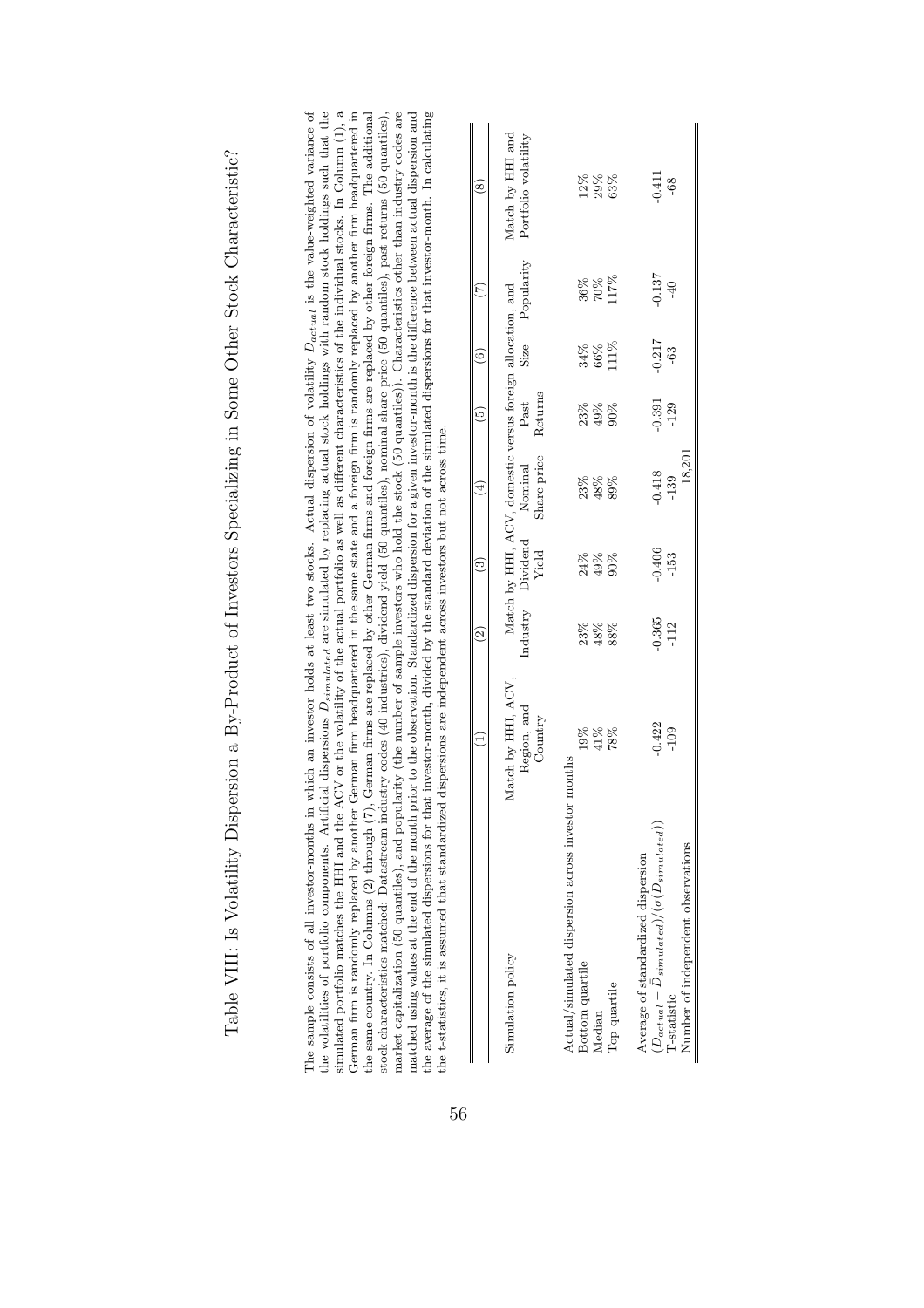| コンド・サルド しゅうしん<br>$\overline{ }$                     |
|-----------------------------------------------------|
|                                                     |
| <br> <br> <br>                                      |
|                                                     |
|                                                     |
|                                                     |
|                                                     |
|                                                     |
|                                                     |
|                                                     |
|                                                     |
|                                                     |
| l                                                   |
| Ì                                                   |
|                                                     |
|                                                     |
| ittitud var landander to Spannenberg in de Voltitud |
|                                                     |
|                                                     |
|                                                     |
|                                                     |
|                                                     |
|                                                     |
|                                                     |
|                                                     |
|                                                     |
| <br> -<br> -<br> <br> <br>                          |
|                                                     |
|                                                     |
|                                                     |
|                                                     |
|                                                     |
|                                                     |
|                                                     |
|                                                     |
|                                                     |
|                                                     |
|                                                     |
|                                                     |
|                                                     |
|                                                     |
|                                                     |
| Ì                                                   |
|                                                     |
| くくりょくりょう てき                                         |
|                                                     |
|                                                     |
| it is possed to create                              |
|                                                     |
|                                                     |
|                                                     |
|                                                     |
| )<br> <br>                                          |
| $\overline{ }$                                      |
|                                                     |
|                                                     |
|                                                     |
|                                                     |
|                                                     |
|                                                     |
|                                                     |
|                                                     |
|                                                     |
| i                                                   |
|                                                     |
|                                                     |
|                                                     |
|                                                     |
|                                                     |
|                                                     |
|                                                     |
| INN IV. P<br>$\frac{1}{3}$                          |

funds. Quintile 1 consists of the least specialized investors (those with the highest ratios of actual to simulated dispersion). Quintile 5 consists groups. \*\*\*/\*\* indicate that the corresponding average is significantly different from zero at the  $1\%/5\%/10\%$  level, assuming that returns excess returns, and excess returns after trading costs for each investor group as outlined in Section VI. Panel C reports the average Sharpe Ratio Loss of members in each group relative to the MSCI World Index for two samples: the full sample and the subsample of 450 survey espondents who report that the observed account is their only brokerage account. Panel D reports the average return loss – the difference in expected return between the investor's portfolio and the efficient portfolio that carries the same risk as the investor's portfolio – for the different are independent across months in Panels A and B and that the Sharpe ratio and return losses are independent across investors in Panels C are independent across months in Panels A and B and that the Sharpe ratio and return losses are independent across investors in Panels C For Panel A, dispersions are computed using only individual stocks; for Panels B-E, dispersions are computed using both stocks and mutual For Panel A, dispersions are computed using only individual stocks; for Panels B-E, dispersions are computed using both stocks and mutual of the most specialized investors (those with the lowest ratios of actual to simulated dispersion). Panels A and B report average raw returns, excess returns, and excess returns after trading costs for each investor group as outlined in Section VI. Panel C reports the average Sharpe Ratio Loss of members in each group relative to the MSCI World Index for two samples: the full sample and the subsample of 450 survey respondents who report that the observed account is their only brokerage account. Panel D reports the average return loss – the difference in groups. \*\*\*/\*\*/\* indicate that the corresponding average is significantly different from zero at the 1%/5%/10% level, assuming that returns Five equally-sized investor groups are formed by ranking investors by the time-series average of the log ratio of actual to simulated dispersion. Five equally-sized investor groups are formed by ranking investors by the time-series average of the log ratio of actual to simulated dispersion. funds. Quintile 1 consists of the least specialized investors (those with the highest ratios of actual to simulated dispersion). Quintile 5 consists of the most specialized investors (those with the lowest ratios of actual to simulated dispersion). Panels A and B report average raw returns, expected return between the investor's portfolio and the efficient portfolio that carries the same risk as the investor's portfolio – for the different and D.

|                                                                                         |             |               | Specialization quintile |             |             |             |
|-----------------------------------------------------------------------------------------|-------------|---------------|-------------------------|-------------|-------------|-------------|
| Panel A: Individual stocks only                                                         |             | $\mathcal{C}$ |                         |             | ນລ          | 51          |
| Average return                                                                          | $14\%$      | $1.9\%$       | $2.1\%$                 | $2.2\%$     | $2.2\%$     | 0.8%        |
| Average excess return                                                                   | $-0.1\%$    | $0.0\%$       | $0.0\%$                 | $0.0\%$     | $0.0\%$     | $0.1\%$     |
| Average excess return                                                                   | $-0.4\%***$ | $-0.4\%***$   | $-0.3\%***$             | $-0.5\%***$ | $-0.3\%***$ | $0.1\%$     |
| net of trading costs                                                                    |             |               |                         |             |             |             |
| Panel B: Stocks and mutual funds                                                        |             |               |                         |             |             |             |
| Average return                                                                          | 1.5%        | 1.8%          | $2.0\%$                 | $2.1\%$     | $2.1\%$     | 0.6%        |
| Average excess return                                                                   | $0.0\%$     | $0.0\%$       | $0.0\%$                 | $0.0\%$     | $0.0\%$     | $0.0\%$     |
| Average excess return                                                                   | $-0.4\%***$ | $-0.3\%***$   | $-0.3\%***$             | $-0.6\%***$ | $-0.3\%***$ | $0.1\%$     |
| net of trading costs                                                                    |             |               |                         |             |             |             |
| Panel C: Relative sharpe ratio loss of portfolios consisting of stocks and mutual funds |             |               |                         |             |             |             |
| All investors                                                                           | 37.6%       | 37.5%         | 38.5%                   | $40.2\%$    | 43.2%       | $5.6\%***$  |
| Survey investors with only one account                                                  | 33.4%       | 38.2%         | 36.7%                   | 38.1%       | 43.5%       | $10.1\%***$ |
| Panel D: Return loss of complete portfolios                                             |             |               |                         |             |             |             |
| Survey investors with only one account                                                  | $4.0\%$     | $5.1\%$       | $5.0\%$                 | 5.7%        | 8.0%        | $3.9\%***$  |
| Panel E: Portfolio statistics                                                           |             |               |                         |             |             |             |
| Average portfolio value DEM                                                             | 104,661     | 148,349       | 145,651                 | 125,615     | 100,658     | $-4,004$    |
| Average HH                                                                              | $20\%$      | 19%           | $22\%$                  | 29%         | 41%         | $21\%***$   |